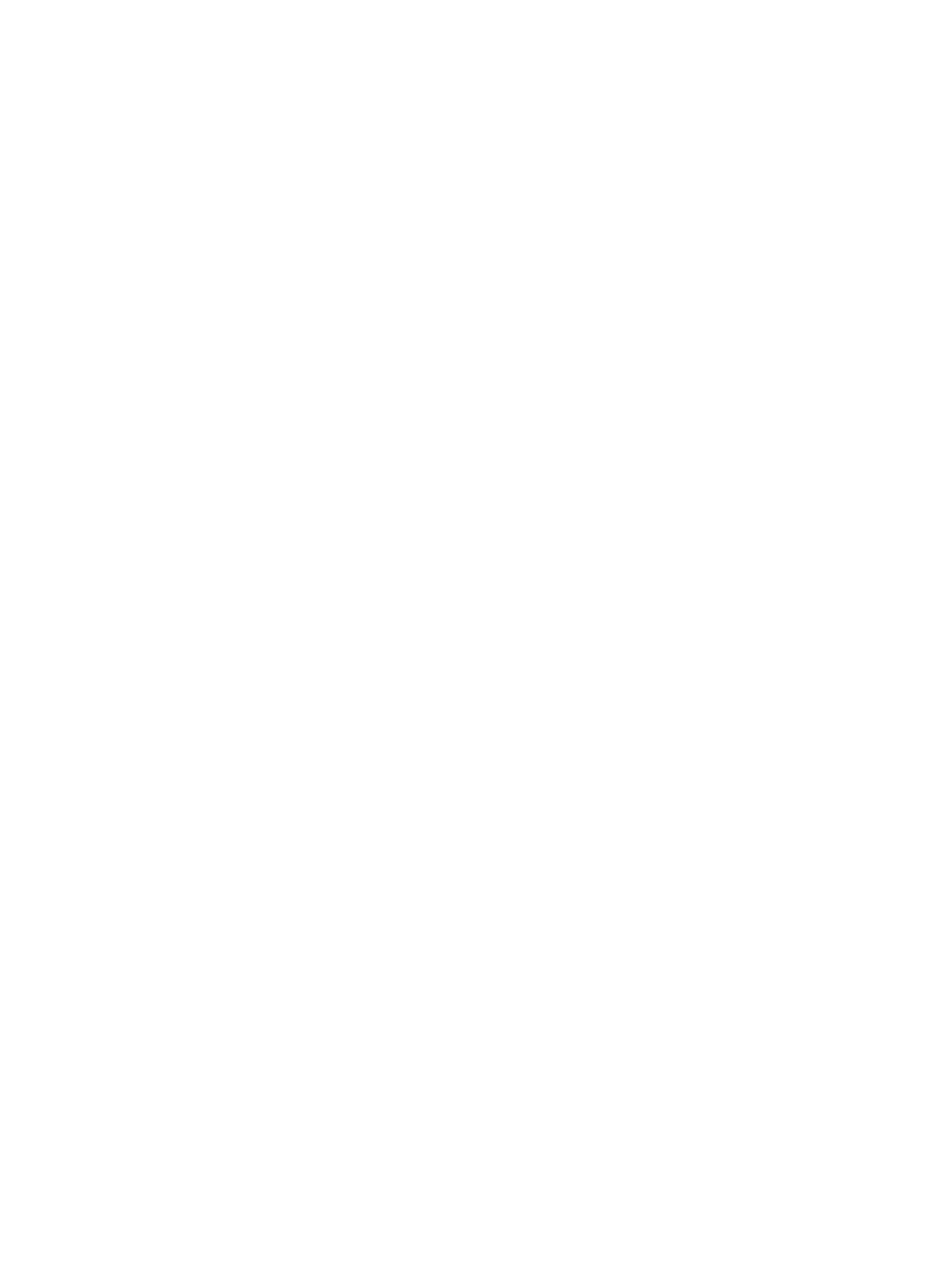Ewa Krzaklewska

# Visegrad Youth

Comparative review of the situation of young people in the V4 countries

This research was funded by the partnership between the European Commission and the Council of Europe in the field of youth

> Copyright is held by the Council of Europe: © Council of Europe Warszawa 2013







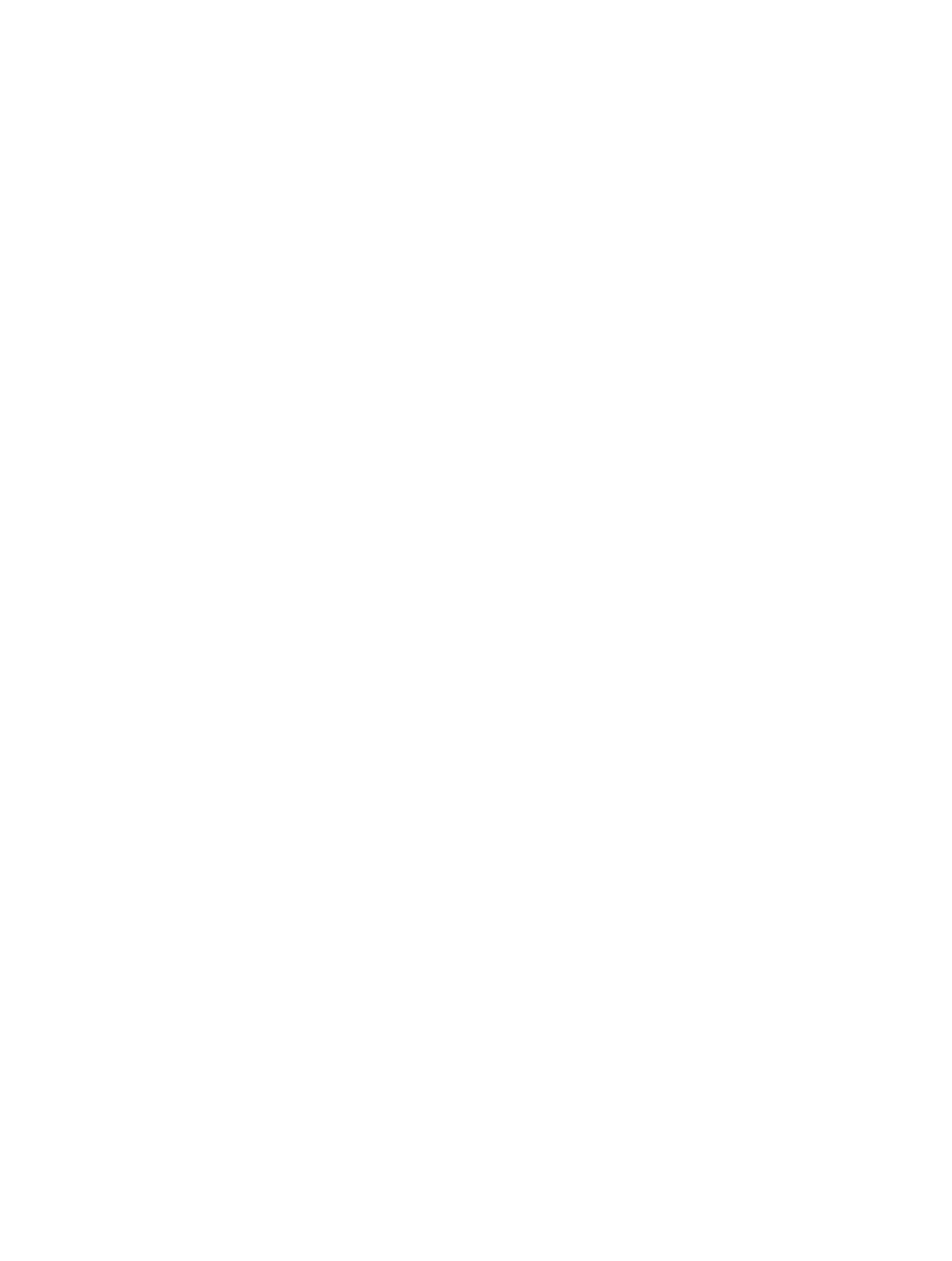## Index

| Young people situation in the V4 countries - background information 11 |  |
|------------------------------------------------------------------------|--|
|                                                                        |  |
|                                                                        |  |
|                                                                        |  |
|                                                                        |  |
|                                                                        |  |
|                                                                        |  |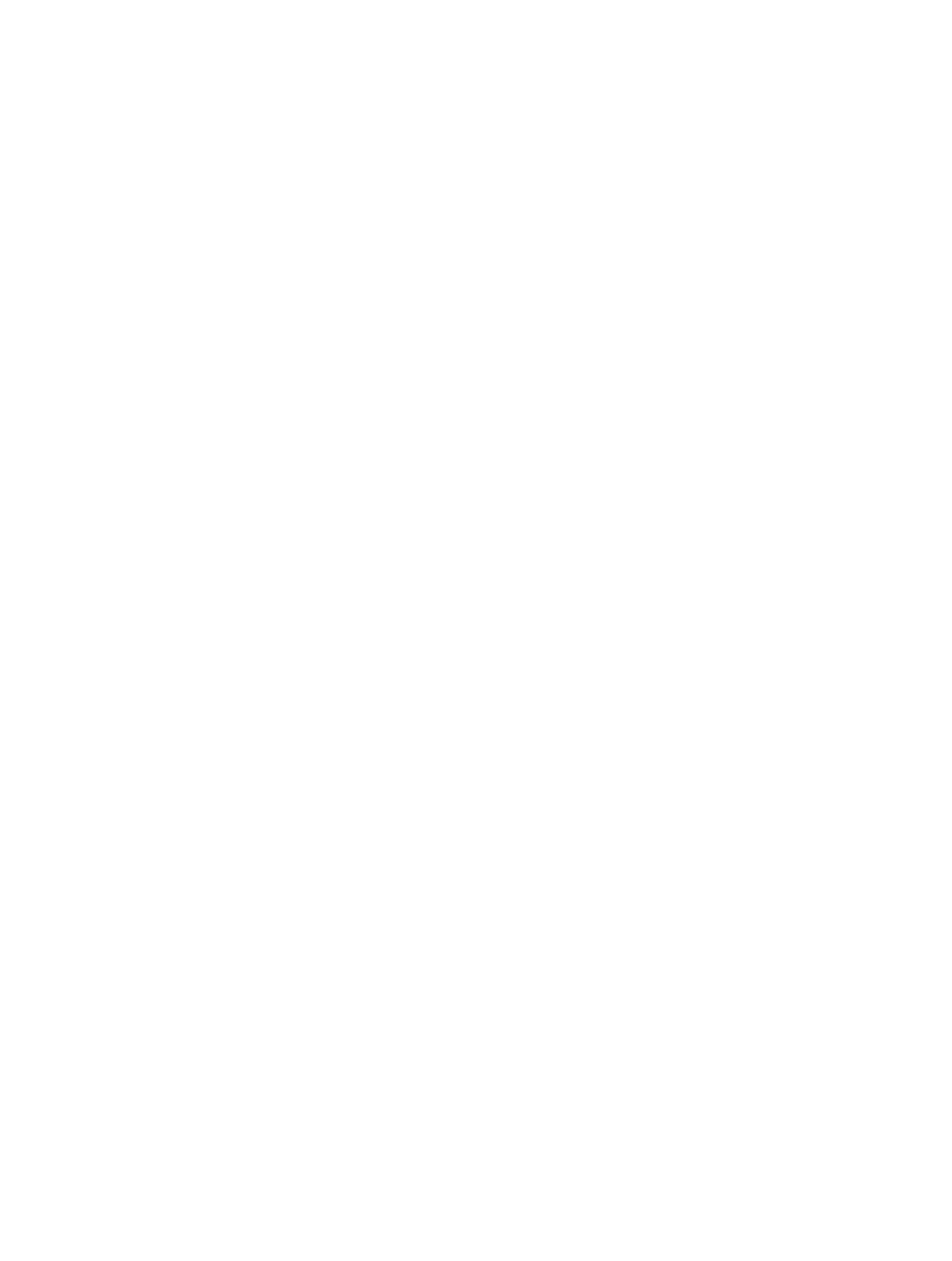## Executive summary

The Visegrad Group (also known as the Visegrad Four or simply V4), formed on 15th February 1991, is constituted by the Czech Republic (CZ), Hungary (HU), Poland (PL) and Slovakia (SK). Young people constitute about 1/5 of the population in the V4 countries, but the ageing of the population will cause shrinking of the young cohorts in the future. Participation in schooling is very high, with most of the young people being in formal education until the age of 18 and with growing numbers of those in tertiary education. The risk of poverty of young people differs between the V4 countries (ranging from about 20% to almost 40%), but in all of them the economic crises cause widening of poverty or stagnation in improvement of young people's economic situation. Targeted assistance is directed at selected groups of youth. Among the ethnic communities, most activities are directed towards Roma young people.

#### Employment and entrepreneurship

Unemployment in the V4 countries is relatively high, with Slovakia having the highest unemployment rate. Issues indicated are, among others, skills mismatch, frequent occurrence of temporary contracts (PL), and little preparation for job search by the educational institutions. Difficulty to find jobs in the locality and low salaries remain young people's concern. The situation of young people not in employment, education or training (NEET) in PL, HU and SK indicates the difficulties in transitioning from education to work. Young people from the V4 countries declare to be willing to move for a job. Many of them, mostly from Poland and Slovakia, migrated to Western European countries after EU accession. The good practices aim at supporting young people's entrepreneurship, recognition of non-formal skills on the labour market as well as at career guidance.

#### Voluntary activities and their international dimension

Young people from the V4 countries are relatively rarely involved in voluntary activities compared to other EU countries. The lack of recognition of volunteering, its low profile, the ex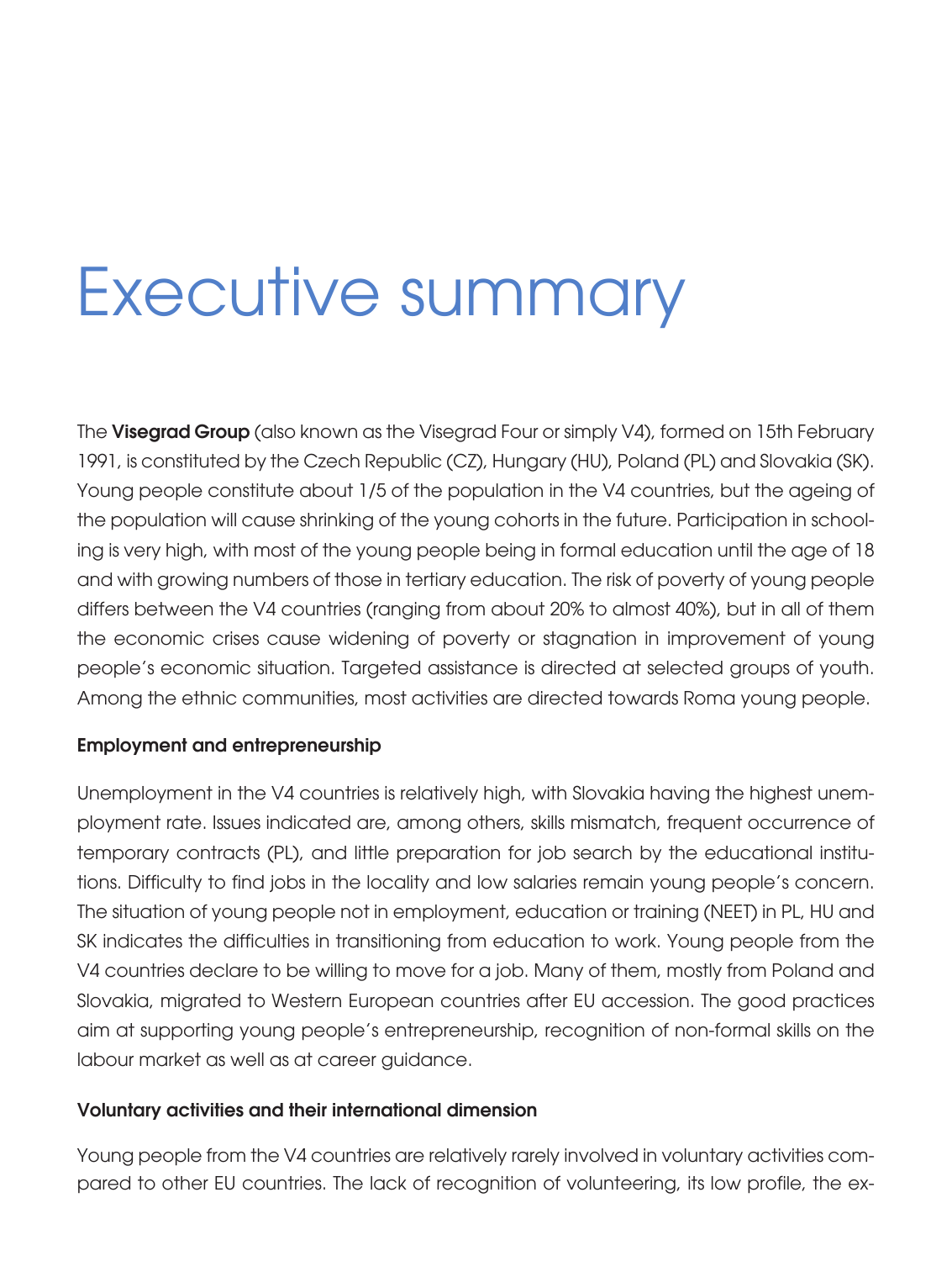isting career model, economic situation of young people, little NGO resources and capabilities in involving volunteers are among the reasons of this low participation. On the other hand, the analysis shows that there is a strong basis developing for the new attitude towards volunteering. European Voluntary Services as one of the tools for abroad experience of volunteering is increasingly more used. The investments of the V4 countries in local volunteering projects, promotion of volunteering as well as building structures for volunteering are shown as best practices.

#### Participation and decision-making

Even if young people from the V4 countries believe that to make one's voice heard it is important to participate in debates with policy makers, the protests are being increasingly used by young people as a political tool. In each of the V4 countries in 2012, young people demonstrated against certain political decisions. Other actions, which are considered important to ensure that one's voice is heard by policymakers, are: signing a petition, being a member or supporting an NGO or joining a political party. On the top of this, new forms of participation are appearing which include activities involving interactions of young people and policy makers, private and artistic expressions, city movements and new media involvement. Two structural solutions which aim at ensuring young people impact on policy decisions are national youth councils, which exist in all the V4 countries, and the European structured dialogue. The latter involved both national youth councils as well as informal groups and online consultations. The good practices presented concentrate at involving young people in decision making on the local level (through capacity building and mentoring) as well as involving wider range of young people in policy debates through new tools, structures and methodologies.

#### Non-formal learning

Participation in the activities of diverse organisations is higher than membership. About 10- 15% of young people are members of organisations, while about 30-45% of them take part in activities as such. International experiences are not so common compared to other EU countries, still about 13-18% of young people in the V4 countries stayed abroad for education or training. Some students studied abroad as Erasmus students or interns (in total about 27,000 people from the V4 countries in 2010/11), participated in Youth in Action projects or other activities fostering cooperation with youth from other countries (about 10%). Diverse forms of non-formal learning are indicated by young graduates as useful in their future job search. Good practices involve recognition of non-formal learning of youth workers, as well as improving of non-formal learning of young people e.g. through raising quality of leisure time education, staff training, and new innovative projects.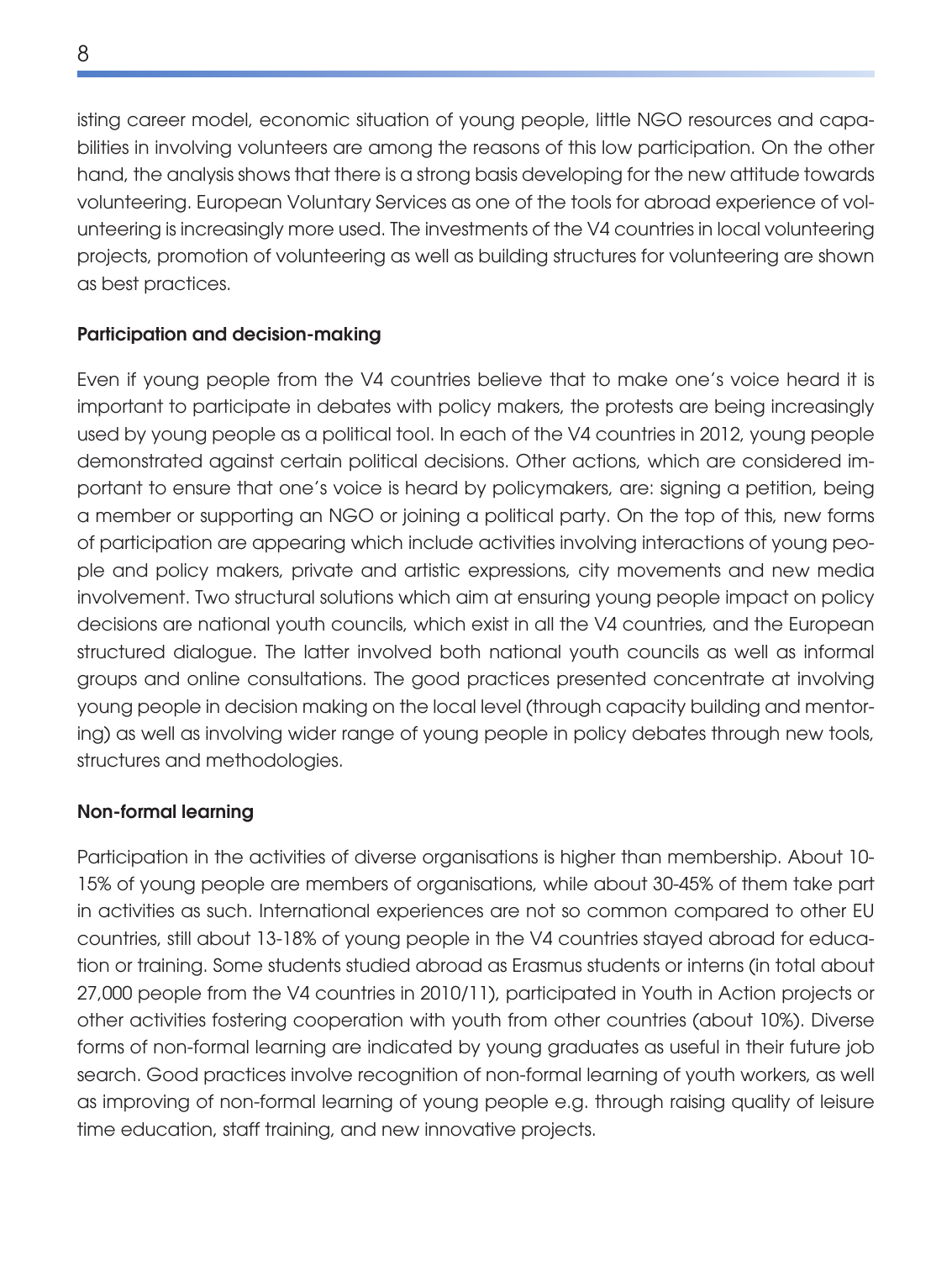## Introduction

This report is written within the Poland's Presidency of the Visegrad Group (V4), which takes place between July 2012 and June 2013.<sup>1</sup> The **Visegrad Group** (also known as the Visegrad Four or simply V4), formed on 15th February 1991, is constituted by the Czech Republic (CZ), Hungary (HU), Poland (PL) and Slovakia (SK). The group "reflects the efforts of the countries of the Central European region to work together in a number of fields of common interest within the all-European integration."2 The four countries, basing their collaboration on common cultural and intellectual values, aim at strengthening the regional collaboration at different institutional levels (from national ministries to local civil society organisations) and in different sectors. The collaboration takes place in areas such as culture, environment, internal security, defence, science and education, transportation, tourism, energy or information technologies.

The Polish Presidency of V4 includes the cooperation in the sector of Education, Volunteering, and Youth. The work within this priority included working meeting 'V4 Youth Roundtable' representatives in April 2013, with the participation of directors for youth, experts, youth representatives (from youth councils) and NGO together with Eastern Partnership countries with aim to support cooperation and sharing best practices in implementing the Conclusions of the EU Council on the Eastern dimension of youth participation and mobility; elaborating a common position on the Erasmus for All programme as proposed by the European Commission, and organisation of a seminar with the V4 representatives on education systems and their future development in the V4 countries.

The aim of the report is to provide the reader with a **comparative analytical review of the sit**uation of young people in these countries for the prospective development of youth policy in the region of the Central Europe. The report is to present the specific situation of this region and indicate some good practices from the region for consideration of the other countries.

<sup>&</sup>lt;sup>1</sup> More information at http://www.visegradgroup.eu/documents/presidency-programs/2012-2013-polish

<sup>&</sup>lt;sup>2</sup> More information at http://www.visegradgroup.eu/about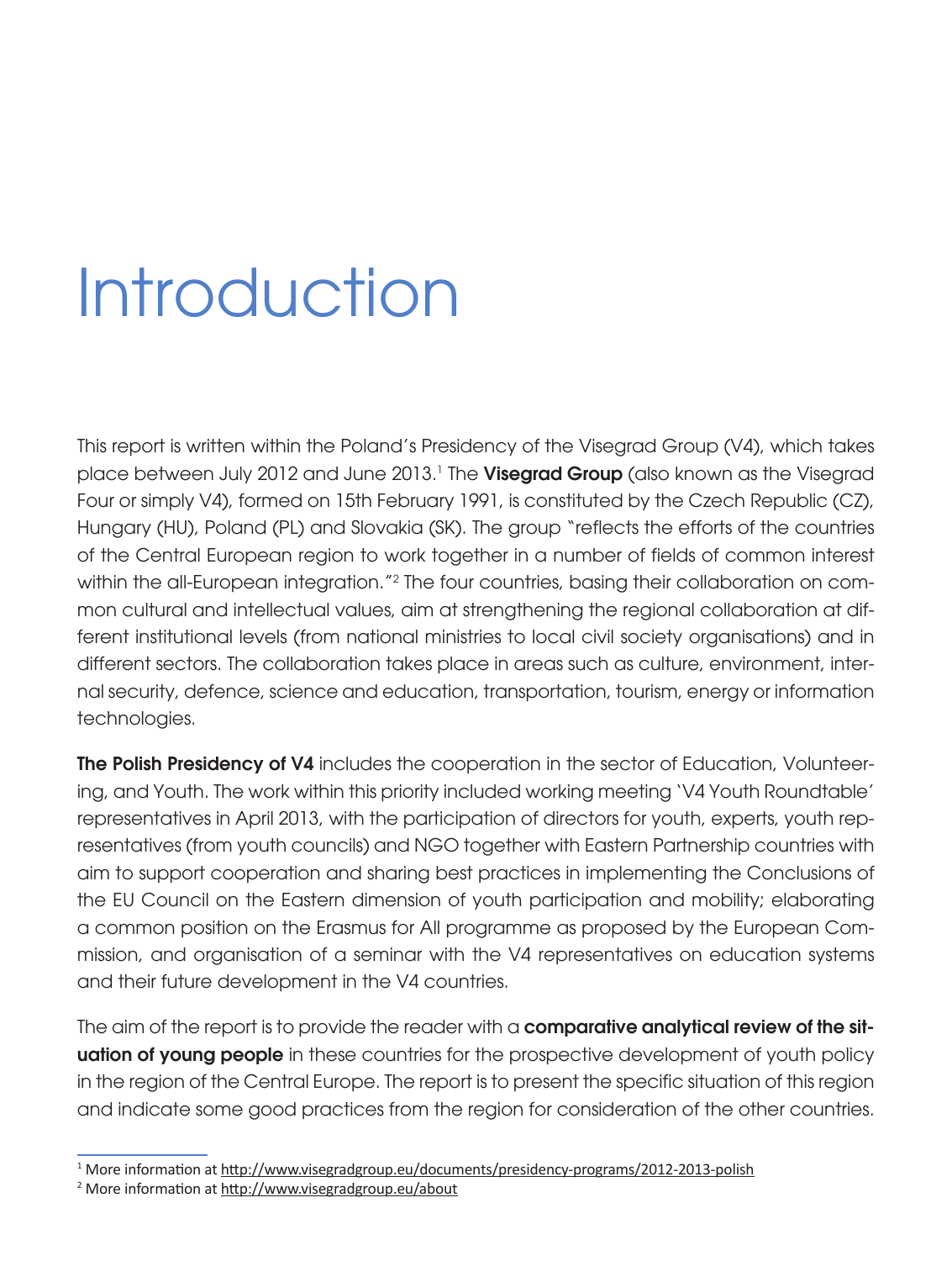As the V4 countries, similarly to other European countries, are faced with new challenges caused by economic and financial crises, they continue to search for varying solutions to appearing issues. Therefore, the exchange of ideas within youth policy field appears critical.

The report was prepared in collaboration with the representatives of the V4 countries working in the field of youth, to whom we would like to thank for their contribution and expertise. The special thanks go to Aleksandra Karlińska who, on behalf of the Polish Ministry, coordinated the work on the report. The analysis was based on the documents and information provided by the countries, fact sheets provided in the EKCYP (European Knowledge Centre for Youth Policy) http://youth-partnership-eu.coe.int/youth-partnership/ekcyp/Countryinformation2.html in the areas of general youth policy, volunteering and participation, national reports on first cooperation cycle of the EU Youth Strategy 2010-2012, country reports from the Study on Volunteering in the European Union, Europe 2020 documents, secondary data (e.g. EURO-STAT, Eurobarometer), and other available sources. The examples of good practices were mostly provided by the adequate Ministries of the V4 countries.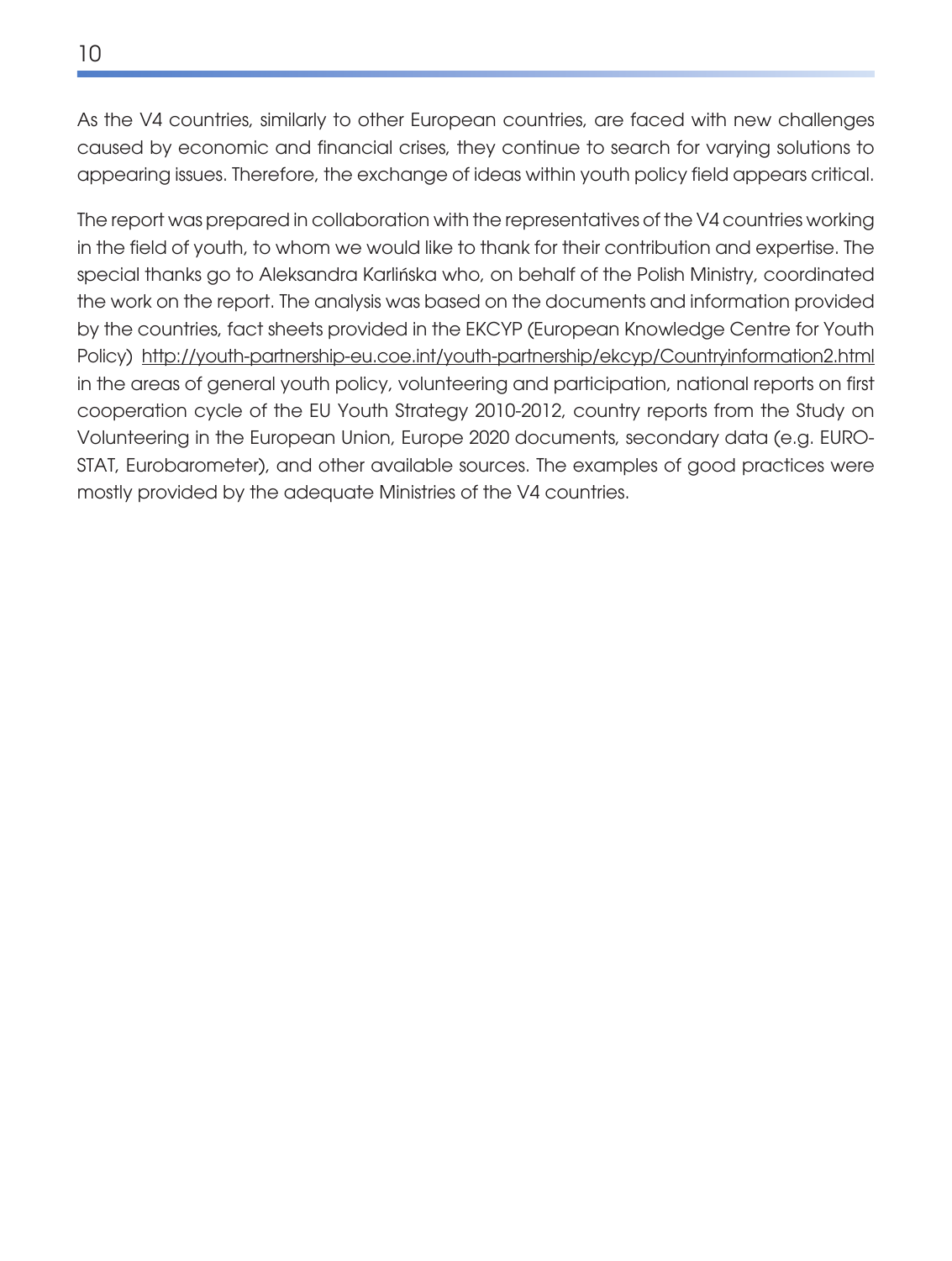## Young people situation in the V4 countries

### – background information

Among the four Visegrad countries, Poland (PL) is the biggest with the population of 38.5 million. Hungary (HU) and the Czech Republic (CZ) have a population of around 10 million inhabitants and Slovakia (SK) of 5.5 million inhabitants. The **demographic structure** in all four Visegrad countries is rather similar, indicating the occurrence of post-war boom and then the echo of this boom in 70s/80s. Youth population (counted as those aged 15-29) in those countries is relatively large – young people constitute around 22% of population in PL and SK and about 19% of CZ and HU populations (see table 1).

|                                                                   | Czech<br><b>Republic</b> | Hungary   | Poland     | Slovakia  |
|-------------------------------------------------------------------|--------------------------|-----------|------------|-----------|
| Number of inhabitants                                             | 10,505,445               | 9,957,731 | 38,538,447 | 5,404,322 |
| Ratio of young people in population 15-19<br>years old (%)        | 5.2                      | 5.7       | 6          | 6.1       |
| Ratio of young people in population 20-24<br>$years$ old $(%$     | 6.4                      | 6.4       | 7.2        | 7.3       |
| Ratio of young people in population 25-29<br>$years$ old $(%$     | 6.9                      | 6.8       | 8.4        | 8.1       |
| Total: Ratio of young people in population<br>15-29 years old (%) | 18.5                     | 18.9      | 21.6       | 21.5      |

*Source: Dashboard of EU Youth Indicators, Eurostat 2012.*

The age pyramids anyhow indicate advancing of the **processes of ageing** of the V4 societies, as the children population is diminishing with time. The ageing process is illustrated also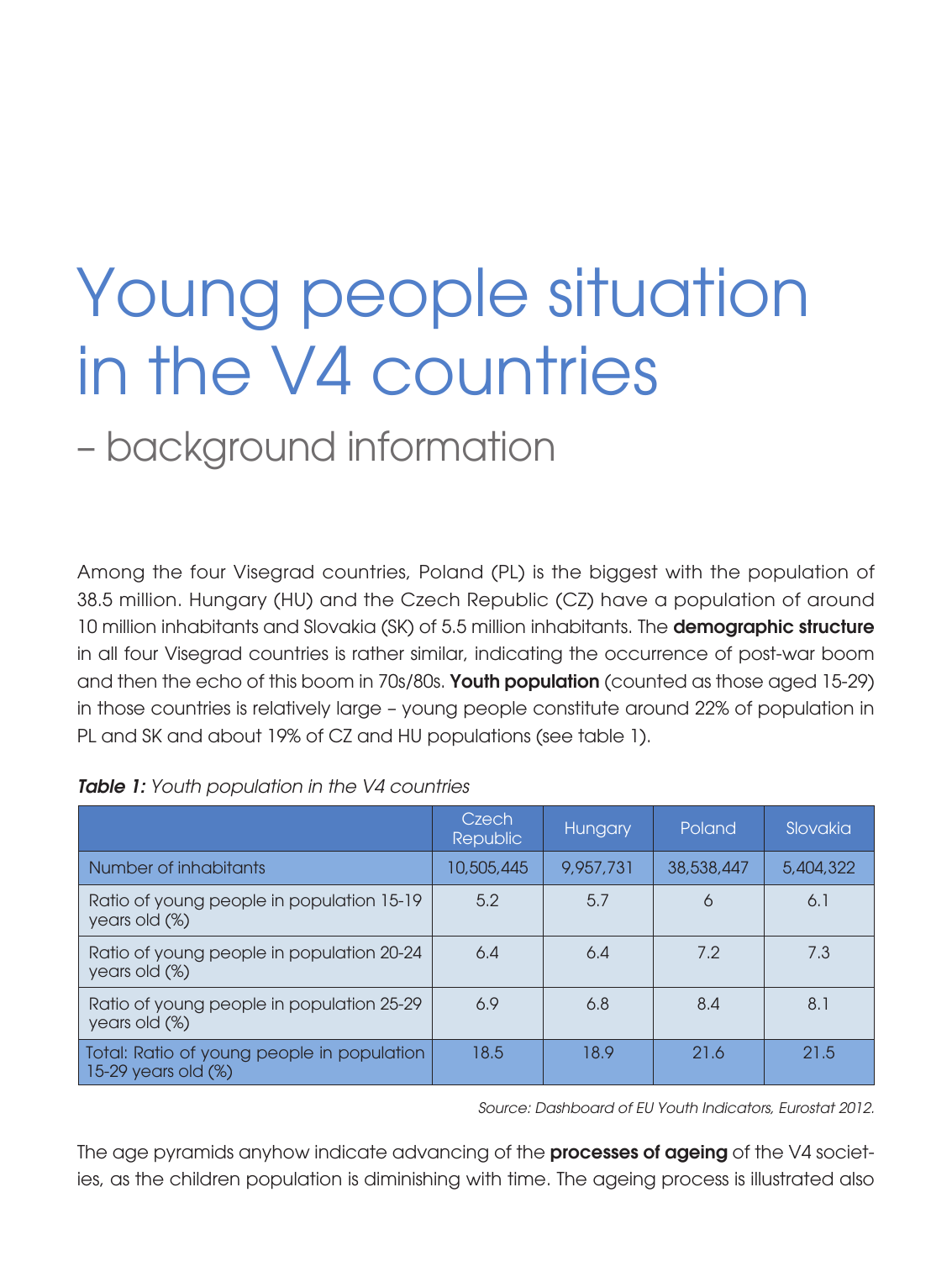by the growing old-age dependency ratio,<sup>3</sup> which will rise sharply when the post-war boom generation will reach retirement age. The **low fertility** is notable in all the V4 countries, with about 1.4-1.5 children per women in Slovakia and the Czech Republic, 1.3 Poland, and 1.2 in Hungary in 2011. The V4 countries follow the European trends of delaying motherhood and *Source: Dashboard of EU Youth Indicators, Eurostat 2012.* the mean age of women when their children are born is about 29-30 years.<sup>4</sup>

**Education participation** trends suggest that participation in schooling at different levels is becoming more popular and inclusive. About 90% of all 18-year-olds are in education, with a bit lower numbers in Slovakia – 84%, as schooling remains compulsory until the age of 18 in and HU (in HU, lowered to 16 in 2012), and until the age of 15 in CZ and SK (see figure 1). Early school leavers, so those among the population aged 18-24 with at most lower secondary education and not in further education or training, constitute about 5% in CZ, PL and SK and 11.2% in HU. The percentage of early school leavers is low compared to other EU countries.<sup>5</sup>





*Source: Eurostat 2010. Tertiary attainment – Eurostat 2011. Source: Eurostat 2010. Tertiary attainment – Eurostat 2011.*

Concerning the number of students in tertiary education – their presence in the V4 countries Concerning the number of **students in tertiary education** – their presence in the V4 was constantly growing in the last 10 years.6 The growth was really intensive in all countries, <sup>6</sup> The growth was really intensive in all was constantly growing in the last 10 years. The growin was really inference in all coal lines,<br>e.g. in the Czech Republic in 2000 there were about 253,700 students and in 2010 already we<br>437,400, in Hungary the number grew from 307,100 to 389,000, in Poland - from 1,579,600 to

5 Eurostat 2011.

 $\frac{3}{3}$  This indicator is the ratio between the total number of elderly persons of an age when they are generally economically inac-<br>tive (aged 55 and over) and the number of persons of working age (from 15 to 64). Euro tive (aged 65 and over) and the number of persons of working age (from 15 to 64). Eurostat 2012.<br>4Ewrstat 2014

<sup>4</sup> Eurostat 2011.

 $6$  Eurostat 2010.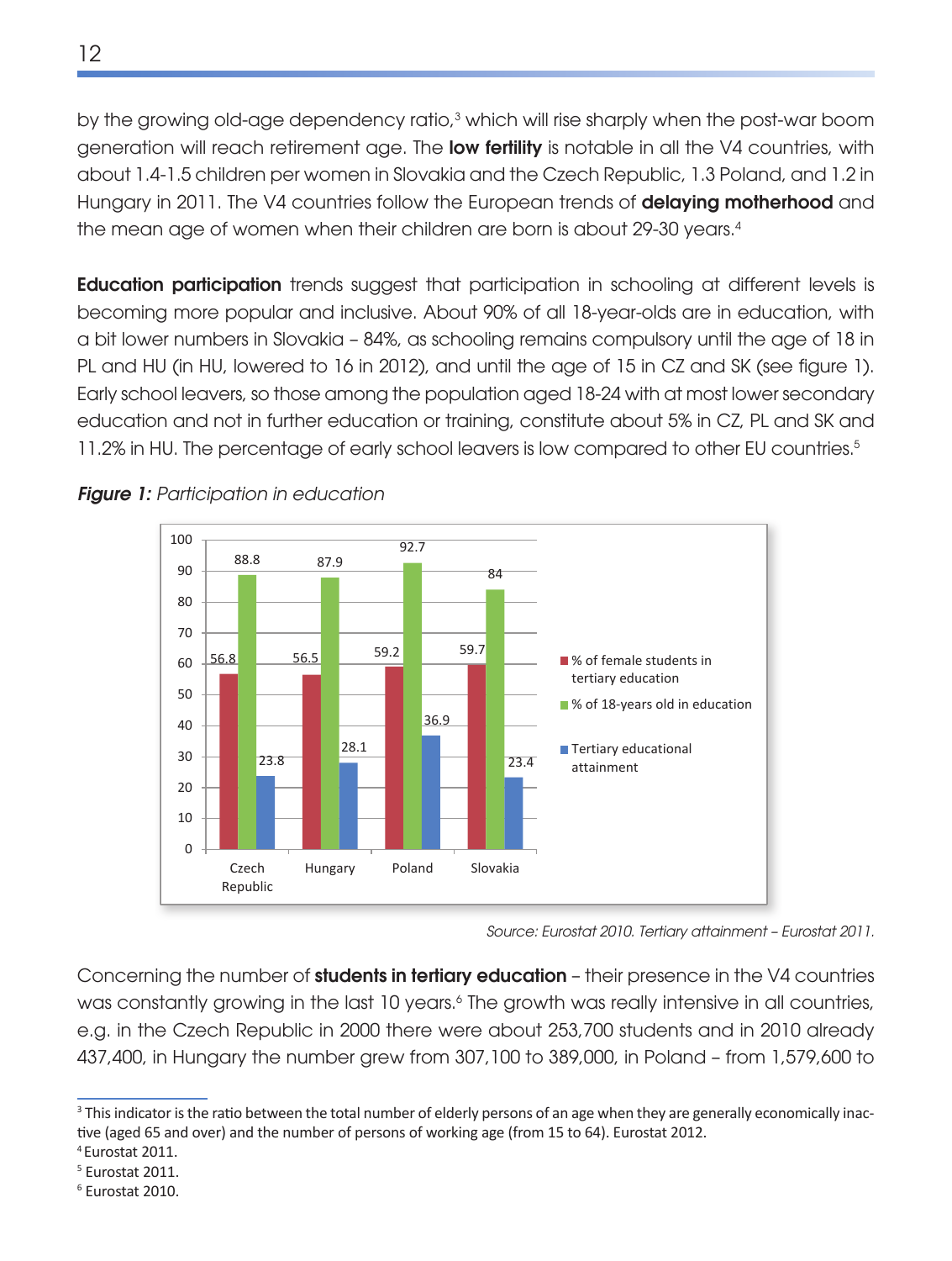2,148,700 and in Slovakia – from 135,900 to 234,500. Around one-fourth of those aged 30- 34 have successfully completed university or university-like (tertiary-level) education in CZ (23.8%), HU (28.1%), and SK (23.4%). In Poland the tertiary educational attainment equals 36.9%. In all the countries, number of female students in tertiary education is greater than of male students (see figure 1). In the opinion of young people in the V4 countries, the most important reason for going into higher education is higher wage level among graduates.<sup>7</sup>

At the same time, as shown by the study on apprenticeship supply in the  $EU^8$  vocational **education and training** is rarely considered by young people in the V4 countries as a way to improve one's job opportunities, e.g. in Poland. "in the view of 70% of pupils, vocational schools are designated for those who fail their entry examinations to the general upper secondary school". The negative image of VET in general coexists with low participation numbers. Still, in the school year 2009/10, in three of the V4 countries, most of upper secondary level students attended vocational programmes (CZ – 74%, HU – 63.6%, SK - 71.6%).



*Figure 2: The percentage of those at risk of poverty (or exclusion)*

The risk of poverty or exclusion rate of 18-24 year old young people in all V4 countries is a bit higher than that of the general population, still, the percentage of those at risk differs considerably between the countries, being the lowest in the Czech Republic and the highest in Hungary (where there is also the largest gap between the rate for the young people and the overall population).  $d_{\text{in}}$  to the drop in uncher  $\ell$ 

If we track the trend from 2005, the risk of poverty rate for group 18-24 year-olds fell down for all countries apart from HU, where there was a growth in this group. The drop was most evident in

7 Eurobarometer 2011b.  $\frac{1}{2}$  and poverty or growth in the percentage of young percentage of young percentage of young percentage of young percentage of young percentage of young percentage of young percentage of young percentage of young pe

*Source: Dashboard of EU Youth Indicators, Eurostat 2011.*

<sup>&</sup>lt;sup>8</sup> European Union 2012, p. 381.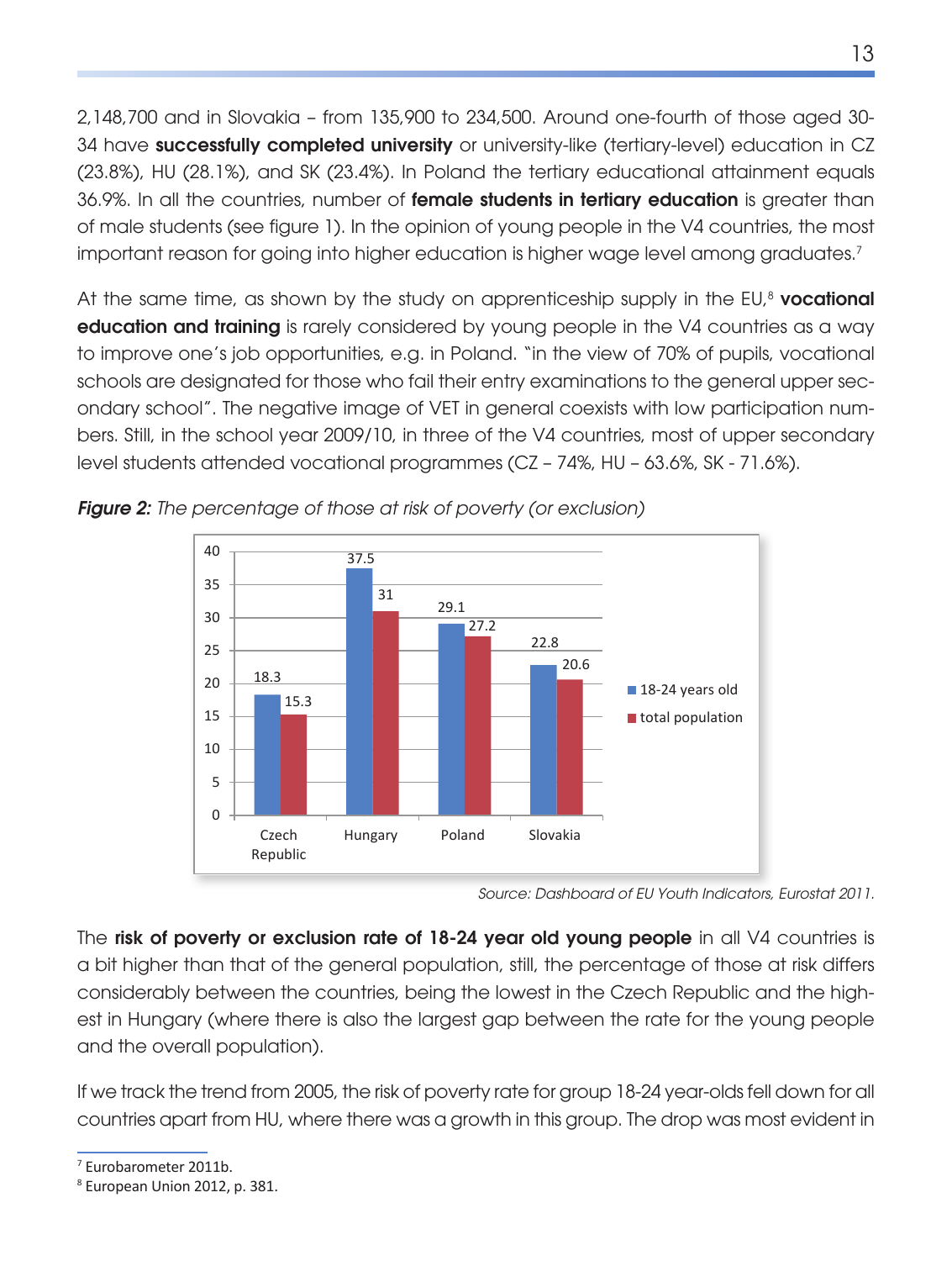Poland, where the rate fell down by 20%. As the author suspects, this can be due to the drop in unemployment of this age group (see figure 4) matched with an intensive post-accession in unemployment of this age group (see figure 4) matched with an intensive post-accession emigration and, in general, improvement of living conditions. On the figure 3, one can see an impact of economic crisis on poverty occurrence, which in recent years caused stagnation in eliminating poverty or growth in the percentage of young people at risk of poverty (e.g. HU).





In each of the V4 countries' youth policies, there are identified some groups of young people that need targeted assistance and to whom special programmes are designed. The analysis of EKCYP sheets shows that these groups include young people without parental support (including orphans and people from dysfunctional families), young people with disabilities as 11 well as Roma young people. Through the developed system of social services much support is directed to the young people without parental support as well as orphans. These people are taken care of by adequate structures, as well as granted support in the transition to adult life (e.g. through secured housing or scholarship for continuing education). The second group receiving targeted support are young people with disabilities. Third, in all V4 countries there are programmes directed to Roma community and its young people, often faced with poverty, housing and health problems.<sup>9</sup> The policy initiatives aim mostly at supporting education of young people and the social integration, particularly in the sphere of work and housing. In Slovakia, Roma population consists of about 330,000 people, of which about 67% are people under 30.<sup>10</sup> The Right Way - Roma Reform is being prepared by the Plenipotentiary Office for Roma Communities of the Slovak Government and the Home Office of the Slovak Republic.<sup>11</sup>

 $11$  www.minv.sk

*Source: Dashboard of EU Youth Indicators, Eurostat.*

<sup>9</sup> Read more at http://www.eurofound.europa.eu/pubdocs/2012/02/en/1/EF1202EN.pdf

<sup>&</sup>lt;sup>10</sup> Read more in 'Report on the Living Conditions of Roma in Slovakia', by UNDP in 2011, available at: http://europeandcis. undp.org/uploads/public/file/2A5FACD7-F203-1EE9-B9D24B3ABF4BE773.pdf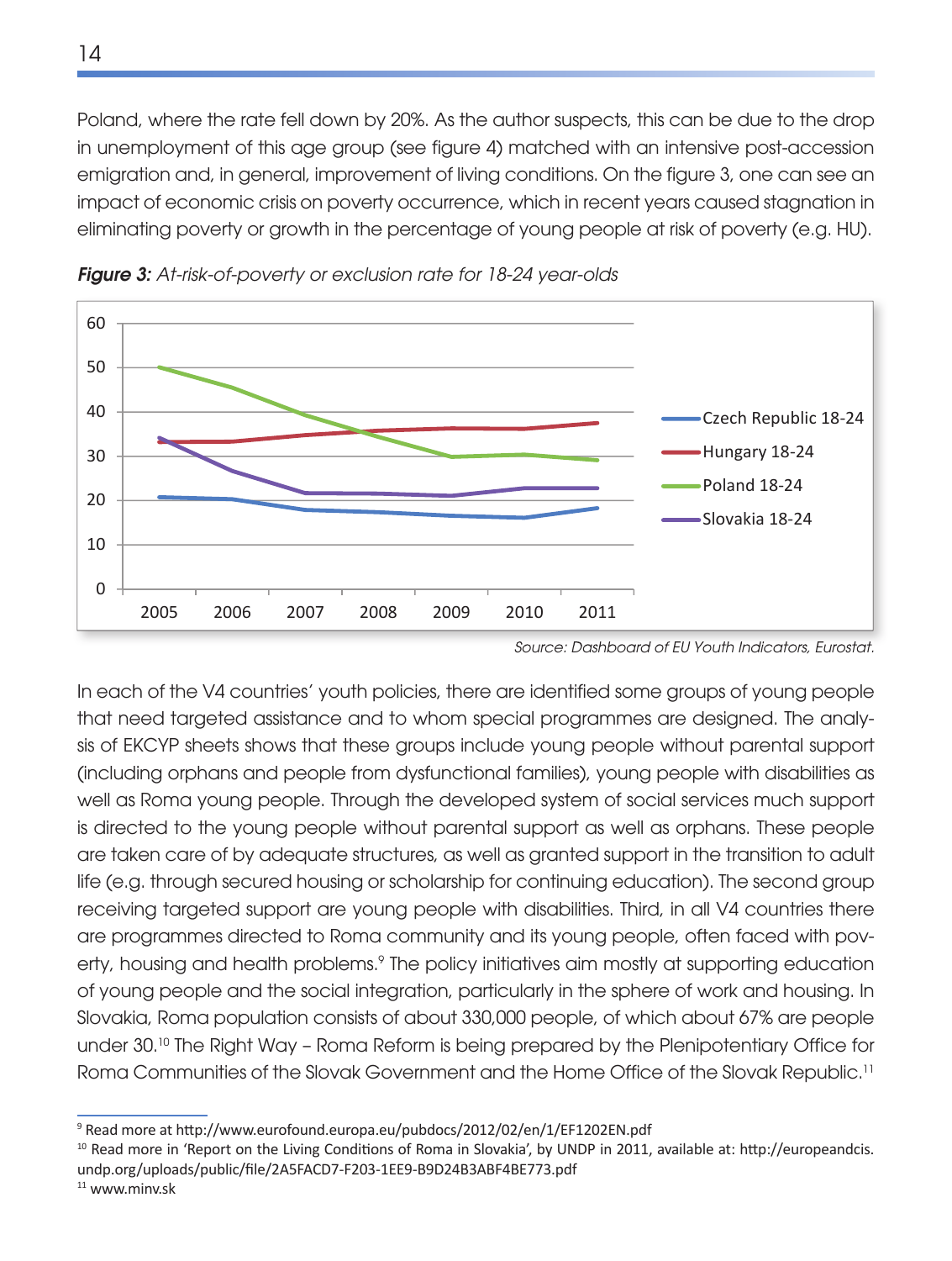#### Employment and entrepreneurship European countries. The occurrence of unemployment at the start of the professional life career might hinder further career development, and might cause marginalisation, poverty or

Employment of young people, its quality and security remain a challenge for all European countries. The occurrence of unemployment at the start of the professional life career might hinder further career development, and might cause marginalisation, poverty or even social exclusion.

The height of **youth unemployment** in the V4 countries has been fluctuating in the last decade. The unemployment for PL and SK was the highest in the beginning of the 2000s, reaching level of today's unemployment rates for the southern European countries. In case of these two countries, the drop in unemployment could be assigned to some extent to the outflow of young workers to other EU countries, but, in general, it can be due to a positive economic climate of that period. The rise of unemployment was observed after 2008 as an effect of economic and financial crises. Similar trend is visible in the Czech Republic, but the general level of unemployment remained relatively low, coupled with much less intensive work emigration. In Hungary, unemployment rate is the highest in the last 10 years. This situation stimulates emigration from Hungary<sup>12</sup>, but if the unemployment in other V4 countries continues to rise, the new migration waves might occur also from these countries. countries continues to rise, the new migration waves might occur also from these countries.



*Figure 4: Youth unemployment rate (annual average for those below 25 years of age) Figure 4: Youth unemployment rate (annual average for those below 25 years of age)*

In 2011, unemployment of young people in the V4 countries is in general below the rates of Southern European countries or Ireland, but still relatively high. The average youth unem-

*Source: Dashboard of EU Youth Indicators, Eurostat. Source: Dashboard of EU Youth Indicators, Eurostat.*

<sup>12&</sup>lt;br><sup>12</sup> Kahanec, Kureková 2009. As informed by the Hungarian Ministry, the government's 'Future of the New Generation Programme' aims to motivate young people to stay in Hungary and/or motivate them to return from migration abroad. from migration abroad.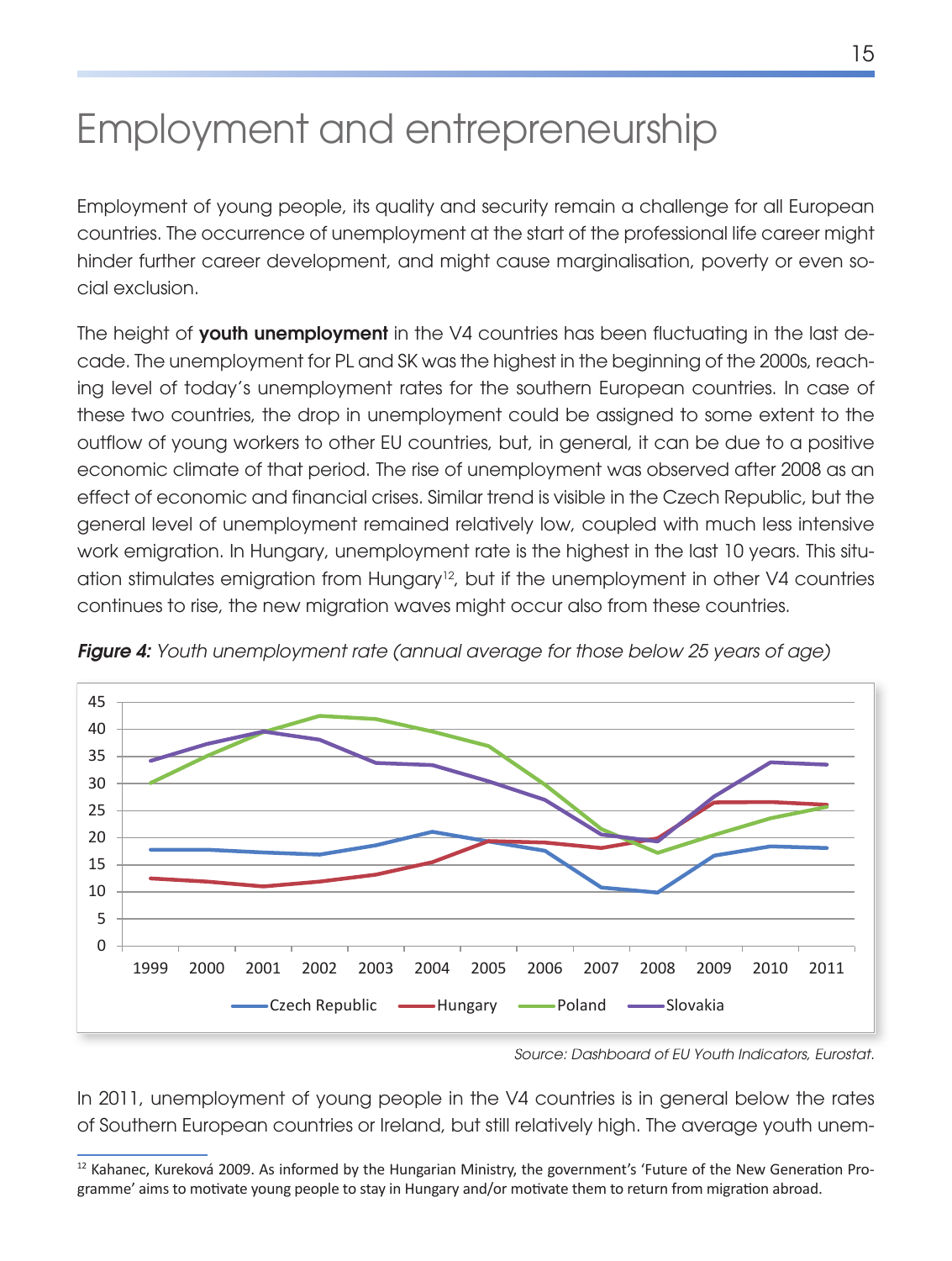ployment in 2011 in EU-27 was about 21.4%, and only the Czech Republic had a rate lower than this. Poland's youth unemployment and Hungary was on the level of about 26%, and in Slovakia it equalled 33.5%. Additional issue in Slovakia is the frequent occurrence of **long**term youth unemployment (of 12 months or more).<sup>13</sup>

Concerning the opinions of young people on the challenge of getting a job after finishing education, in the V4 countries lack of jobs available in the locality was quite often cited by the respondents (excluding Czech young people). The **low level of salaries** was also very often mentioned, most often in PL (see table 2).

|                                                                                                                            | Czech<br><b>Republic</b> | Hungary | Poland | Slovakia |
|----------------------------------------------------------------------------------------------------------------------------|--------------------------|---------|--------|----------|
| Youth unemployment rate (annual aver-<br>age for those above 25)                                                           | 18.1%                    | 26.1%   | 25.7%  | 33.5%    |
| Long-term unemployment (12 months or<br>more) as a percentage of the total unem-<br>ployment, by sex and age               | 29.2%                    | 35.9%   | 26.4%  | 54.4%    |
| Opinion: Jobs are available but they are<br>very poorly paid (salary not adequate for<br>a reasonable standard of living)* | 47%                      | 52%     | 61%    | 54%      |
| Opinion: No jobs available in their city or<br>region (might have to move)*                                                | 42%                      | 63%     | 59%    | 55%      |
| Young employees with a temporary con-<br>tract**                                                                           | 22%                      | 23%     | 65%    | 18%      |
| Young people not in employment, educa-<br>tion or training (NEET) among 15-24 year-<br>olds**                              | 8.3%                     | 13.3%   | 11.6%  | 13.8%    |

*Source: Eurostat 2011, \*Eurobarometer 2011b, \*\*Eurofund 2012.*

Concerning the occurrence of **temporary contracts**<sup>14</sup>, in Poland about 65% of young employees is on such kind of contracts that do not assure to them different social security measures such as unemployment benefit or maternity/paternity leave. Temporary contracts, on one side create unstable condition of young people and risk of job loss, on the other hand, might be attractive to employers in the times of crisis and economic uncertainty. While in other three V4 countries their number has risen during the economic crises, the percentage of temporary contracts in Poland remained stable between 2007 and 2011, which would

<sup>&</sup>lt;sup>13</sup> Slovakia was among the countries to which the pilot project from the European Union combating high youth unemployment was directed. It includes support for SMEs in a focus on job creation as well as projects in regions with highest unemployment. See: Tackling youth unemployment: using EU structural funds to help young people (provisional outcome as of 21 May 2012, http://ec.europa.eu/commission\_2010-2014/president/pdf/council\_dinner/youth\_action\_team\_en.pdf) <sup>14</sup> Eurofund 2012.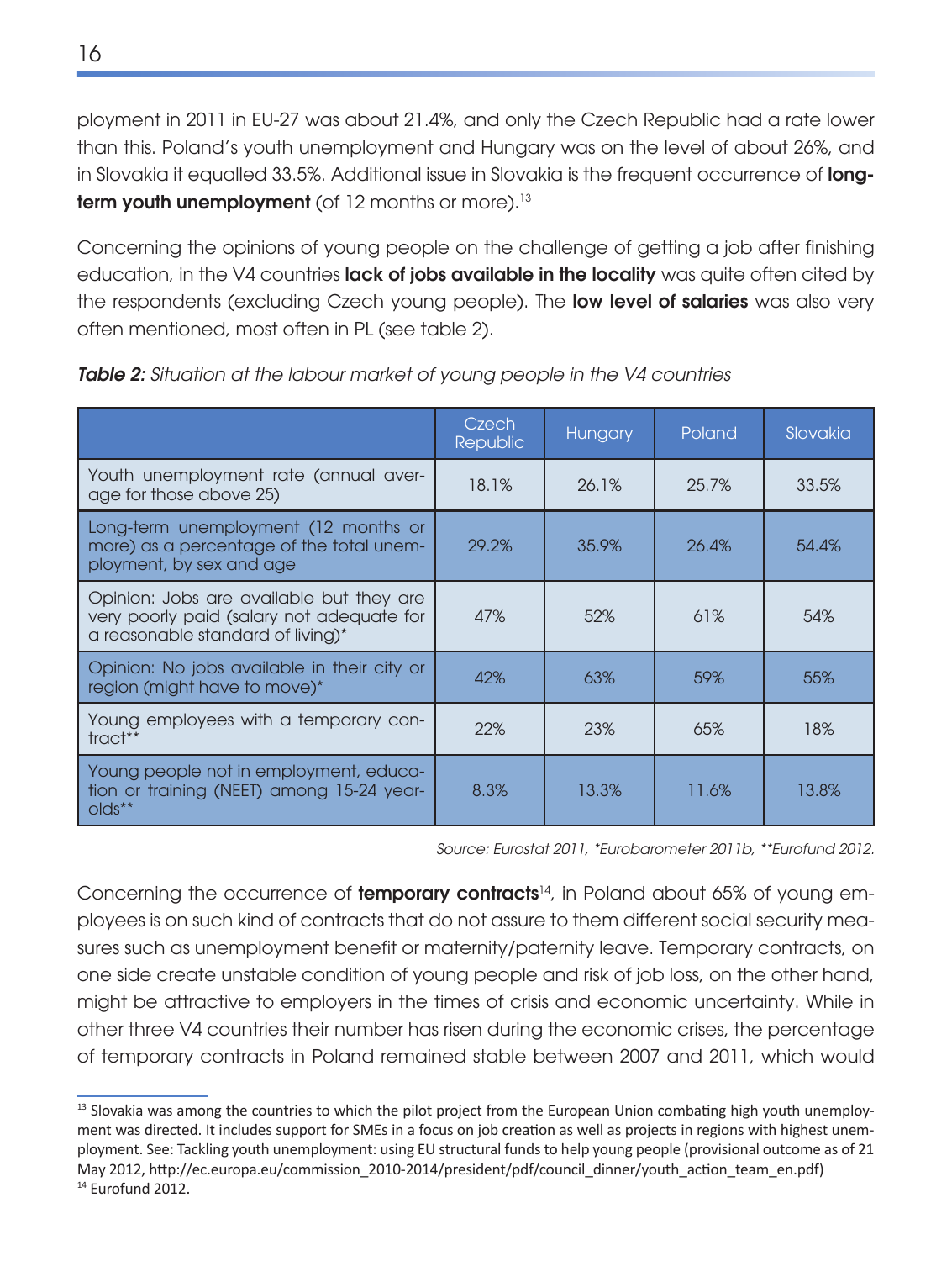indicate that this is already an established practice. The big share of young people employed with temporary contracts leads to the labour market division into two segments: one with stable, indeterminate contracts and second with those who have temporary contracts and little advancement perspectives. Usually the number of temporary contracts would fall down after five years upon graduation, but in Poland it remains at high level, which means that young people remain trapped in temporary employment.<sup>15</sup>

The number of young people not in employment, education or training (NEET) in PL, HU and SK is rather of average level, compared to other EU countries - with relatively low level in CZ.<sup>16</sup> The NEET in the Czech Republic are mostly unemployed, medium-skilled, with work experience, which indicates some difficulties in finding work, but not as much as in other EU countries more harshly suffering from the economic crises. The NEET's characteristics in the three other countries (PL, HU, SK) indicate the difficulties in transitioning from education to work, as these young people are more often inactive on the labour market, have high skills and a good education level, but no work experience. As they are more often female, this might indicate the process of pushing women off the labour market in connection to childbearing. As noticed, these young people have usually no or little work experience.

**Skills mismatch** in the V4 countries between 2007 and 2011 decreased, but still remains very high.<sup>17</sup> For example, in Poland the reforms of higher education were introduced to raise employability of graduates and to adjust educational system to labour market needs – introduction of qualification frameworks stressing the effects of learning, monitoring the graduates' careers, introducing more linkages between employers and universities in developing of curricula. Still, a big share of students believes that studies are not enough for finding a job and that a diploma does not guarantee a career – more than half of graduates from the Central Europe believe that the university did not prepare them well for the professional duties.18 In effect, 81% of Polish students and about 50% of Czech and Slovak students acquired professional experience through internship, job or self-employment<sup>19</sup> (see subchapter IV, table 9, for different forms of experience acquired by students).

All the V4 countries are taking concrete measures to develop career guidance and counselling services to young people.<sup>20</sup> As in three out of four countries young people encounter difficulties in the transition from education to labour market, there seems to be a clear need to develop the career guidance services. Additionally, students of the new member states rated universities negatively as far as preparing graduates for the process of looking for a job is concerned (see table 3). The opinions on guidance and counselling on future em-

<sup>15</sup>Młodzi 2011.

<sup>16</sup> Eurofund 2012, p. 28, 40.

<sup>17</sup> Europe 2020 2012b.

<sup>18</sup> Deloitte/Touche 2011, p.5.

<sup>19</sup> Deloitte/Touche 2011, p.7.

<sup>&</sup>lt;sup>20</sup> EU Youth Report 2012.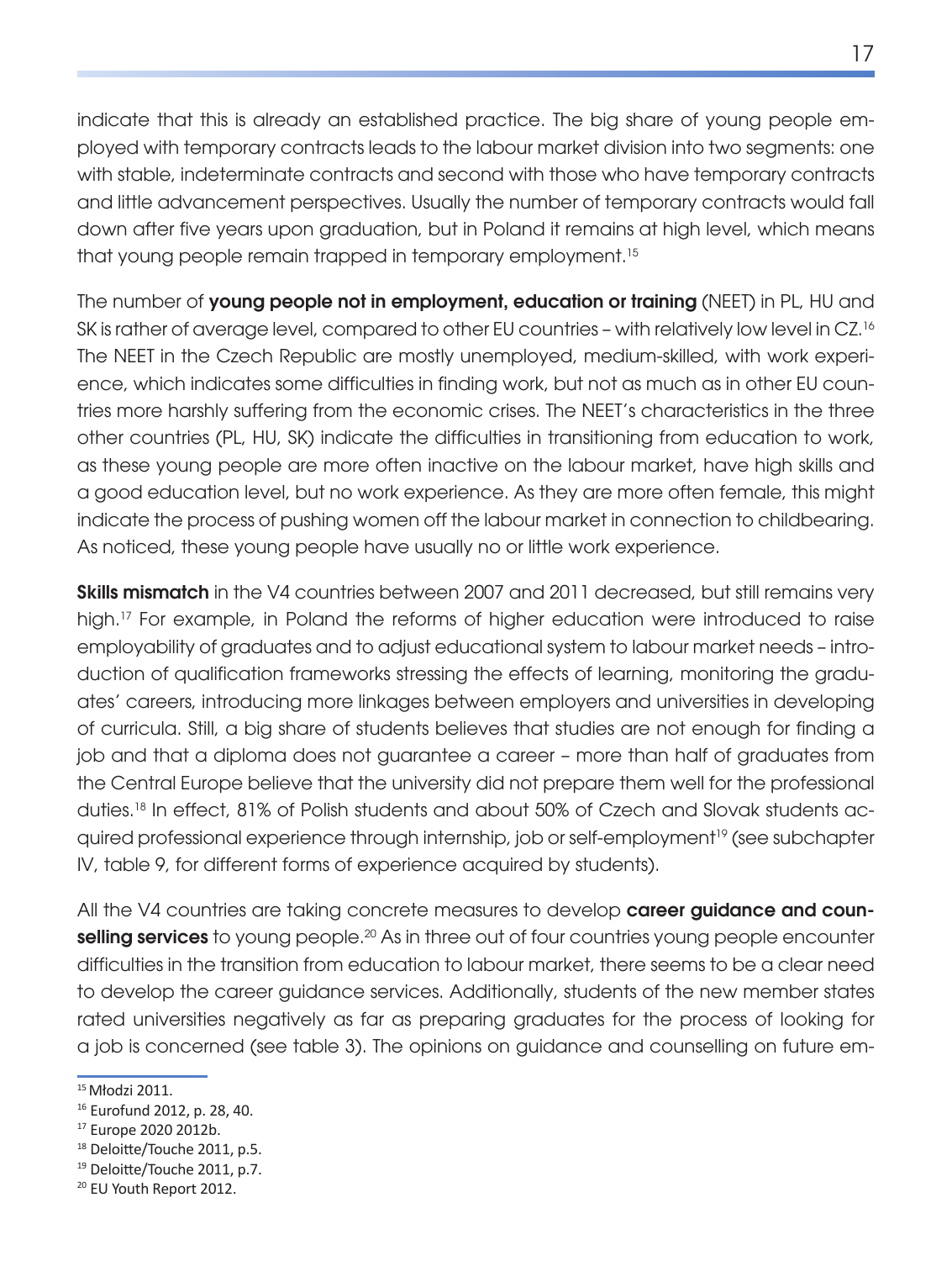ployment opportunities that the young people have received during their school education differed among V4 countries, with Czech young people rating it relatively the highest, followed by Hungary (higher number of answers 'satisfactory') and Slovakia, with Polish students rating it the lowest.

|                                                                                                                                                                                                                           | Czech<br><b>Republic</b> | Hungary            | Poland | Slovakia |
|---------------------------------------------------------------------------------------------------------------------------------------------------------------------------------------------------------------------------|--------------------------|--------------------|--------|----------|
| % of graduates that acquired professional<br>experience through internship, job or self-<br>employment*                                                                                                                   | 54%                      | Not avail-<br>able | 81%    | 53%      |
| Opinion: How well do universities prepare<br>students for the process of looking for a<br>job? (% of negative opinions)                                                                                                   | 70%                      | Not avail-<br>able | 71%    | 79%      |
| Opinions on guidance and counselling<br>that the young people have received dur-<br>ing their school education on future em-<br>ployment opportunities (% of positive eval-<br>uation: very good, good and satisfactory)* | 71%                      | 71%                | 52%    | 61%      |

*Table 3: Young people transition to the labour market*

*Source: Deloitte/Touche 2011, \*Eurobarometer 2011b.*

As indicated by evaluation reports for Europe 2020, public employment services should be strengthen in the V4 countries in order to improve the transition to employment. Attention should be paid to the provision of more individualized services, taking into account particular situation of the groups disadvantaged on the labour market. Poland is planning to design new tools for provision of counselling, which would provide each unemployed person below 30 with individual tutor assistance immediately after registration as unemployed. Similarly, all the V4 countries are making efforts to promote quality internships and **apprenticeships** to facilitate entry into the labour market.<sup>21</sup> In Poland there is a programme of subsidizing the salaries of interns below 25 years of age to provide them with the first job experience, similarly to graduate practice in Slovakia. Slovakia prepared additional employment programme to support employment of about 14,000 young people as well as those aged over 50.22 In Hungary, the social security of young employees is subsidised by the State since 2013.<sup>23</sup>

Interesting question concerns the participation of women and men in the labour market. In all V4 countries women are less often active at the labour market (this concerns espe-

<sup>&</sup>lt;sup>21</sup> EU Youth Report 2012.

<sup>&</sup>lt;sup>22</sup> http://www.visegradgroup.eu/news/slovak-employment-121031; as informed by the Slovak Ministry, the first projects were launched in November 2012 with two pilot projects lasting until 2015. Special jobs opportunities will be established in transport, small and middle sized companies and in the municipal structures.

<sup>23</sup> http://www.visegradgroup.eu/news/hungarian-government-to-120919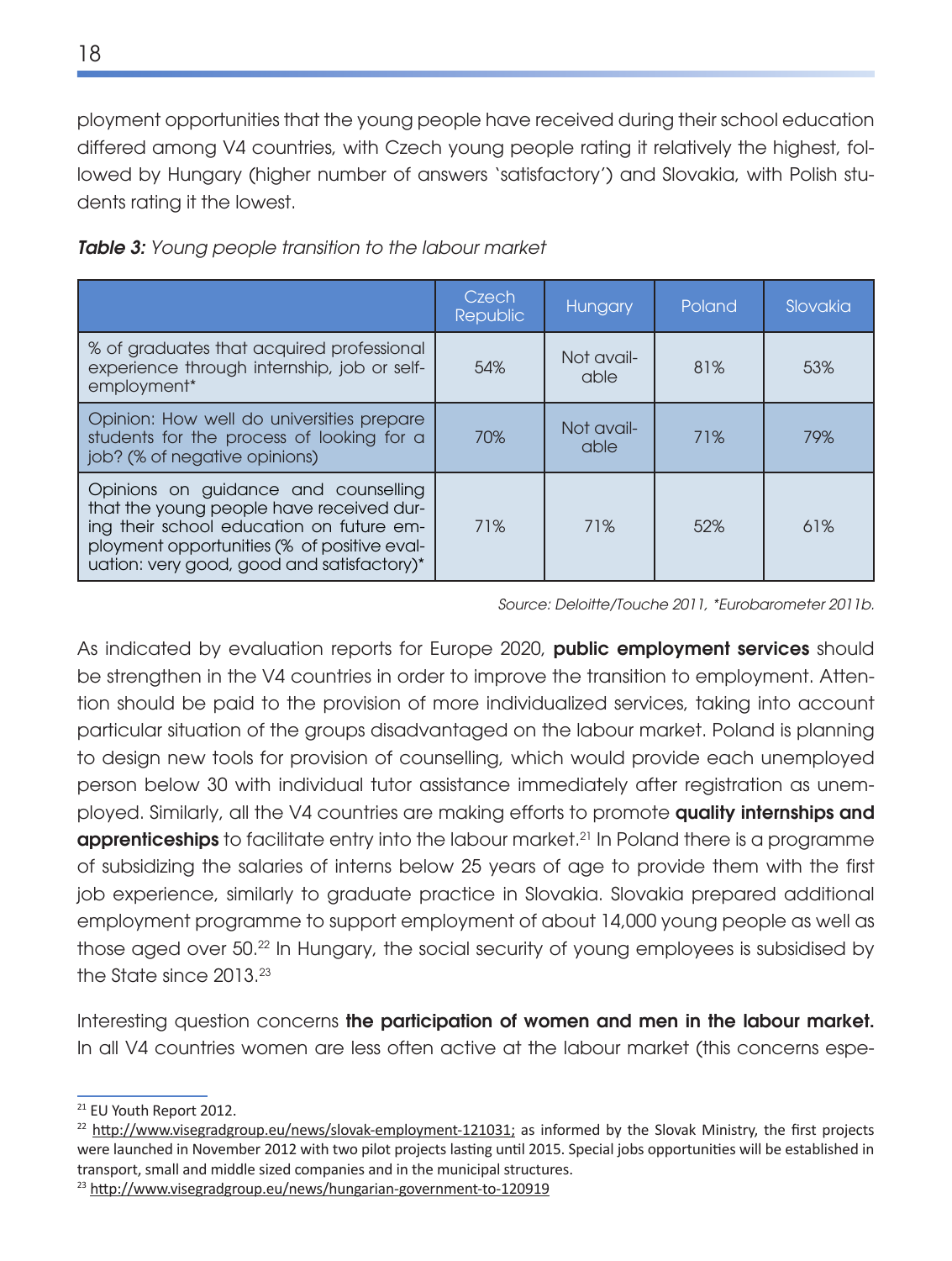cially women with low education attainment<sup>24</sup>). In the V4 countries there exists relatively wide gender gap as far as 'economic participation and opportunities' are concerned (this includes: the participation in the labour market gap, the remuneration gap and the advancement gap). In the 'economic participation gender gap' ranking of countries, HU is ranked 68, PL - 72, SK - 82, and CZ - 95 out of 135 countries (the most equal country takes the top position).<sup>25</sup> All the countries declared that they took effort to facilitate reconciliation between professional and private life for both young women and young men. In Hungary, the issue is a part of National Youth Strategy and the actions that have been launched include encouraging employment while raising kids through flexible working style, training system for parents taking care of the child or operating child care support system – the strategy does not take into account gender discrimination's impact on the situation of young women at the labour market. Poland is planning to assure the usage of paid parental leave (in place of maternity leave) to both women and men for a maximum length of one year upon the child's birth, as well as accessibility of care infrastructure, in order to support women's professional involvement as well as to abolish gender discrimination at work which is due to the perception of women as a sole care giver to small children.26 In the Czech Republic, maternity leave is only given to a mother which, together with low usage of care infrastructure, might be one of the reasons of the difference between employment rate of women (aged 20-49) with and without a child is the highest in the EU (about 35 percentage points).<sup>27</sup> The countries that follow are Slovakia and Hungary (where the difference is about 30pp), and Poland with a relatively small difference of about 10 pp.

The intention to set up a business differs between young people of the V4 countries. In Poland 2/3 of young people (62%) would like to set up their own business in the future, and in Slovakia such intention is shared by almost half of them – 48%. This attitude is not so frequent in Hungary – 28% and the Czech Republic – 35%. Still, the number of those who actually set up a business is quite similar and amounts to about 5-7% of young people who said they already did set up their own business (PL 6%, CZ 6%, HU 5%, SK 7%).<sup>28</sup>

The event experienced by the new EU member states, including to some extent also the V4 countries, was the post-EU-accession migration. It occurred most intensively in the years 2004-2008. From the V4 countries, Poland and Slovakia were main emigration sources. The size of migrations is hard to estimate, but "average inflow (net immigration) of EU-8 into EU-15 quadrupled to around 250,000 people a year since 2004"29. The migration resulted, among others, from high youth unemployment rates (see figure 4), relatively

<sup>&</sup>lt;sup>24</sup> Eurostat 2009.

<sup>&</sup>lt;sup>25</sup> The Global Gender Gap Report 2012.

<sup>26</sup> Slany, Ratecka, Krzaklewska 2012.

<sup>27</sup> Europe 2020 2012.

<sup>28</sup> Eurobarometer 2011b.

<sup>29</sup> Kahanec, Kureková 2009, p.6.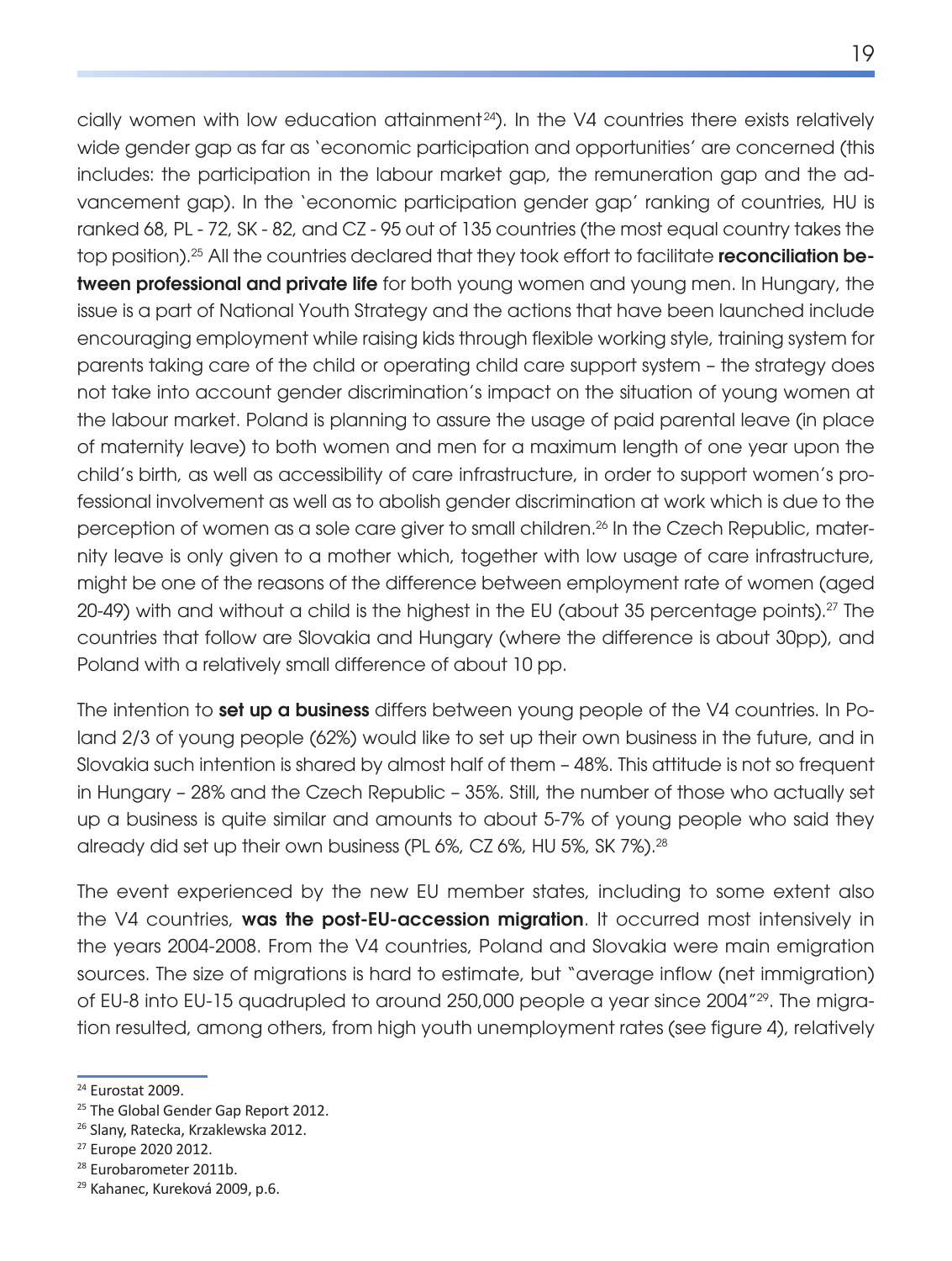20

higher wages in the receiving countries, demographic boom<sup>30</sup>, and unfinished process of urbanisation. Compared to previous migration flows, the migrants were most often young and rather well educated, with many of them with tertiary education.<sup>31</sup> The migration was also mostly of temporary character, not leading to settlement choices – called incomplete migration (according to Eade's study, only 22% of Poles intended to settle in UK<sup>32</sup>; according to Hungarian research, those aged 25-29 migrated on average for a period of 18 months<sup>33</sup>). The migrants were employed generally in low-skilled and low-paid jobs, with earnings not reflecting their educational attainment. Due to high educational attainment of migrants from the V4 countries, we might say that to some extent there occurred the brain drain from the regions; on the other hand, the local markets were not able to accommodate high numbers of educated workers. Today, still many young people would like to emigrate for work: e.g. 36% of young Poles (18-24 years old) plan to search for work abroad. 10% of them already had worked outside Poland in the past decade.<sup>34</sup> From the perspective of individual migration decision, there existed two 'migration stories': the need to migrate (caused by high unemployment, lack of jobs in the region, low salaries) and the opportunity (better work opportunities and better wages, learning a new language, exploring a new country).35 In the Czech Republic, young people migrated intensively to Ireland between 2001 and 2005, not due to lack of job opportunities in their home country, but in order to improve their English and gain international work experience.36 Similarly, in Hungary, the reasons for migrations are also fitting into the two types of motivations: young people would migrate abroad as for looking for better living conditions (66%), learning a foreign language (22%), and gaining foreign experiences  $(20\%)$ .  $37$ 

Summing up, in general young people from the V4 countries are willing to be mobile on the labour market, about 2/3 are willing to move to another city and about 2/3 are willing to move abroad to take up interesting job offer (for CZ, SK, PL<sup>38</sup>). 49% of young Hungarians (aged 15-29) plan to work abroad once in the future, 10% of them plan also to study abroad. Only 12% can imagine leaving Hungary forever.<sup>39</sup>

<sup>&</sup>lt;sup>30</sup> Demographic boom may cause intensification of migrations. Due to large age cohorts entering the labour market, a country might not be able to accommodate the raising numbers of young workers, even with high qualifications, what leads to emigration of these cohorts. Grabowska-Lusińska, Okólski 2009.

 $31$  As above.

<sup>32</sup> Eade 2007.

<sup>33</sup> Kutatópont kft 2012

<sup>34</sup> http://www.visegradgroup.eu/news/one-third-of-young-poles

<sup>35</sup> Krzaklewska 2009.

<sup>&</sup>lt;sup>36</sup> Information from the Czech Ministry.

<sup>37</sup> Kutatópont kft 2012.

<sup>&</sup>lt;sup>38</sup> Deloitte/Touche, 2011, p.10.

<sup>&</sup>lt;sup>39</sup> Kutatópont kft 2012.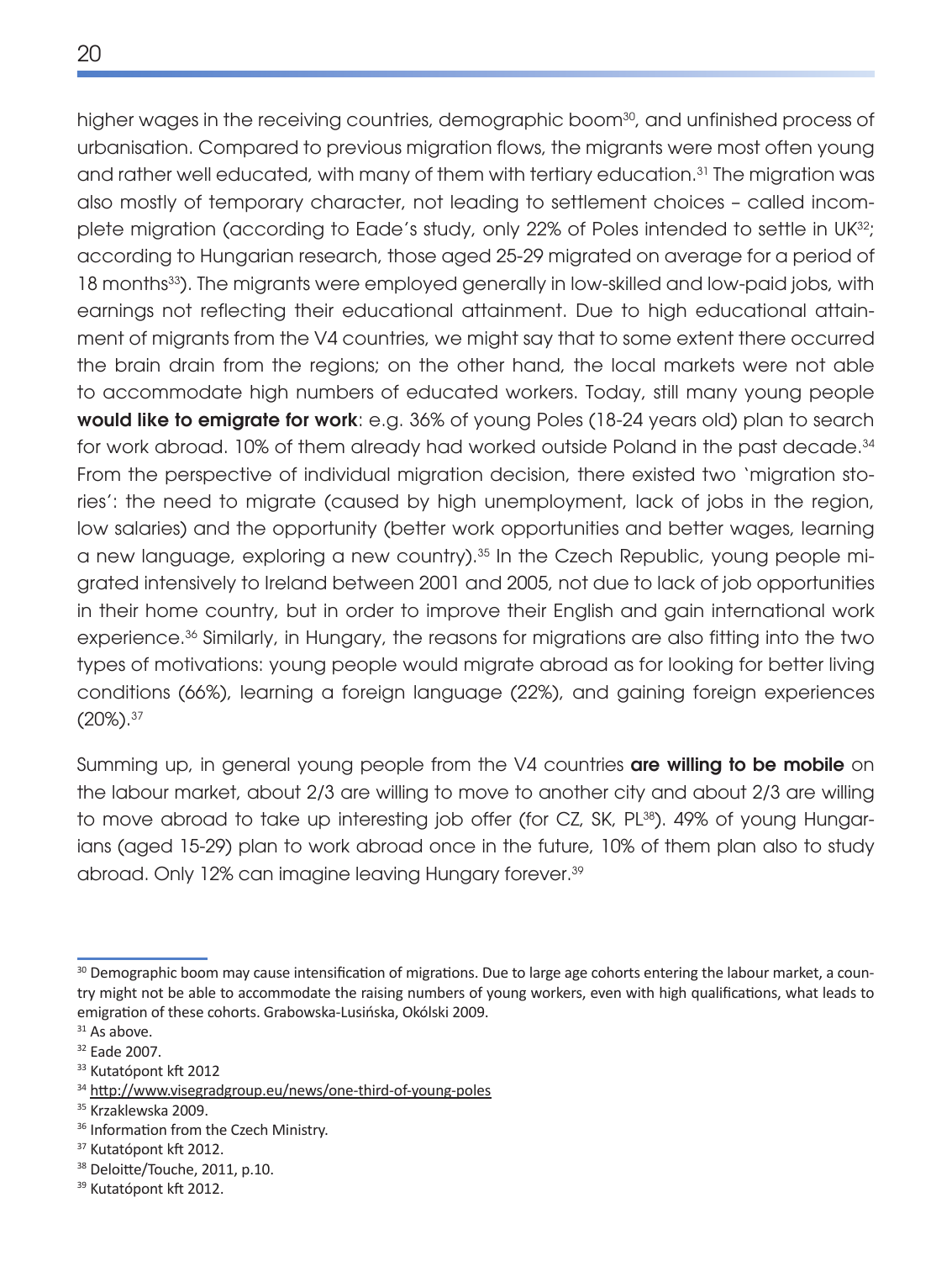### Good practices: Employment and entrepreneurship

#### Czech Republic: 'Personal Competence Portfolio'

Personal Competence Portfolio provides the opportunity of having the competences acquired through non-formal education recorded and enables its future presentation as an appendix to the CV. The purpose of this instrument is not only to show that competences for life and labour market are acquired in the area of non-formal education, but also expressing these competences in a language intelligible for both job providers and job seekers. www.okp.nidm.cz

#### Hungary: 'Career Guidance' initiatives

Substantial developments have taken place in the scope of career information tools, as part of the programme for developing a lifelong guidance system in Hungary. Among others, the National Career Guidance Portal has been developed, with new functions and tools continuously being added to it. The new portal has several innovative components, which include a wide range of self-assessment questionnaires addressed to different target groups as well as databases covering all sectors of education, training and employment opportunities. In addition, a Virtual Community of Career Guidance Professionals will also be set up in order to help professionals to get and keep in touch with one another. The Portal is managed and supervised by the National Employment Office. www.eletpalya.munka.hu; www.munka.hu

#### Poland: 'Academic Business Incubators'

The mission of Academic Business Incubators (ABI) is to facilitate the advancement of entrepreneurship among the younger generation in Poland. ABI assist new businesses by providing the logistical support – for a monthly fee they offer access to office infrastructure as well as legal and financial administration. They also run trainings, counselling and promotional activities encouraging entrepreneurship, as well as support companies in applying for external funding. Starting up a business in an incubator lowers the costs, risk and administration burden for new entrepreneurs. ABI exist at 31 top higher education institutions in Poland, and provide facilities for about 1500 businesses. http://www.inkubatory.pl/en/about-us/mission

#### Slovakia: 'Student Company of the Year'

'Practice/Training firms' exists at all types of secondary vocational schools - in 2011/2012 the project involved more than 160 secondary vocational schools. Students engaged in the training firms are 15 to 19 years old. The goal of this project is to promote competition, imagination, creativity, education and preparedness of students for their future profession. It aims at encouraging students to work on their business during their studies. The participating students are motivated to be self-employed after completing education or to form companies with their own employees. Project is organised by the National Institute for Vocational Training. http://www.siov.sk/slovenske-centrum-cvicnych-firiem/9429s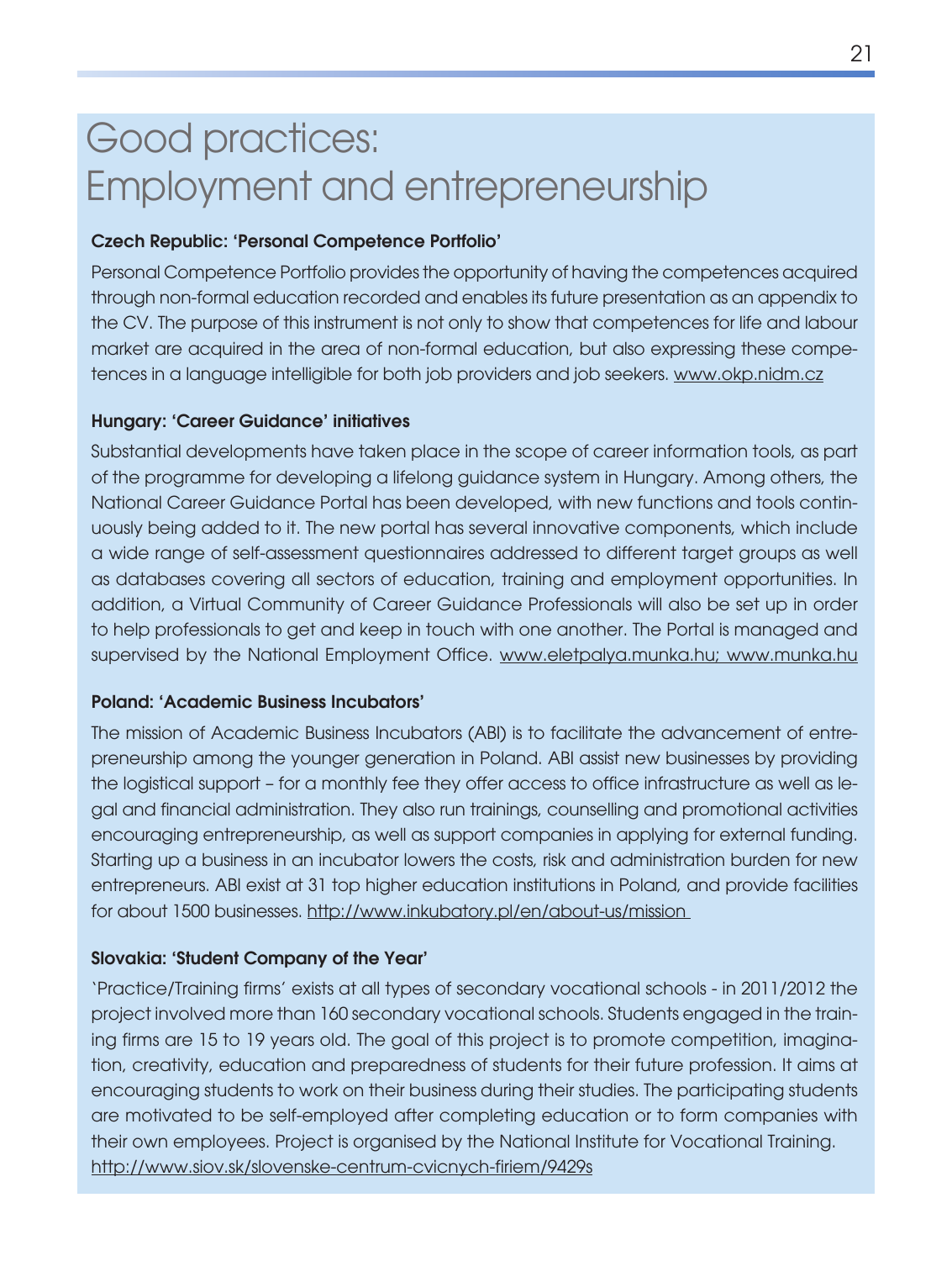#### Voluntary activities and their international dimension **II. Voluntary activities and their international dimension**

The common concern for the V4 countries is **a low level of participation in the voluntary** activities by young people when compared to other European countries (compared to EU average of 24%, and some countries having participation rates of about 30-40%, see figure 5). As the forms of volunteering can vary extensively, starting from very informal one-time volunteering to long-term sustainable schemes of participation, all data on volunteering has<br>. to be treated with a reasonable caution (see also table 9 for involvement of graduates).





*Source: Eurobarometer 2011a.*

The lack of recognition of volunteering and its value by the society seems to be a common Intertack of the V4 countries matched with **low profile of volunteering**. In Hungary, volunteering is hindered by the existence of career model emphasizing the utmost importance of paid work after finishing school. Volunteering is then not seen as an element of participation in the society. To change this attitude, there was a government initiative aimed at making volunteer work compulsory for every high-school student.<sup>40</sup> In Slovakia, besides low awareness and lack of recognition of volunteering, the economic situation of youth makes them prioritize paid employment. Additionally, little NGOs' resources and lack of paid staff in NGOs ence para empreyment radiitivities, the economic situation of para collimition or the economic situation of volunteering, and the most disallow the assurance of high quality of volunteering experience.<sup>41</sup> In Poland, the m

<sup>&</sup>lt;sup>40</sup> EKCYP Volunteering Hungary 2011.

<sup>&</sup>lt;sup>40</sup> EKCYP Volunteering Hungary 2011.<br><sup>41</sup> EKCYP Volunteering Slovakia 2011.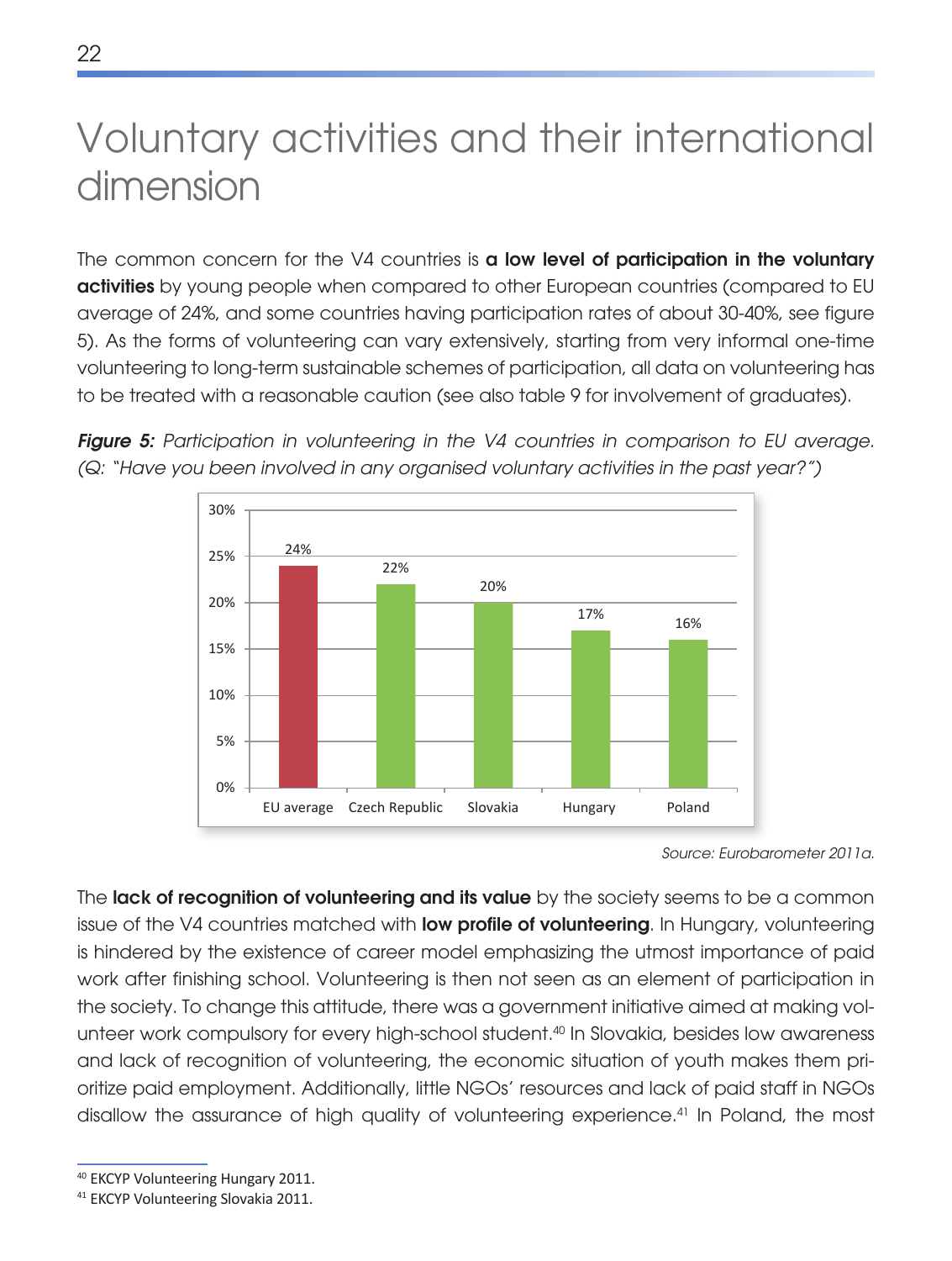important challenge is low prestige of voluntary activities among Poles and undervaluing its importance e.g. by NGOs and even employers. There is also underdeveloped support for volunteering development (no comprehensive approach toward managing the volunteers, need of training for volunteers' coordinators, weak structures of volunteers' activation and support).<sup>42</sup> In the Czech Republic, there is identified lack of understanding of volunteering, its potentials and benefits matched with the concerns about connection of volunteering to post-totalitarian society residues.43

The change of generations, with new ideas on participation and little memory of previous political system, constitutes a basis for establishment of new attitude toward volunteering. There are also other opportunities appearing in the V4 countries such as development of corporate initiatives and business engagement in voluntary activities, information on volunteering being easier accessible through new media and internet, raising fashion for volunteering, including volunteering in big sport events and school programmes, together with political engagement and interest (also at the local level).44 Also, almost half (46%) of graduates who gained volunteering experience in the new member states said that it was useful in looking for jobs later in life.<sup>45</sup>

Additionally, concentrated actions seem to be organised in V4 on **promoting volunteering** and its benefits to society as well as individuals. The European Year of Volunteering in 2011 was an important opportunity for the V4 countries to promote volunteering. The legislative initiatives have taken place in the Czech Republic and Slovakia (symbolically the Act on Volunteering was adopted in 2011). In Poland, the Long-Term Policy for Volunteering Development was established. In Hungary, volunteering became an element of the National Youth Strategy. Additionally, the V4 countries included voluntary activities as an important element of the European Year of the Active Ageing and Solidarity between Generations.46

European Voluntary Service (within the Youth in Action Programme) is one of the most renowned programmes providing opportunity for a long-term volunteering abroad. In many countries, it remains the main tool for long-term volunteering. Concerning the numbers of EVS volunteers in V447, in 2011 a total of 242 Hungarian volunteers took part in the EVS. They completed their service most often in Germany (43 volunteers), Spain (18), France (15), Holland (16) and Turkey (14). At the same year, 204 foreign volunteers were hosted in Hungary. Most of the volunteers arrived from Turkey (54), Germany (33), Romania (17), Greece (15)

<sup>42</sup> EKCYP Volunteering Poland 2011.

<sup>43</sup> GFK: Country Report on Volunteering, Czech Republic.

<sup>44</sup> According to national reports in GHK study on volunteering.

<sup>45</sup> Deloitte/Touche, 2011, p.8.

<sup>&</sup>lt;sup>46</sup> In the Czech Republic, within this Year, a working group on volunteerism was one of four working groups covering the aims of the Year. One of the final results of this Year is a draft document on the "National Programme of Preparations for Aging 2013 – 2017" in which supporting volunteerism and intergenerational cooperation within volunteerism are stressed as one of the priorities.

<sup>47</sup> Information on EVS was provided by the adequate Ministries. For Poland, see http://www.mlodziez.org.pl/sites/mlodziez. org.pl/files/page/1325/ogolne\_2011.pdf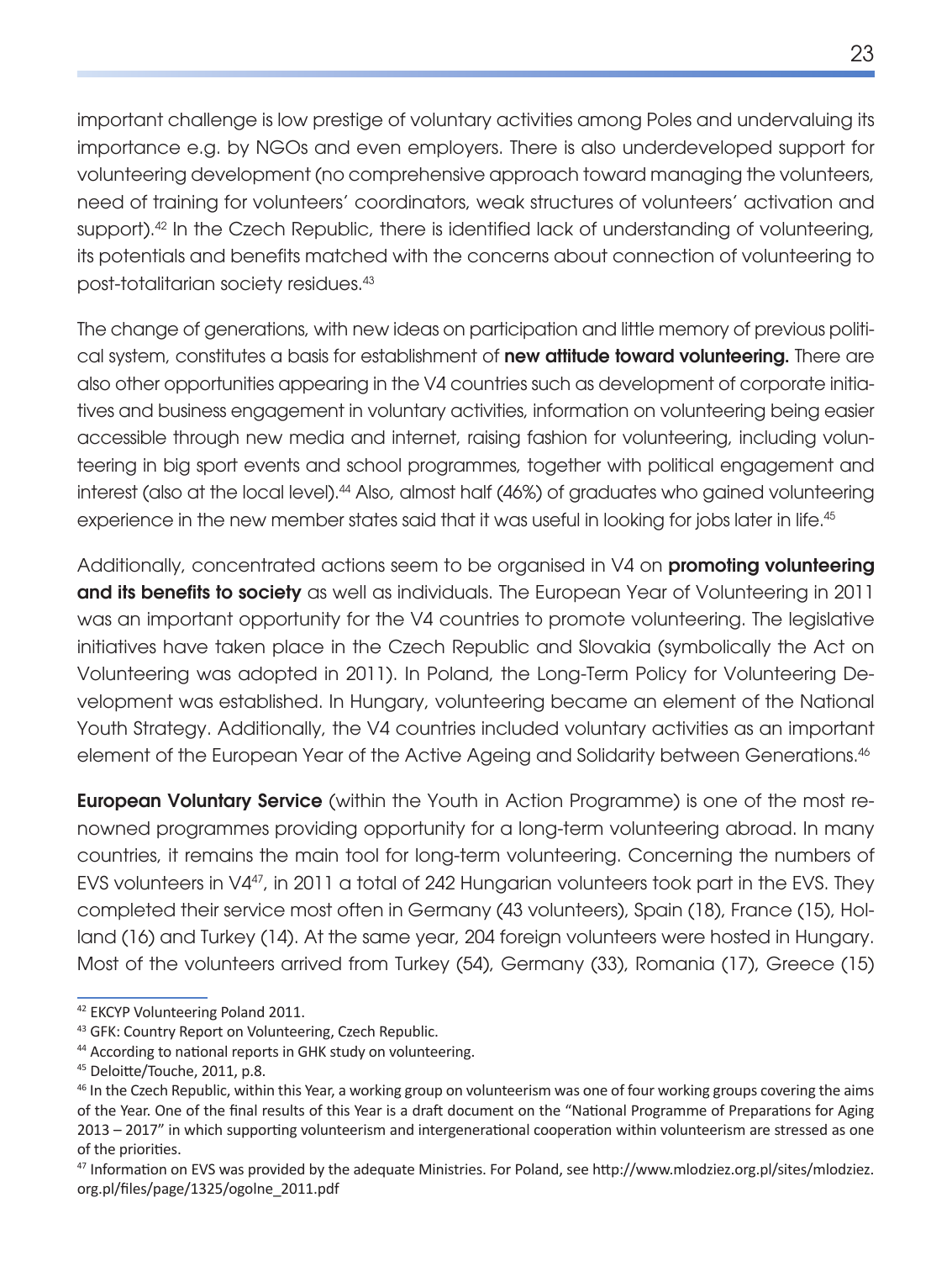and France (13). In 2011, 453 volunteers from Poland were sent to other countries as EVS volunteers, while 479 were hosted in Poland. The most popular destinations for Polish volunteers under that sent were Ukraine, Georgia, Spain, Germany, Turkey and Italy. The countries that sent highest numbers of volunteers to Poland were Turkey, Germany, France and Spain. In the Czech Republic, 79 volunteers were sent abroad and 122 hosted in the country. In 2011, Slovak abroad and 143 young volunteers came to do volunteer service for various organisations and National Agency of Youth in Action sent 92 Slovak volunteers abroad and 143 young volunteers came to do volunteer service for various organisations and institutions. In general, in three V4 countries the number of hosted volunteers is higher than of those being sent from a country, with Hungary showing an opposite situation (see figure 6).

countries as EVS volunteers, while 479 were hosted in Poland. The most popular destinations



*Figure 6: European Voluntary Service participation – numbers of EVS volunteers hosted by and sent from the V4 countries in 2011 and sent from the V4 countries in 2011*

Besides EVS, there exist additional tools for supporting long term volunteering e.g. Polish Aid Volunteering Programme, implemented by the Polish Ministry of Foreign Affairs since 2008, creates opportunity for volunteers to work for min. 3 months to help citizens of developing countries.48 In Slovakia, to link volunteering activities with labour market, people searching for the job as well as the graduates might receive a grant for being active in volunteering services in order to gain some work experience.<sup>49</sup> Similar scheme is being developed in Poland – long-term volunteers will receive financial assistance. In the Czech Republic, the long-term volunteers, often young people who work in hospitals, get extra financial support on the top of their unemployment benefits. Moreover, the long-term voluntary activities are taken into account when unemployed people apply for unemployment benefits.<sup>50</sup> anieering Programme, implemented by the Polish Ministry of Po

*Source: Information from Ministries.*

<sup>48</sup> http://www.polskapomoc.gov.pl/Volunteering,Programme,810.html

<sup>49</sup> Information from the Slovak Ministry.

<sup>50</sup> Information from the Czech Ministry.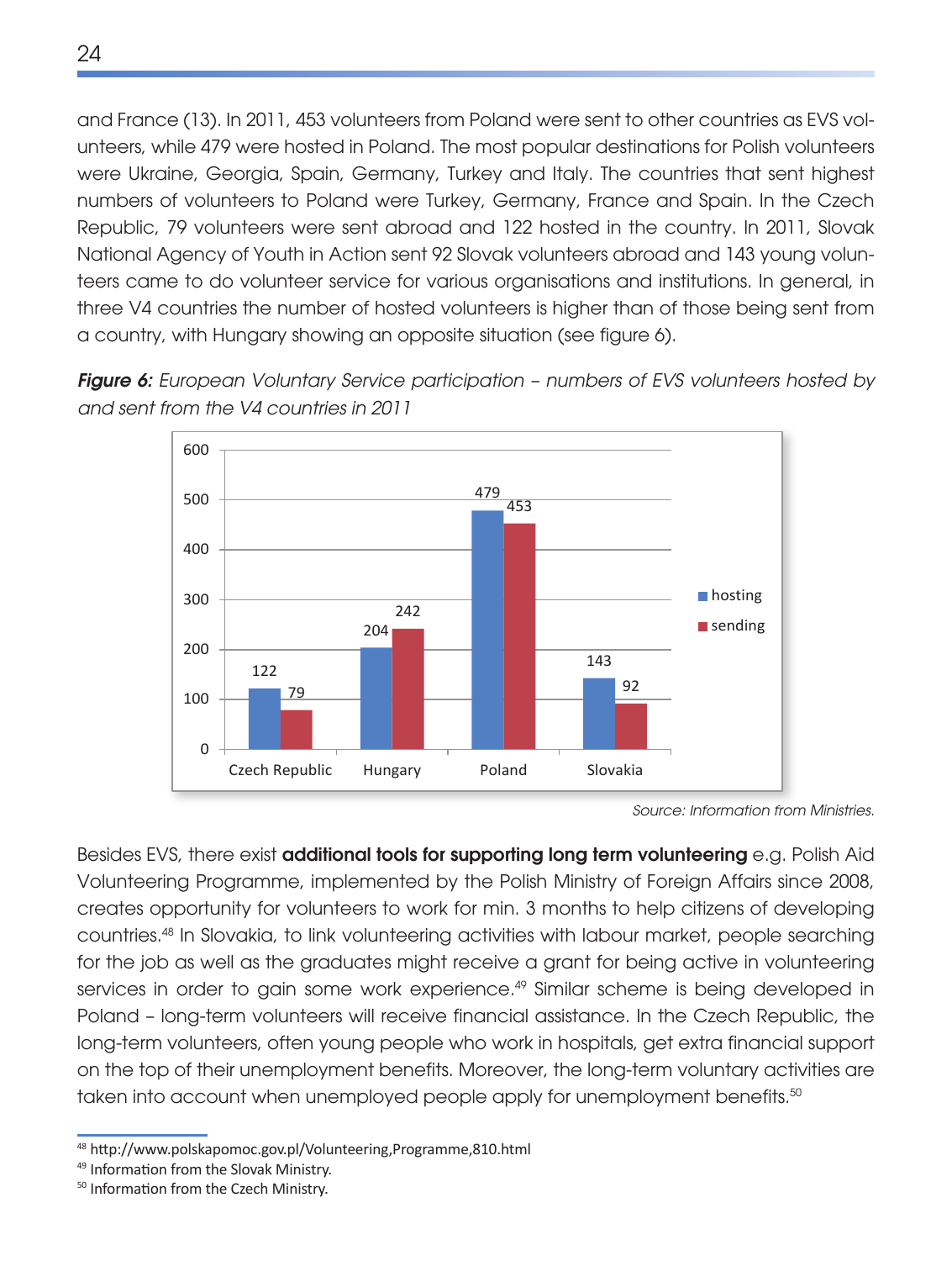### Good practices: Voluntary work

#### Czech Republic: 'I Love Nisa Project'

The I Love Nisa Project, run by a youth-lead NGO Liberecká občanská společnost, is a complex youth-initiated and youth-lead reaction to the main challenges impeding the development of voluntary and civil society activities in the Euroregion Nisa. The project consists of 9 different activities clustered around an interactive web-portal (www.ilovenisa.eu) presenting the cultural, educational and civil society activities on three sides of the national borders in 3 respective national languages. The activities include youth exchanges, NGO networking (both within the Czech region and crossborder with PL and DE), happenings, group volunteering weekends with cultural and environmental workshops, individual volunteering, action planning cross-border conference and others. Project used synergies between different programmes/campaigns and various funding streams. It took advantage of innovative methodologies - e.g. Living Library, language animation, happenings, shortterm work camps combined with cultural and environmental workshops and events.

#### Hungary: 'EVS LIVE'

In the European Year of Volunteering 2011, the Hungarian National Youth Service (Mobilitás), as National Agency of Youth in Action Programme organized for the first time an EVS event called EVS LIVE. The one-day event had two main goals: firstly, to promote EVS program and involve new participants, secondly, it was the ex-volunteers' evaluation meeting (EVS event). As part of the EYV events, the visitors had the opportunity to learn about various national volunteer programs beside EVS and meet representatives of volunteer organizations. A similar event has been organized in December 2012. http://www.mobilitas.hu/evslive

#### Poland: 'Projektor – student volunteering'

Projektor is a programme encouraging university student voluntary service in small towns and villages. Students prepare educational projects for children and create opportunities for children's self-development while sharing knowledge. Students can develop and share their skills and passions with other people, while children in small towns get inspired by older students and see that learning can be exciting. The projects are using methods of non-formal learning, are based on practical experience, and must link to a specific field of knowledge (e.g. languages, environment, and art). Project takes place in the school-free periods (e.g. in the summer), as well as during the school year. Volunteers are granted the logistical support and work usually in teams of 2-3 people. www.projektor.org.pl

#### Slovakia: '72 hours'

The biggest youth voluntary project is 72 hours. It is a 3-day marathon of voluntary work. During these days many volunteers around Slovakia engage in voluntary work of all kinds. The project aims to involve as many young people as possible and to show them that in order to achieve a lot we do not need to spend lot of money and effort. The Project also helps to convince young people that they can change things they do not like, and teaches them to work together and be more sensitive to their environment. In 2012, 4,592 volunteers participated in 169 projects and they worked for 36,736 voluntary hours. The Project's fun page on Facebook has over 26,000 funs. The results are: more beautiful surrounding, smiling people and many other positive results. www.72hodin.sk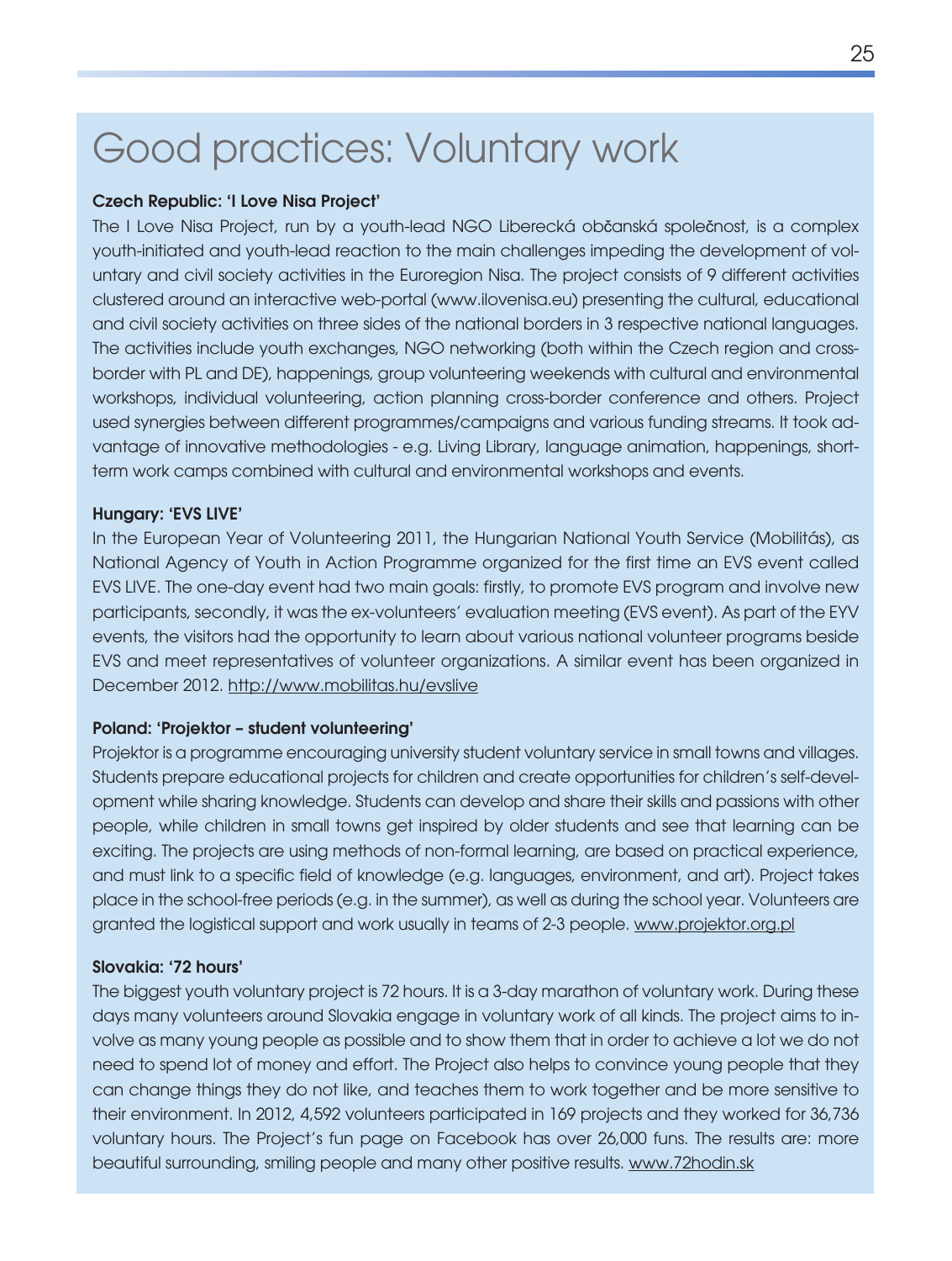### Participation and decision-making

The participation of the southern countries in the protests against the government's austerity measures is a recent example of the fact that a will for young people to have a say on the country's politics is very strong. While the Central and Eastern European countries are historically known as sites of intensive and effective youth protests during the communism years, it seems that the younger generation has been much less of protest spirit. Still, recently also young people of V4 moved to the streets. The recent cases include the Polish protests against ACTA in January 2012, which gathered thousands of young people (also in the Czech Republic). In December 2012, the Hungarian students protested actively against the plan of reduction of state funded places in higher education in Hungary.51 Throughout December 2012 and January 2013, the Czech students in regions where communist candidates elected in regional elections in September 2012 were charged to govern education issues continue to protest actively against communists in regional governments, organise protest meetings and symbolic hunger strike.<sup>52</sup> In Slovakia, as a response to Gorilla scandal in the beginning of 2012 young people have protested actively on the streets against corrupted practices of politicians. Moreover, Slovak pupils and students from secondary schools supported the teachers' strike that took place in the end of 2012. These reactions are not the only events in which young people participate – active presence of young people in different civil initiatives, also on leadership positions, is notable as well, and these indicate the growing willingness of young people in the V4 countries to use protest as a political tool.

As we continue to see that the **importance of active protests** is raising also in the V4 countries, in 2007, young people of the new EU member states (NMS12) were less frequently of the opinion that demonstration is a good way to make one's voice heard compared to the young people from the EU15 (see table 4). They also believed more rarely that joining political party or signing a petition is a good tool. They tended to more often believe that being a member of or supporting an NGO or a trade union can ensure that impact.53 In both groups (EU15 and NMS12) joining a trade union was most often believed to be an effective way to ensure that one's voice was heard. Beyond this belief, as the data in this chapter will show, young people in the V4 countries are rarely members of trade unions.

52 Information from the Czech Ministry.

<sup>51</sup> http://www.presstv.ir/detail/2012/12/18/278721/hungarian-students-protest-education-cuts/, after the protest some partial agreement has been reached between government and students representatives.

<sup>53</sup> Eurobarometer 2007.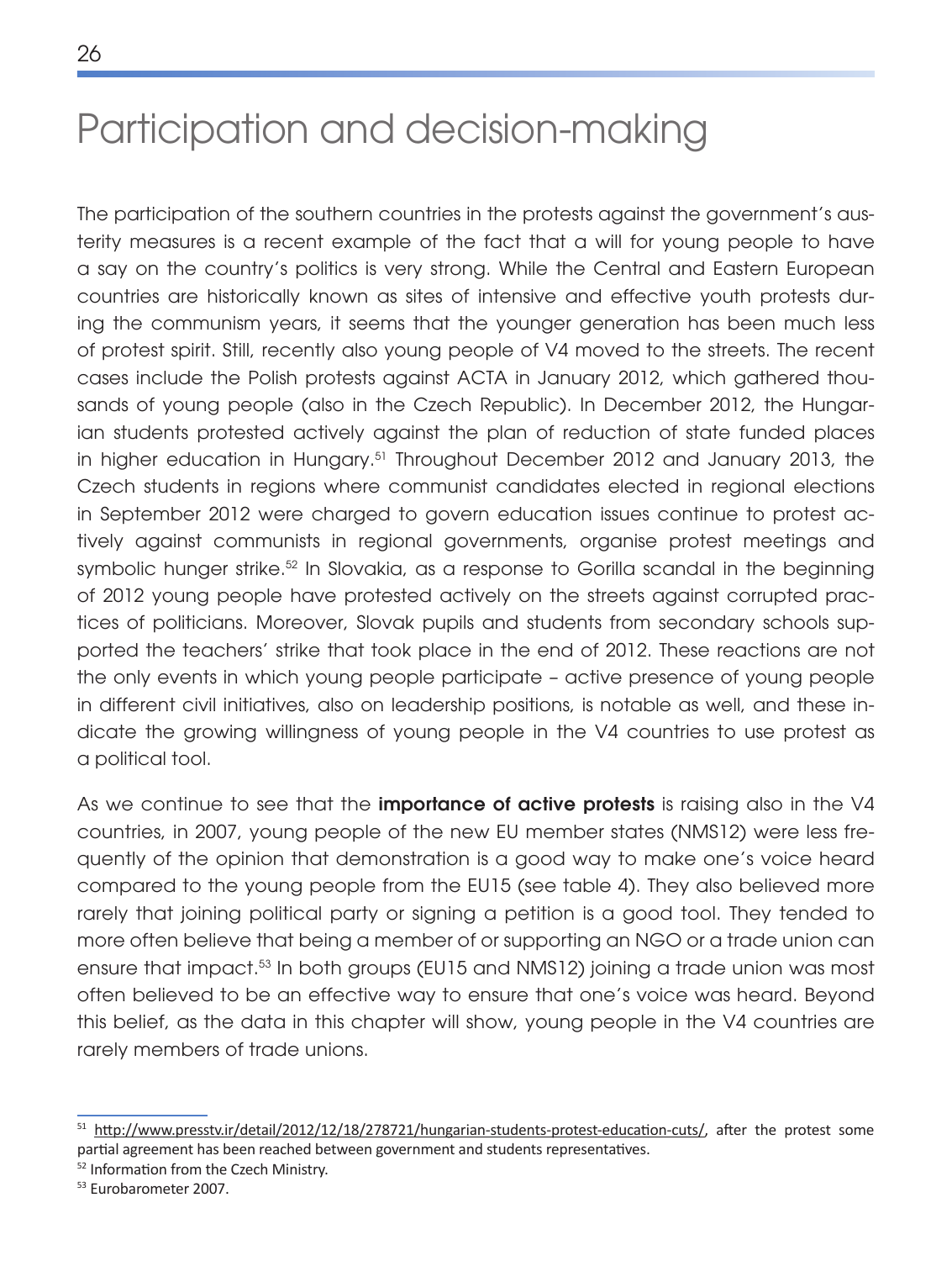*Table 4: Political actions that are most important to ensure that one's voice is heard by the policymakers (% of all respondents)*

|                   | To partici-<br>pate in de-<br>bates with<br>policy makers | To join a<br>political<br>party | To take<br>part in a<br>demon-<br>stration | To sign a<br>petition | To be a<br>member<br>or support<br><b>NGO</b> | To join<br>a trade<br>union | Don't<br>know/<br><b>NA</b> |
|-------------------|-----------------------------------------------------------|---------------------------------|--------------------------------------------|-----------------------|-----------------------------------------------|-----------------------------|-----------------------------|
| <b>EU15</b>       |                                                           |                                 | 15                                         | 12                    | 10                                            | 28                          |                             |
| NMS <sub>12</sub> | 12                                                        | 13                              |                                            | 8                     | 15                                            | 33                          |                             |

*Source: Eurobarometer 2007.*

The young people from V4 countries as well as other young Europeans believe most strongly that to make one's voice heard it is important to participate in **debates with policy makers** (see table 5). Signing a petition followed by joining a political party is considered important in Slovakia and the Czech Republic, while in Poland and Hungary there is more belief in NGO structures followed by petition signing.

*Table 5: Political actions ensuring that one's voice is heard by policymakers (3 most common answers)*

| $\overline{CZ}$                         | HU                                                  | <b>PL</b>                                     | <b>SK</b>                               |
|-----------------------------------------|-----------------------------------------------------|-----------------------------------------------|-----------------------------------------|
| Participate in debates                  | Participate in debates                              | Participate in debates                        | Participate in debates                  |
| Sign a petition<br>Join political party | To be a member<br>$\overline{or}$<br>support an NGO | To be a member<br><b>or</b><br>support an NGO | Sign a petition<br>Join political party |
|                                         | Sign a petition                                     | Sign a petition                               |                                         |

*Source: Eurobarometer 2007.* 

The **decline in the political participation traditionally understood as voting** in national elections is notable in the Czech Republic and Slovakia – the number of young voters is relatively much lower than those of voters aged 30 or more (see figure 7). These numbers, however, have to be interpreted with caution. It is important to say that the interest in political life is still declared to be strong – 83% SK, PL and HU, and 77% CZ young people are interested in politics and current affairs in their countries.54 There are cases in the political life when non-voting could be interpreted as a political statement of being fed up with politics in general. In the Czech Republic, young people believe non-voting to be a sign of lack of trust towards politicians and disapproval towards the way political negotiations take place.<sup>55</sup> It is important to mention here that young people dissatisfaction with injustice of some social arrangements, traditions and established practices (reflected by e.g. refusal of participating in elections and voting) are often mistakenly interpreted as a lack of responsibility towards society and community from the side of youth. These should be considered rather as a sign of protest.

<sup>54</sup> Eurobarometer 2007.

<sup>55</sup> Information from the Czech Ministry.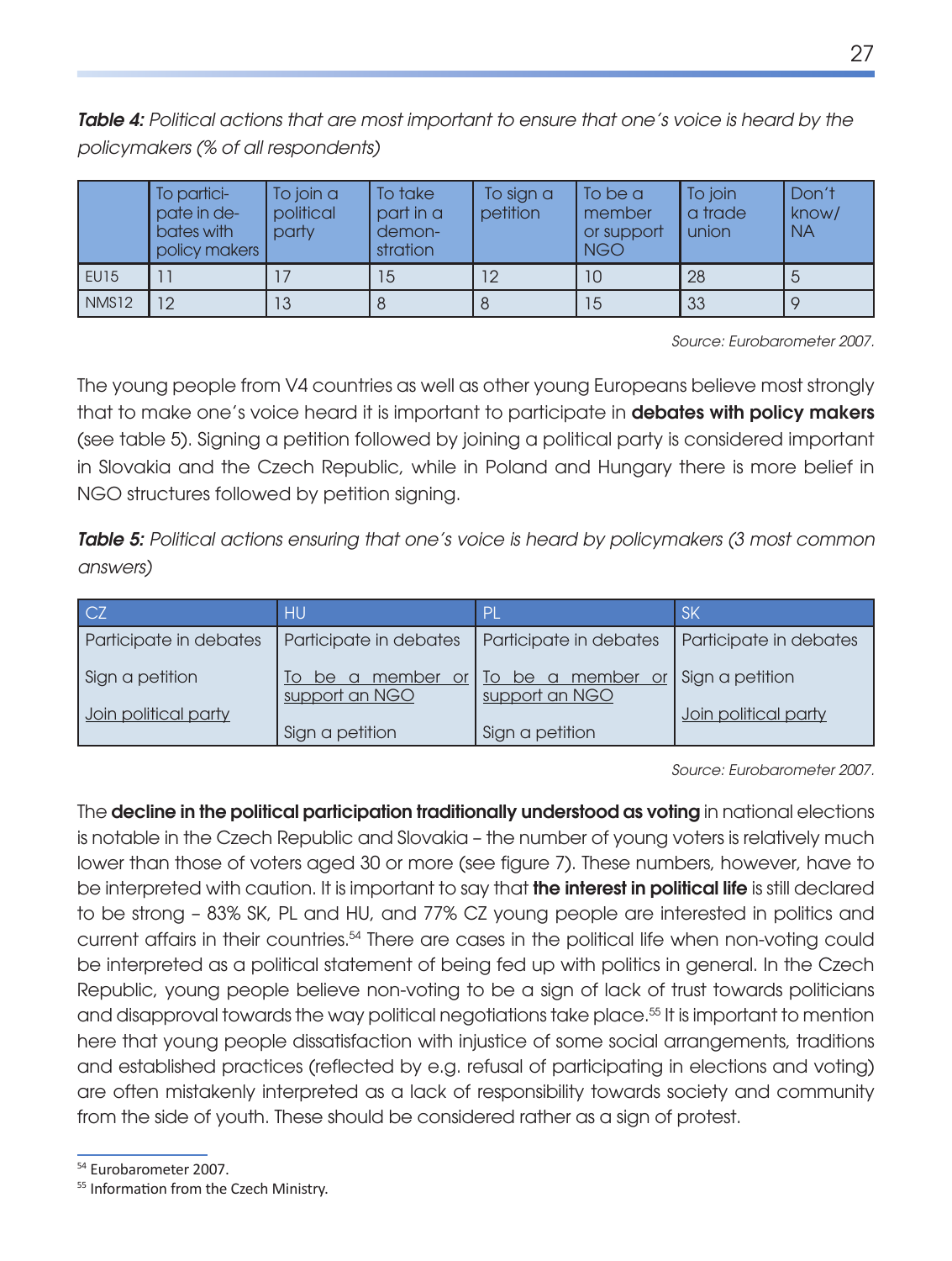

*Figure 7: Participation in elections Figure 7: Participation in elections*

*Source: European Social Survey 2008, after Zentner 2012. Percentages of the eligible voters.*

There is a perception that **new forms of participation** are more attractive to young people (e.g. flashmobs, artistic actions), while traditional forms such as joining a political party are no longer that much appealing (only 4% of young people in HU, PL, SK are members of political parties, in CZ 1%).<sup>56</sup> For example, in the Czech Republic, a project `Hrajeme o náš kraj' (`We are working for our region') in the Liberec region, aims to support interest and active participation of young people in decision-making processes. A group of <sup>56</sup> For example, in the Czech Republic, a project est and denve pamelpanon or young people in decision-making processes. A group or<br>young people organized for other young people **discussions with local politicians** that took place on a tram or on a boat; they organized football matches with local politicians, as well as prepared and printed an election guidebook for young people.

One of the most known forms of civic participation is **active participation in the work of** non-governmental and other civic organisations (see table 6). Youth membership in NGOs is not so common in the V4 countries - CZ 15.5%, HU 12.8%, SK 11.5% and PL 9.1% $^{57}$ . Young people are usually members of sport clubs or associations, but in HU the youth organisations are also very popular. In HU and PL one can notice quite a strong interest also in artistic organisations, while in CZ and SK in hobby clubs. Membership in trade unions is most popular in HU and SK, and in SK also in religious or parish organisations. 28 is not so common in the V4 coun<br>people are usually members of s<br>tions are also very popular. In HU

<sup>56</sup> Eurobarometer 2007.

<sup>57</sup> Eurobarometer 2007. Other studies show different level of engagement. E.g. in Poland 37% of young Poles declared that they are members of different clubs, groups or associations (Młodzi 2011, p. 283).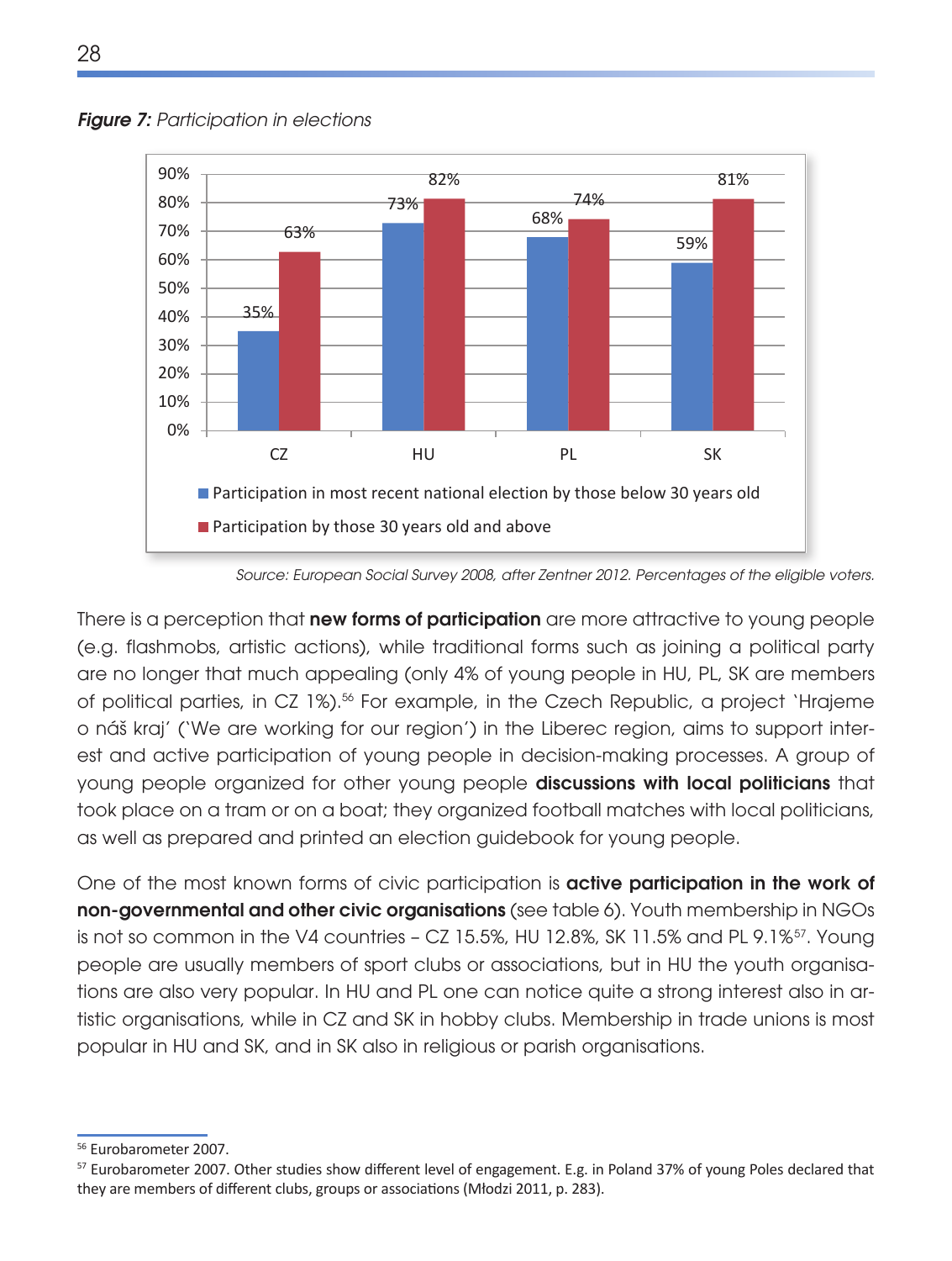|           | Sport<br>clubs/asso-<br>ciations | Youth or-<br>ganisations | <b>Trade</b><br><b>Unions</b> | Political<br>parties | Religious<br>of parish<br>organisa-<br>tions | Cultural or<br>artistic or-<br>ganisations | Hobby or<br>special<br>interest<br>clubs |
|-----------|----------------------------------|--------------------------|-------------------------------|----------------------|----------------------------------------------|--------------------------------------------|------------------------------------------|
| <b>CZ</b> | 49                               |                          |                               |                      |                                              |                                            | 10                                       |
| HU        | 23                               | 26                       |                               |                      |                                              |                                            |                                          |
| PL        | 26                               | 15                       |                               |                      |                                              | 10                                         |                                          |
| <b>SK</b> | 29                               | 12                       |                               |                      |                                              |                                            | 10                                       |

#### *Table 6. Membership in different kinds of organisations (%)*

*Source: Eurobarometer 2007 (among those who declared that are members).*

In the Czech Republic, a popular form of youth participation is the involvement of young people into **community planning**. Community planning is based, above all, on the principle of open communication between different groups of people (municipal authorities, civil society organisations, school teachers, library staff, etc.). Young people take an active part especially in solving problems that concern them directly (building sports grounds and skate parks, arranging school surroundings, etc.).58

In Slovakia, it is noticed<sup>59</sup> that more and more emphasis is placed on private expressions of social policy issues and the style of 'do it as you feel it' is preferred by young people. For young people the anonymous forms of participation are becoming increasingly attractive. These include, for example, petitions, charity activities, ethical consumerism lifestyle and environmental behaviour. These forms of participation are not yet perceived by public and policy-makers as the activities with political message. The same applies to the artistic subcultures which are often ideologically influenced or affected. But at the same time they also innovatively and creatively express civic opinions of the authors on injustice or intolerance.

Internet is considered to be a space where young people's social and civic participation could be developed and strengthened – the anti-ACTA demonstrations showed that the internet is a critical space to young people. There is a growing engagement of young people in the civic processes in the virtual space, such as usage of the social media e.g. Facebook, Twitter for community activities, virtual protests, petition signing, and commentaries concerning social and political life. Young people use also emails for sending their opinions or commenting on activities of the Members of Parliament or different institutions. As far as statistics are concerned (see table 7), every fifth young person in the Czech Republic uses internet for discussing civic or political issues, while in the rest of the V4 countries it is a bit less frequent. Concerning the usage of **internet for interaction with public authorities**, in Slovakia 40% of young people use internet to this end, while in other V4 countries it is much less frequent.

<sup>58</sup> Information from the Czech Ministry.

<sup>59</sup> Hulin, Mihalikova 2012.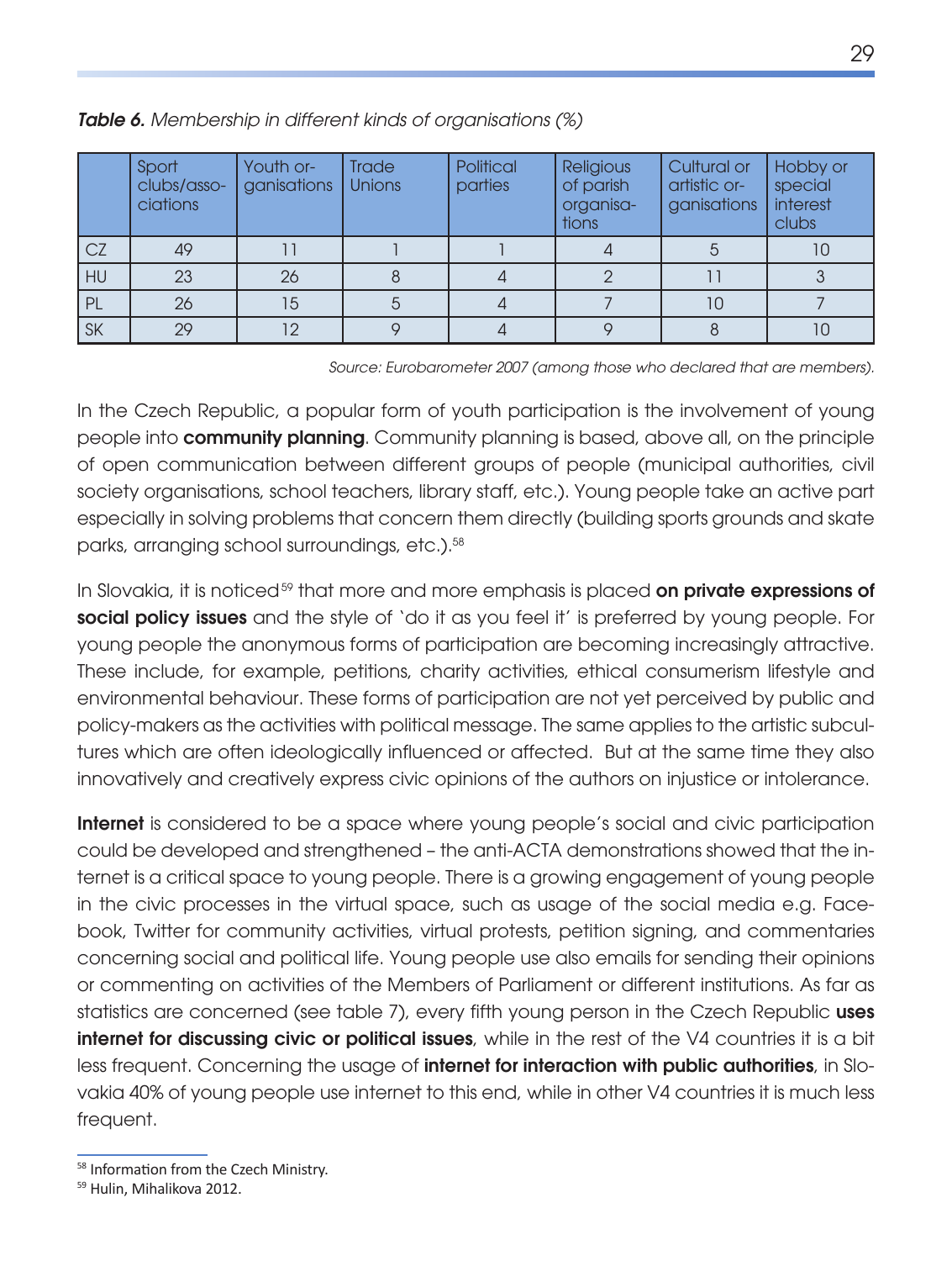|                                                                                                                                                                                                                     | Czech<br><b>Republic</b> | Hungary | Poland | Slovakia |
|---------------------------------------------------------------------------------------------------------------------------------------------------------------------------------------------------------------------|--------------------------|---------|--------|----------|
| Young people using internet for access-<br>ing or posting opinions on websites (e.g.<br>blogs, social networks etc.), for discussing<br>civic and political issues (in the last three<br>months), aged 16-24 (2011) | 20%                      | 16%     | 12%    | 10%      |
| Individuals using internet for interaction<br>(contact) with public authorities, aged 16-<br>24 (2010)                                                                                                              | 11%                      | 22%     | 21%    | 40%      |

#### *Table 7: Usage of internet in participation of young people*

*Source: Dashboard of EU Youth Indicators, Eurostat.*

As far as structured participation in decision-making is concerned, in two out of four countries, there exist fully established **National Youth Councils** - in CZ and SK. In Poland this structure has been developed bottom up by youth organisation and its gaining its position within national youth policy. In Hungary, the setting up of the youth council has taken place recently – in December 2012.

### National Youth Councils in V4

Czech Council of Children and Youth<sup>60</sup> (Česká rada dětí a mládeže) is a democratic, voluntary association, independent of any political parties or movements. It was established in June 1998 by eight organizations of children and youth. It is the national youth council in the Czech Republic and a reliable partner of government administration. It is composed of almost 100 non-governmental children and youth organizations with more than 205,000 individual members – the organizations range from very small to the biggest ones, 6 regional youth councils are members of ČRDM as well. www.crdm.cz

The National Youth Council of Hungary (NIT) was set up on 1st December 2012.<sup>61</sup> It was formed as an umbrella organisation, by 104 youth organisations and will represent interests of young people in Hungary. The NIT aims at achieving candidate membership status in the European Youth Forum at its next general assembly in April 2013. http://ifjusagitanacs.hu/

Polish Council of Youth Organisations (Polska Rada Organizacji Młodzieżowych – PROM) was founded at 2011. The Polish Council of Youth Organisations was founded as a result

<sup>&</sup>lt;sup>60</sup> EKCYP sheet general

 $61$  http://www.kormany.hu/en/ministry-of-public-administration-and-justice/news/next-spring-hungary-will-be-able-to -become-a-candidate-member-of-the-european-youth-forum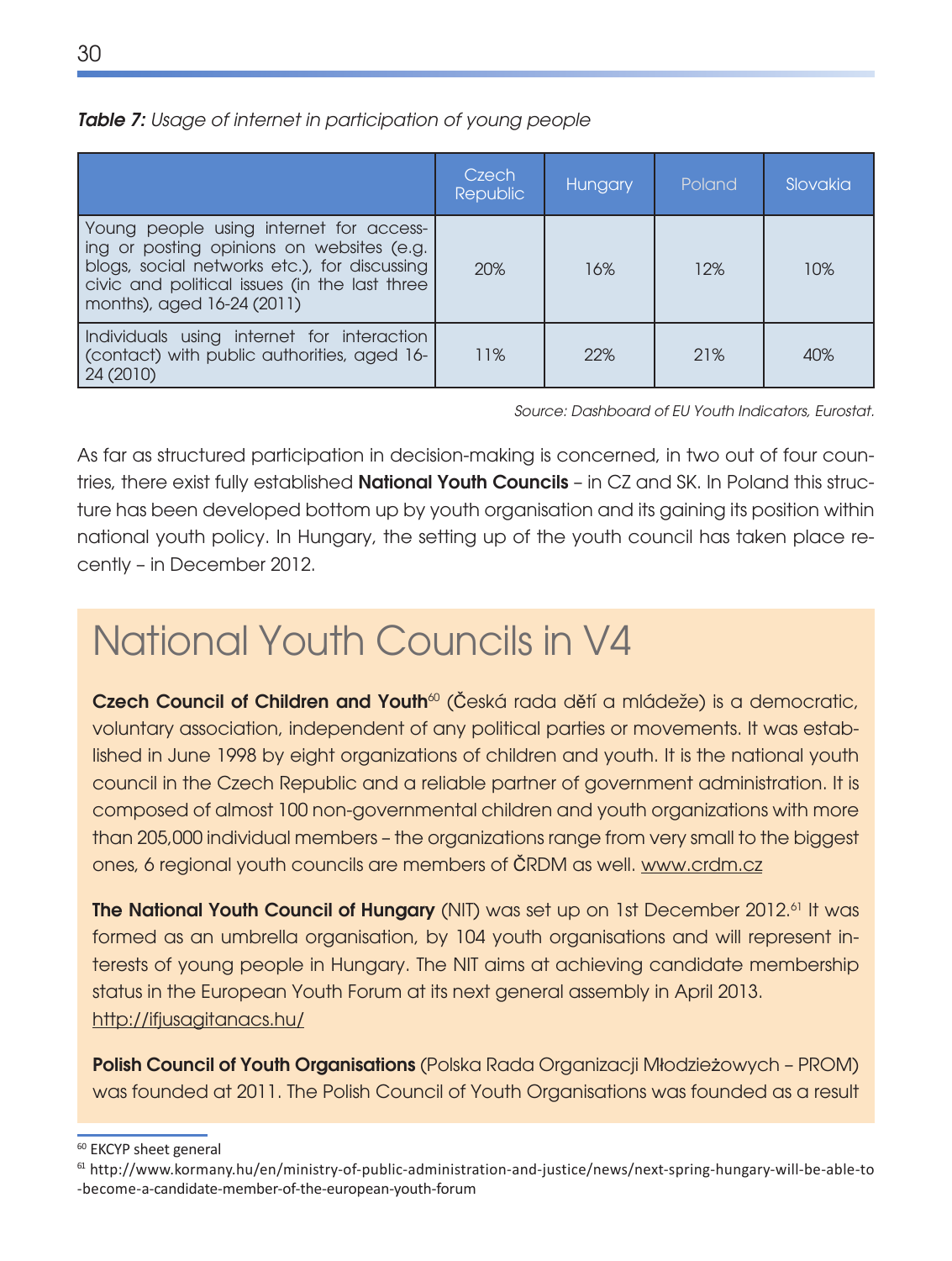of over one year of efforts of the Ginger Group, involving over forty youth organisations and youth unions – from small local associations through to the largest ones, with dozens of thousands of members. The Ministry of National Education has supported the process of establishing the Polish Council of Youth Organisations and offered full freedom to the social organisations to form the Federation as an organisation independent of the state structures. These activities confirm involvement of the Polish Ministry of National Education in establishment of the European social dialogue standards. The remaining challenge is cooperation with the non-formal youth groups and preparing activities to stimulate increased participation of individual units. www.prom.info.pl

**The Youth Council of Slovakia** (RMS) $62$  is an umbrella organisation – an association of nongovernmental not-for-profit children's and youth organizations. Today it covers 33 children's and youth organisations with more then 40,000 children and young people. RMS was founded in 1990 as a civic association. From the beginning of its existence it is working nationwide and covers children's and youth organizations, regardless of their political beliefs, religion, nationality or ethnicity. RMS represents and coordinates the interests of its members, especially in communicating with the state and public administration. It aims to contribute to creating an environment that allows children and youth organizations efficiently and unhindered to pursue their activities. RMS pays great attention to networking organizations and associations active in the youth sector, promoting the exchange of information and experience between them, organizing trainings, seminars and conferences on specialized topics, often with foreign participation. www.mladez.sk

**Structured dialogue** is also a new form of engagement of young people in influencing politics, organised on the European level by the European Youth Forum.<sup>63</sup> Structured dialogue is in its essence the **consultation process with young people and national and European policy** makers. It has been introduced as the permanent part of European Union youth policy in 200964 and its coordination is ensured by the presidency trios. From the V4 countries, two topics within structured dialogue have been elaborated: during Hungarian presidency from January to June 2011 – 'Participation and active citizenship', and during Polish presidency from July to December 2011 – 'Youth and the world'. For both countries, the process was very important, since Hungary and Poland – as members of the EU presidency trio – took part even in the planning phases of the structured dialogue implementation. Hungarian

<sup>&</sup>lt;sup>62</sup> EKCYP sheet general.

 $63$  http://www.youthweek.eu/european-youth-week/structured-dialogue/<br> $64$  Council Resolution of 27 November 2009 on a renewed framework for European cooperation in the youth field (2010-2018) [Official Journal C 311 of 19.12.2009].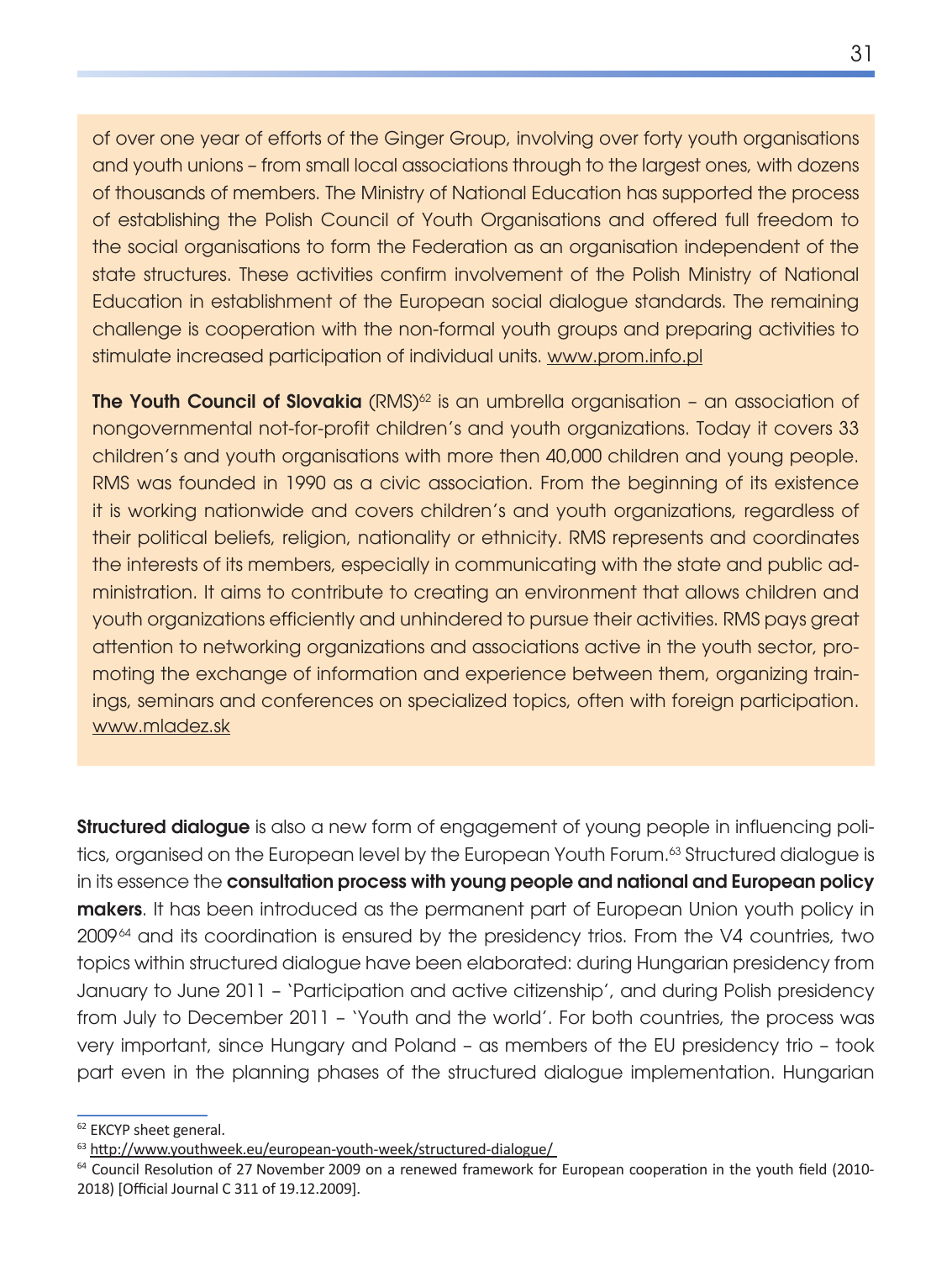National Working Group<sup>65</sup> made efforts to find creative ways for involving young people in national consultation, creating, besides survey, also peer-to-peer dialogue opportunities. The open-to-everyone circle of young people called 'Youth Consultation Crew' was the most important tool in reaching young people and their opinions. Similarly, the Polish Council of Youth Organizations (PROM) plays an active role in the implementation of the structured dialogue at national level. At the end of 2012 new Infopack on Structured Dialogue was prepared by the National Agency of the Youth in Action Programme and PROM. This short guide shows how the process works and how it could be implemented on a local level – how to prepare meetings in schools, universities or how to facilitate them in a youth organization.66 The Czech website 'Let's chat about it' (described below) helps to gather opinions for the EU structured dialogue, but it is mostly concerned with discussing domestic issues important for young people.

### Good practices: Participation and decision-making

#### Czech Republic: 'Let's chat about it – a structured dialogue of young people'

This project of the Czech Council of Children is one of the instruments for the implementation of a structured dialogue with young people. Within the project young people conduct online discussions on the web page www.kecejmedotoho.cz, on Facebook and on other social networks. The comments act as a basis for workshops during which young people draft a stand on the issue concerned. The draft opinion is finalised in public discussions with experts and decision makers and shared with relevant stakeholders. The first topics discussed were: Tuition fees at universities, State-organised secondary school-leaving exam, and Legalisation of marihuana. The project uses internet technologies in combination with practical youth work and face-to-face contacts, engages volunteers in organisation of debates and workshops, involves non-organised youth, e.g. at the Open Air Festival for Youth, and uses media and social networks. It is supported by the Youth in Action Programme and the national working group established at the Czech Ministry of Education, Youth and Sports. www.kecejmedotoho.cz

#### Hungary: 'Szólj bele! (Have your say!)'

The main aim of the project of the Demokratikus Ifjúságért Alapítvány (Foundation for Democratic Youth) was to strengthen the participation of young people in the local, regional, national and European processes affecting their lives. Nine consultation days

<sup>&</sup>lt;sup>65</sup> http://ec.europa.eu/youth/news/20120203\_compendium\_en.htm

<sup>66</sup> http://www.mlodziez.org.pl/sites/mlodziez.org.pl/files/news\_programme/2146/infopack\_irlandia.pdf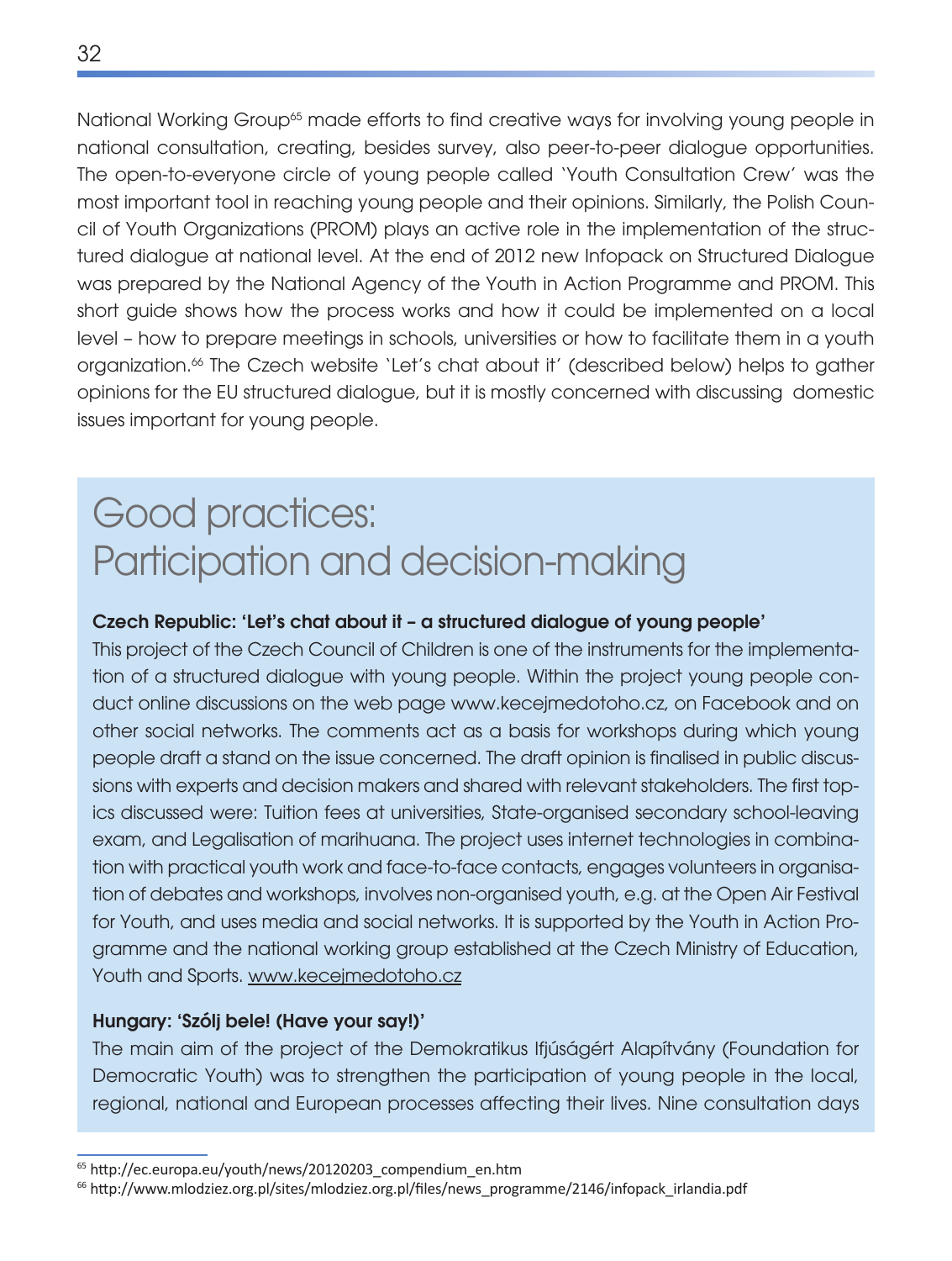were organized in Hungary as part of the European Structured Dialogue process in different locations. These involved more than 320 young people aged 15-25, youth workers, non-profit youth organizations and decision makers. Five topics were discussed: Transition from school to work; Harmonization of work and private life; Social security; Information, guidance and support for youth; Youth work. Facilitated discussions, panel debates and workshops created the right framework for the participants to develop their key competences through non-formal learning. Those young people, who did not attend the consultation, could express their opinions through the focus group survey. The results of the survey and the consultation days were summarized in a document which served as a basis for the Hungarian report of the Structured Dialogue process sent to Brussels in January 2011. http://www.i-dia.org/

#### Poland: 'Fundacja Civis Polonus'

The aim of this organisation's activities is supporting adolescents in being active at the local level and in learning how to influence local public life. Recent projects focus on: strengthening youth councils in their consultative role to province authorities, city or districts (http://www.mlodziezowarada.org.pl/), in strengthening school councils and providing pupils with civic competences. The organisation projects are directed at diverse actors: authorities, adults who should facilitate youth participation (e.g. teachers), and young people. The organisation supports creation of youth councils and provides target groups seminars, conferences, workshops as well as individual coaching or consulting, as well as educational material on developing civic participation in schools or at local level. http://www.civispolonus.org.pl

#### Slovakia: 'PARTNERSHIP'

Slovak youth institute IUVENTA organized a long-term training called 'PARTNERSHIP' dedicated to municipality workers who has youth in their agenda. Main aim is to build strategy of youth policy development in the city or village with participation of young people and youth organisations. In Slovakia there are around 50 youth parliaments active in different towns. They have different forms, mostly of advisory bodies of the municipalities or non-governmental organizations. They are mostly consulted on issues related to youth but there are also few examples in which they are consulted on more general issues of community. In period 2008 – 2009 over 570 people were involved in this training and linked activities.<sup>67</sup> https://www.iuventa.sk/sk/Projekty/Participacia.alej

33

<sup>&</sup>lt;sup>67</sup> EKCYP sheet on participation; information from the Slovak Ministry.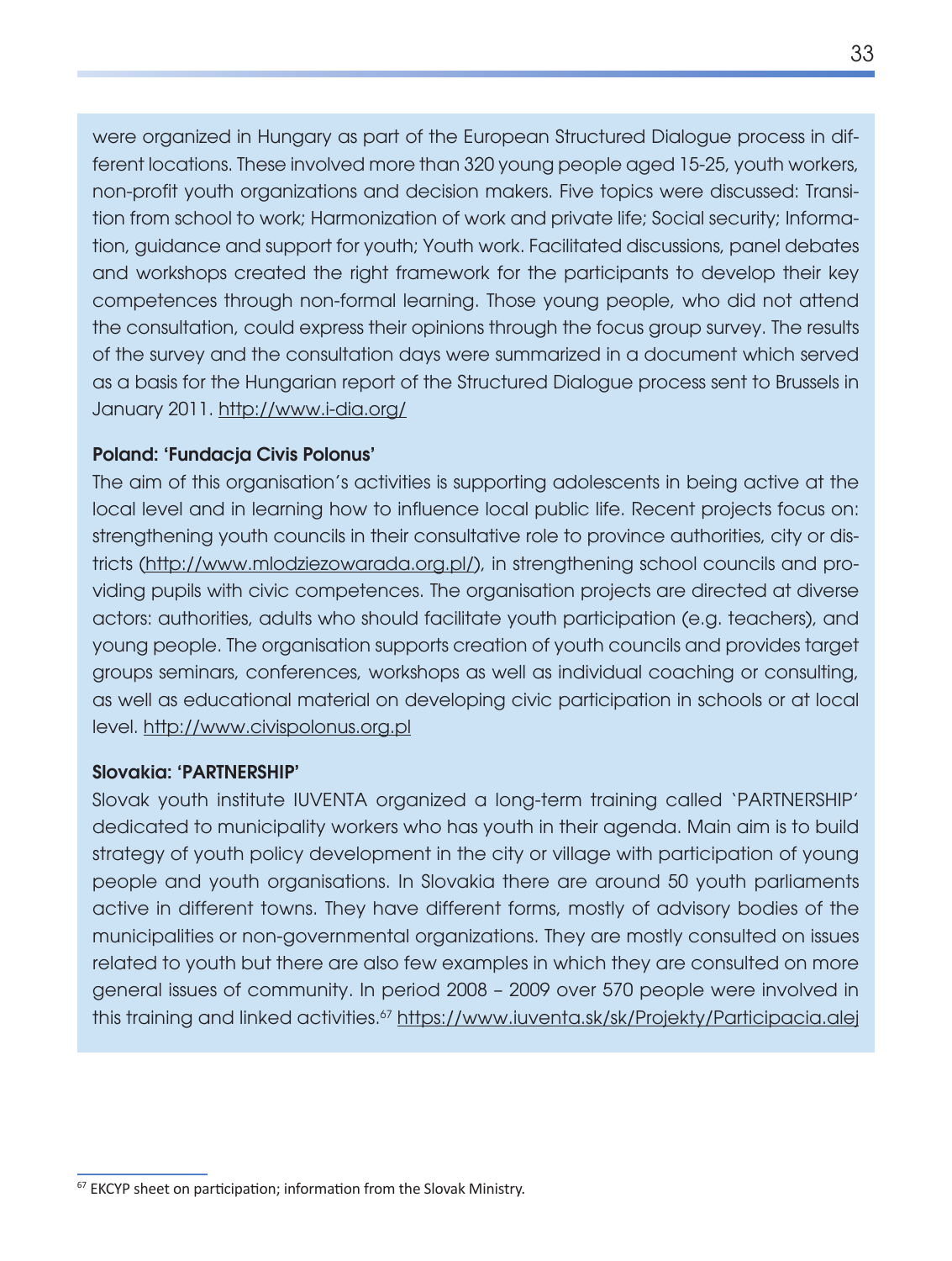### Non-formal learning

As defined by Chrisholm<sup>68</sup>, non-formal learning is purposive but voluntary learning that takes place in a diverse range of environments and situations, for which teaching/training and learning is not necessarily their sole or main activity – non-formal learning can take place during volunteering, active participation in NGO, trainings, extracurricular activities, project preparation and participation, structured online learning, conferences or seminar participation, language courses etc. This very wide definition disallows to 'count' the engagement in non-formal learning as such; therefore, in this chapter we will discuss participation in some of the specific learning initiatives.

Non-formal learning takes place through an **active participation in the work of youth or other** civic organisations. As shown in the previous chapter (see table 6), the membership in organisations was not very common among young people from the V4 countries. More young people participate in the organisations' activities. Around 40% of young people participate in different kinds of activities (CZ 43%, HU 40%, PL 33%, SK 46%).<sup>69</sup> Participation in sport clubs is again most popular, as well as participation in leisure or youth clubs and cultural organisations.

|           | Sport<br>clubs/as-<br>sociations | Youth<br>club,<br>organisa-<br>tion, lei-<br>sure club | Cultural<br>organisa-<br>tion | Local<br>organisa-<br>tion | Any other<br><b>NGO</b> | Human<br>rights and<br>global<br>develop-<br>ment or-<br>ganisation | Political<br>organisa-<br>tion or<br>party | Climate<br>change<br>or global<br>warming<br>organisa-<br>tion |
|-----------|----------------------------------|--------------------------------------------------------|-------------------------------|----------------------------|-------------------------|---------------------------------------------------------------------|--------------------------------------------|----------------------------------------------------------------|
| CZ        | 25                               | 14                                                     | 19                            |                            |                         |                                                                     |                                            |                                                                |
| HU        | 23                               |                                                        | 10                            | 10                         | 5                       |                                                                     |                                            |                                                                |
| PL        | 15                               | O                                                      | 11                            |                            |                         |                                                                     | 2                                          |                                                                |
| <b>SK</b> | 29                               | 13                                                     | 20                            |                            |                         |                                                                     |                                            |                                                                |

*Table 8: Participation in different kind of organisations' activities (among all young people)*

*Source: Eurobarometer 2011a .*

Participation in activities or projects aimed at **fostering cooperation with youth from other** countries was most often declared by young people from Hungary – 13% (CZ 9%, PL 7%, SK 7%).<sup>70</sup> For example, Youth in Action projects in 2009 were participated by 10,000 young people from PL (aged 13 to 30), 3000 from HU, 2500 from CZ and 2000 from SK.71 In 2011, the number of participants in YiA projects has increased compared to 2009 (see figure 8).<sup>72</sup>

<sup>&</sup>lt;sup>68</sup> Chrisholm, L. (2005) Bridges for Recognition Cheat Sheet: Proceedings of the SALTO Bridges for Recognition: Promoting Recognition of Youth Work across Europe, Leuven-Louvain.

<sup>&</sup>lt;sup>69</sup> Eurobarometer 2011a.

<sup>70</sup> Eurobarometer 2011a.

<sup>71</sup> Youth in Action Programme 2010.

<sup>72</sup> Information for the Ministries.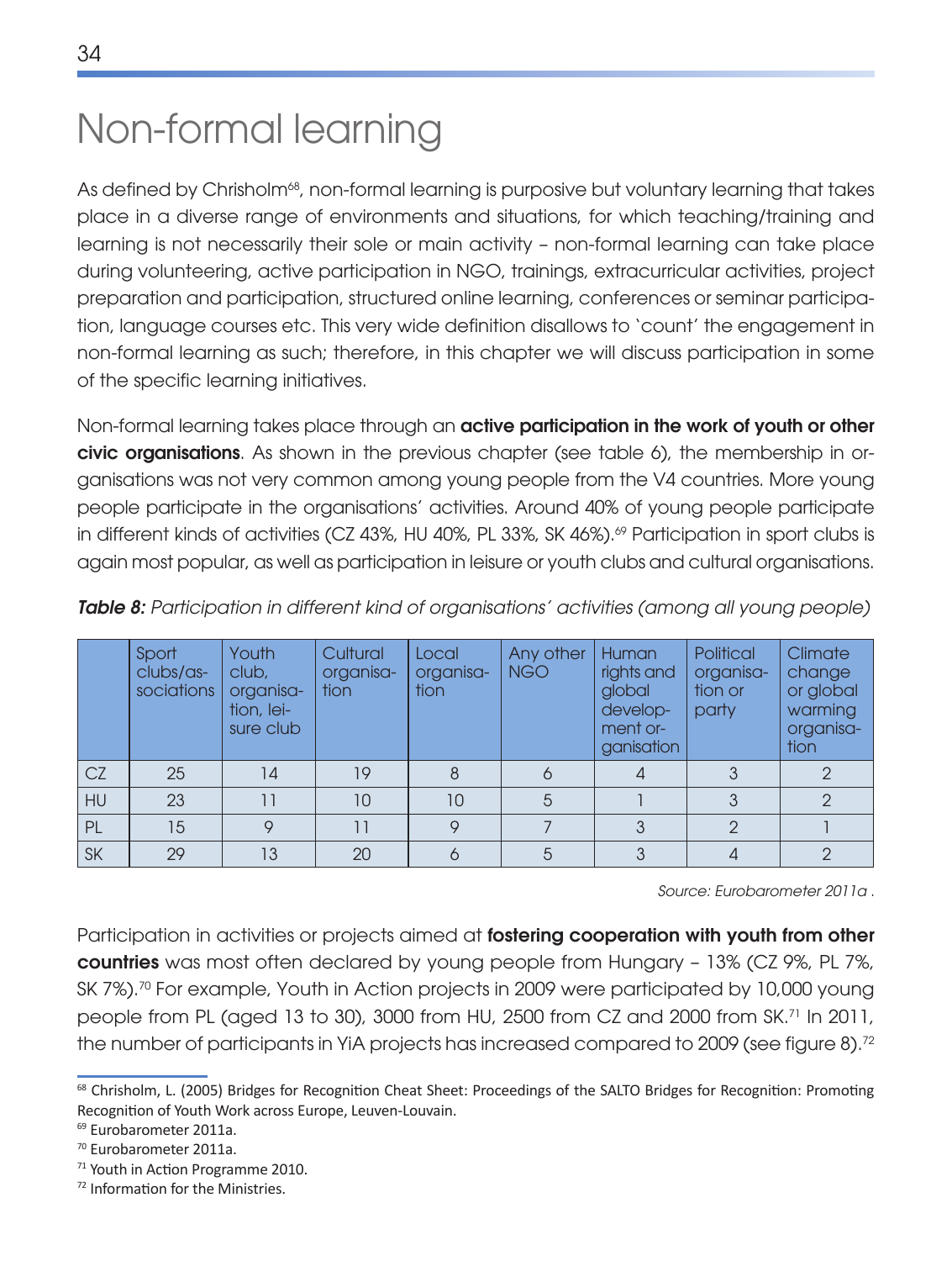

*Figure 8: Young people (13-30) who participated in Youth in Action Figure 8: Young people (13-30) who participated in Youth in Action*

Many projects of young people where they can collaborate with their peers from other countries are supported through the **Visegrad Fund,** which provides financial support for youth exchanges, scholarships for students and young researchers, and diverse international projects.<br>.

**Visegrad Fund** provides financial support for "the development of closer cooperation among citizens and institutions in the region as well as between the V4 region and other projects. countries". The grants support the realisation of cultural, scientific and educational projects, youth exchanges, cross-border projects, tourism promotion, as well as individual **Visegrad Fund** provides financial support for "the development of closer cooperation among mobility. By the end of 2011, the Fund has supported more than 3,500 grant projects and awarded over 1,500 scholarships and artist residencies. http://visegradfund.org/

Among young people from the V4 countries **experience of staying abroad** for education or training is not so common – in CZ 14% of young people stayed abroad, HU 18%, PL 13% and SK 16% compared to EU average of 14%.73 E.g. the number of students who went to study abroad or did an internship through Erasmus Programme (academic year 2010-2011) are as follows: ong young people from the<br>ning is not so common - in C

- CZ sent 6,433 students (including 844 interns), arrived 5,198;
- HU sent 4,164 students (including 817 interns), arrived 3,211;
- PL sent 14,234 students (including 2,662 interns), arrived 7,583;
- SK sent 2,458 students (including 406 interns), arrived 1,181.74

*Source: Youth in Action Programme 2010, and information from the Ministries.*

<sup>73</sup> Eurobarometer 2011b.

<sup>74</sup> http://ec.europa.eu/education/erasmus/doc/stat/1011/students.pdf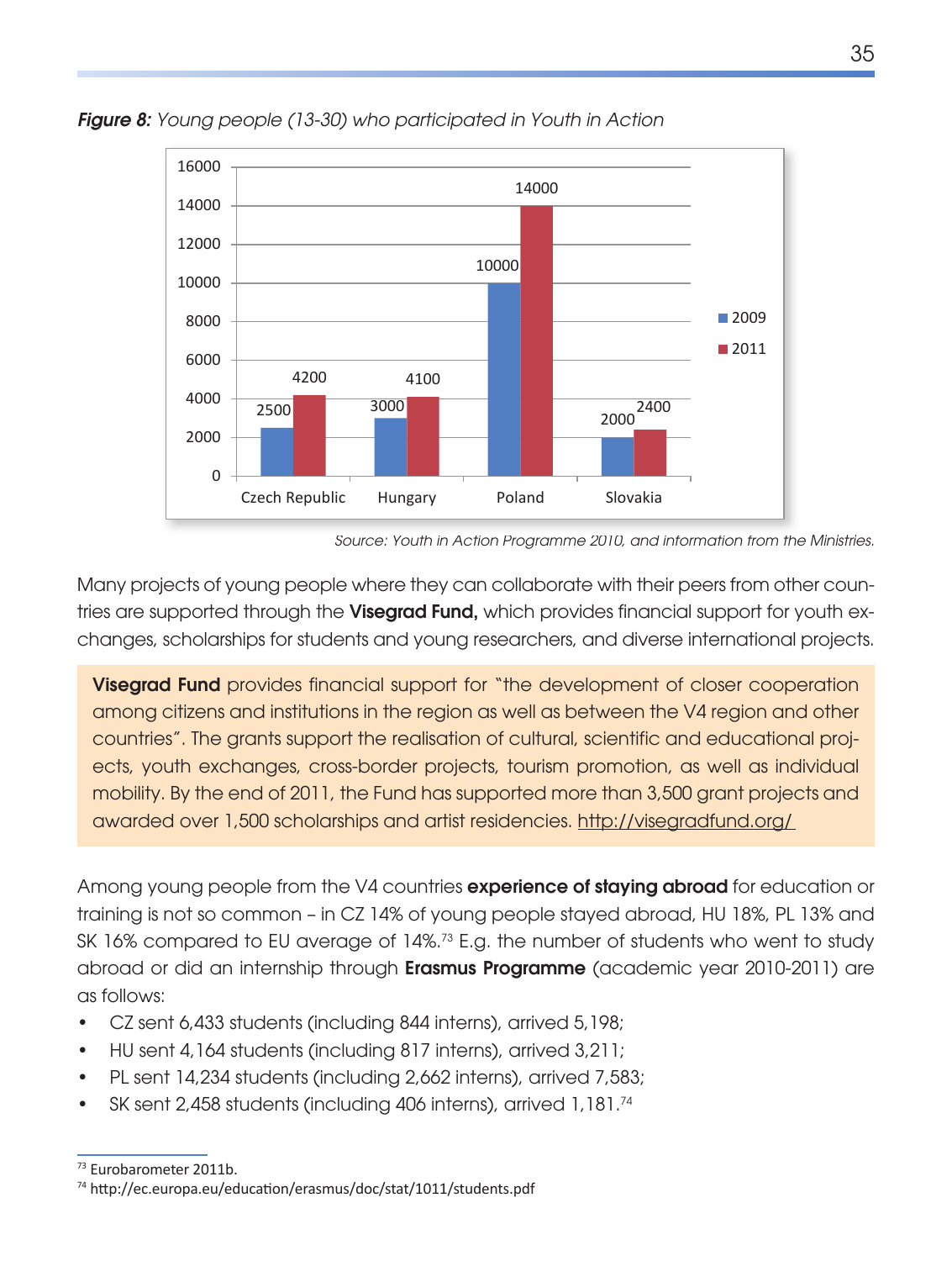In the study of students and graduates in the Czech Republic, Latvia, Lithuania, Poland and Slovakia, **diverse forms of learning experience** were listed as potentially useful in their future professional life (see table 9). As far as participation in these learning activities is concerned, the participation was the highest in job/internships in the home country related to the field of study (63.4%) as well as temporary or seasonal jobs in the home country (56.2%). Also, almost half of the respondents participated in the additional education programs offered by employers. Among the V4 countries (besides Hungary which did not participate in the study), Polish respondents were most active as far as job/internships in the home country related to the study, participation in the special interest groups, volunteering and student organisations are concerned. Czech students and graduates were most active particularly in student mobility programmes and self-employment, and Slovak in temporary jobs abroad.

|                                                                                           | The aver-<br>age for the<br>region | Czech<br>Republic | Slovakia      | Poland |
|-------------------------------------------------------------------------------------------|------------------------------------|-------------------|---------------|--------|
| Student mobility program (e.g. Erasmus)                                                   | 21.5                               | 26.8              | 23            | 20.4   |
| Additional education program offered by<br>employers e.g. workshops, case studies<br>etc. | 49.8                               | 34                | 28.6          | 58.9   |
| Job/internship in the home country, re-<br>lated to the field of study                    | 63.4                               | 39.7              | 31            | 75.5   |
| Job/internship in the home country, unre-<br>lated to the field of study                  | 37.3                               | 36.5              | 37.3          | 39.4   |
| Job/internship abroad, related to the field<br>of study                                   | 6.9                                | $\mathcal{B}$     | $\mathcal{B}$ | 6.4    |
| Job/internship abroad, unrelated to the<br>field of study                                 | 11.9                               | 10.2              | 14.6          | 12.7   |
| Temporary or seasonal jobs in the home<br>country                                         | 56.2                               | 58.2              | 55.1          | 57     |
| Temporary or seasonal jobs abroad                                                         | 25.7                               | 21.9              | 29.6          | 27.2   |
| Volunteering                                                                              | 31.5                               | 25.4              | 23.3          | 33.2   |
| Self-employment                                                                           | 9.8                                | 15.6              | 9.1           | 6.4    |
| Special interest group                                                                    | 35.9                               | 12.4              | 5.2           | 46.3   |
| Student government                                                                        | 8.6                                | 5.4               | 3.1           | 8.7    |
| Student organizations (e.g. AIESEC)                                                       | 24.2                               | 17.9              | 16            | 28.3   |

|  |  |  |  |  |  | Table 9: The percentage of respondents who have acquired a given form of work experience |
|--|--|--|--|--|--|------------------------------------------------------------------------------------------|
|  |  |  |  |  |  |                                                                                          |

*Source: Based on Deloitte /Touche, 2011, p. 6, with changes. In original, data for Latvia and Lithuania is also included. Hungary was not included in the survey.*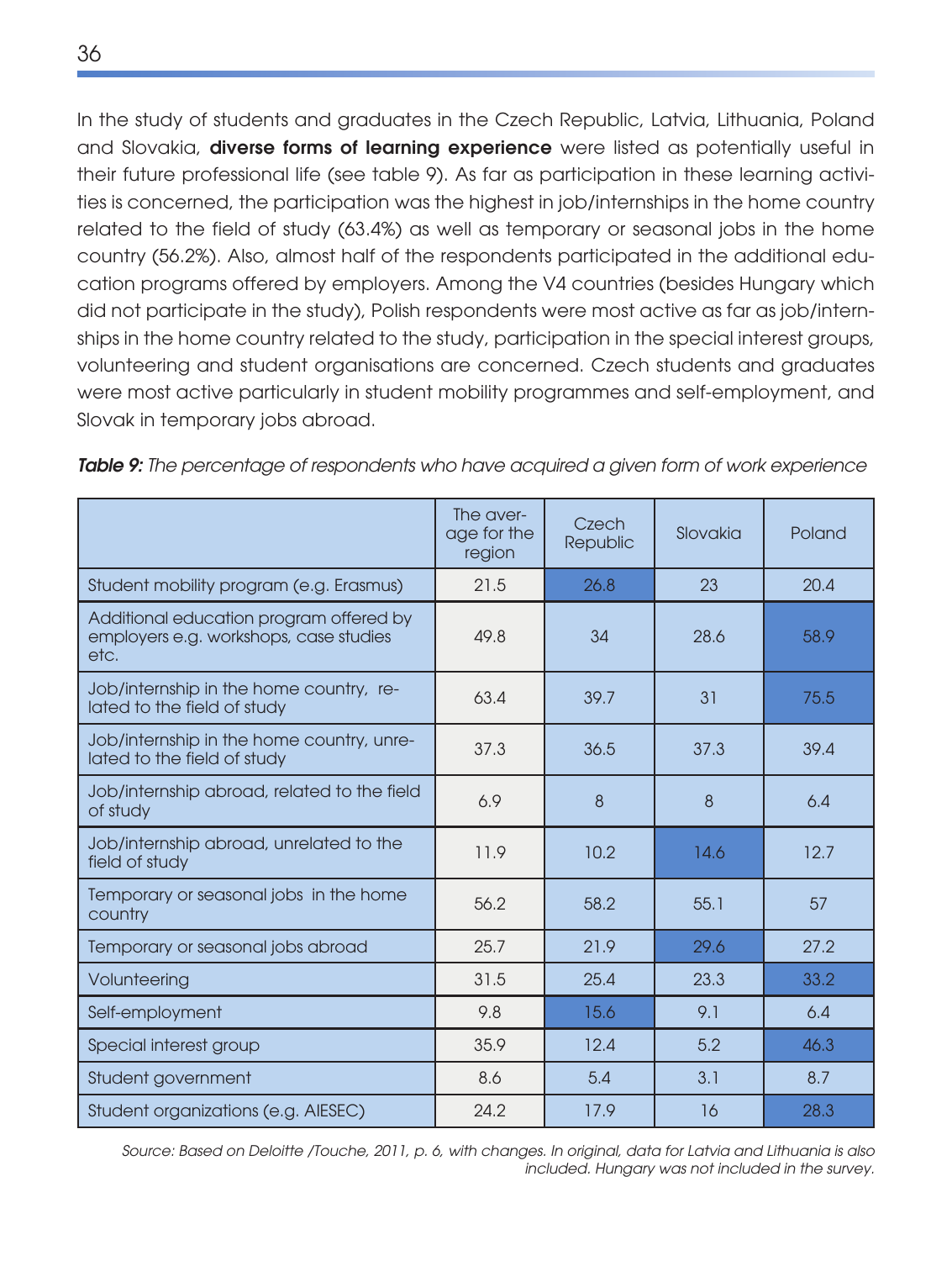Out of all of these experiences, job or internships in the home country as well as similar experiences abroad related to the field of studies were perceived as most useful for looking for a job (91% and 88% considered them useful), followed by the additional educational programmes (considered useful by 78%) and self-employment (69%). Around half of the respondents considered useful other forms of activism, such as volunteering, participation in organisations, special interest groups. The least useful for graduates seemed temporary jobs both in home country and abroad.

**Recognition of non-formal learning** is an important issue, as it allows to recognise diverse forms of learning besides formal education, underlines their value and outcomes, as well as provides certification for those activities that can be used later e.g. when searching for a job. This might, in return, popularise the participation e.g. in the civic initiatives or organisations' work. In the V4 countries, some young people who participated in volunteering did receive a certificate or diploma for voluntary activities (CZ 23%, HU 23%, PL 39%, SK 16%).75 While in Poland the percentage of those with certificates is the highest, one can see that the fact of receiving the diploma does not seem to impact on the participation rate which in Poland is still very low. Concerning the policy efforts, Slovakia and the Czech Republic are actively working on recognition of non-formal education in youth work thanks to national projects supported from European Social Funds (see good practices). In 2013, two major events are prepared promoting the importance of non-formal education dimension of youth work.

## Good practices: Non-formal learning

#### Czech Republic: 'Keys for Life'

The Project is implemented by the Czech Ministry of Education, Youth and Sports and the National Institute of Children and Youth. The 4-year project is aimed at approximately forty five thousand workers of leisure time centres, after-school care centres, school clubs and non-governmental organizations throughout the Czech Republic. These are leisure time pedagogues, child-care workers, and volunteers working with children and young people up to 30 years of age in their leisure time (children and people up to 30 years of age represent more than a quarter of the entire Czech population). The goal of the project was to create a system that would support sustainable development of leisure-time and non-formal education, to increase the quality and extend the range of the offer of leisure-time and nonformal education in the Czech Republic. Activities include training of the youth workers and management of facilities, setting up quality standards for youth work, strengthening recognition of youth workers competences and knowledge sharing, also through publications. http://www.nidm.cz/projekty/realizace-projektu/klice-pro-zivot/klice-pro-zivot-2009/ project-keys-for-life-2009

<sup>75</sup> Eurobarometer 2011a.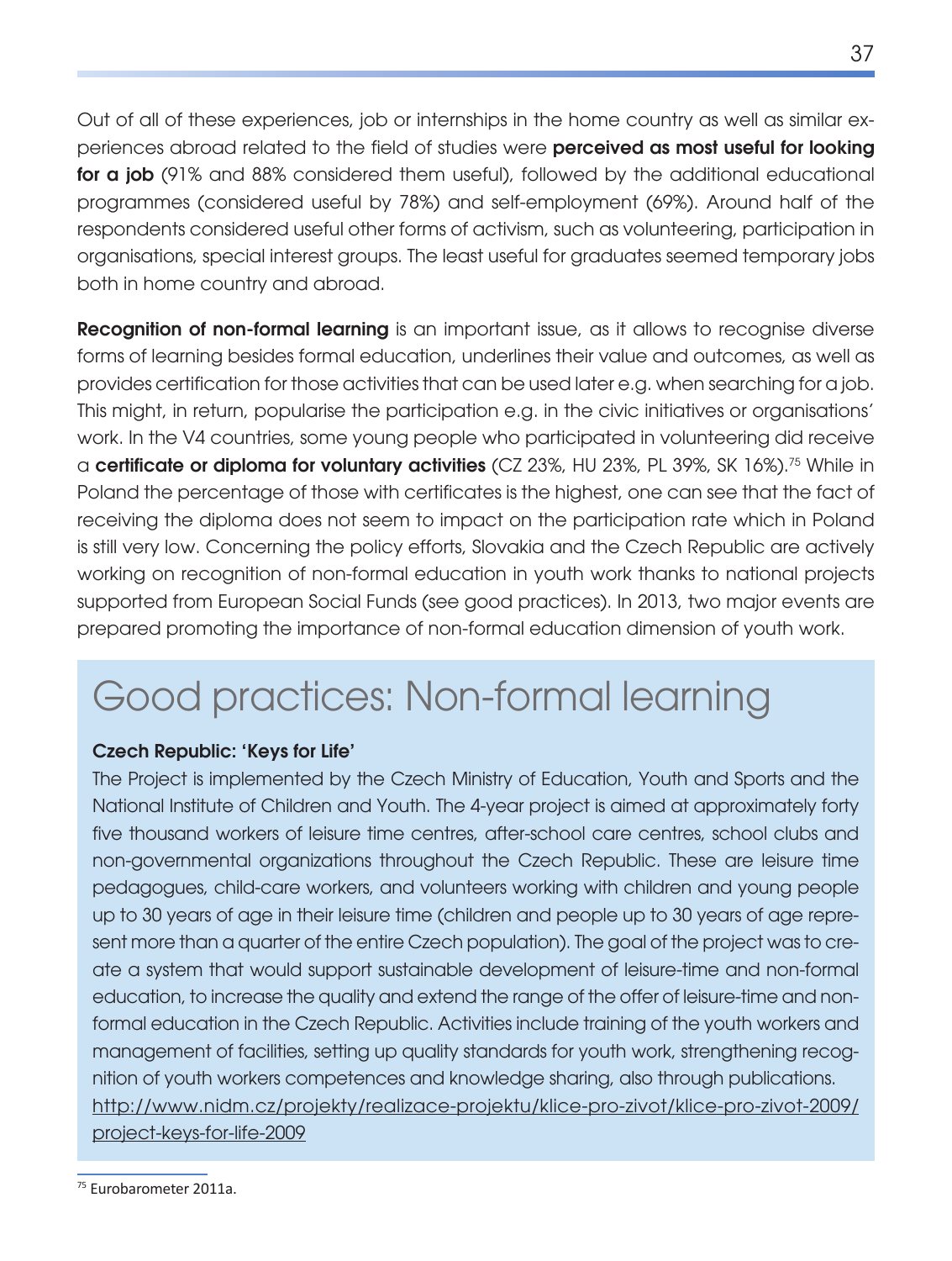#### Hungary: 'Job Club'

Csoport-téka Association designed a complex service for the unemployed and jobseekers within the frame of non-formal education. The Association provides mentoring (personal consultation) combined with half-day and one-day trainings that develop key competencies. The main field of the association's work covers, among others, Educational and job searching programs, Collective occupations, Counselling, Labour-market information for businesses and organisations, Creative team work. Last year, the Association helped several registered job-seekers to find an occupation. http://www.csoportteka.hu/

#### Poland: 'KORBA'

This project supports development of young leaders aged 13 to 19 that are pupils of Middle schools and upper-middle school in Voivodoship of Silesia, Opolskie and Lower Silesia. The main components of the project is to train young leaders and then to encourage them to conduct their own projects in their local communities. The projects are realized fully by young people and based on their initiative and ideas. The organizers are the Siemacha Association and the Foundation of Civic Development DEMOS. http://www.projektkorba.pl

#### Slovakia: 'KomPrax'

Project KomPrax – Competences for Labour Market (2011-2013) was supported by European Social Fund. KomPrax uses the youth work as an area for non-formal education of young leaders, youth leaders and youth workers aiming to provide further opportunities for better employability and development of key competences.

http://www.iuventa.sk/sk/KomPrax/Home.alej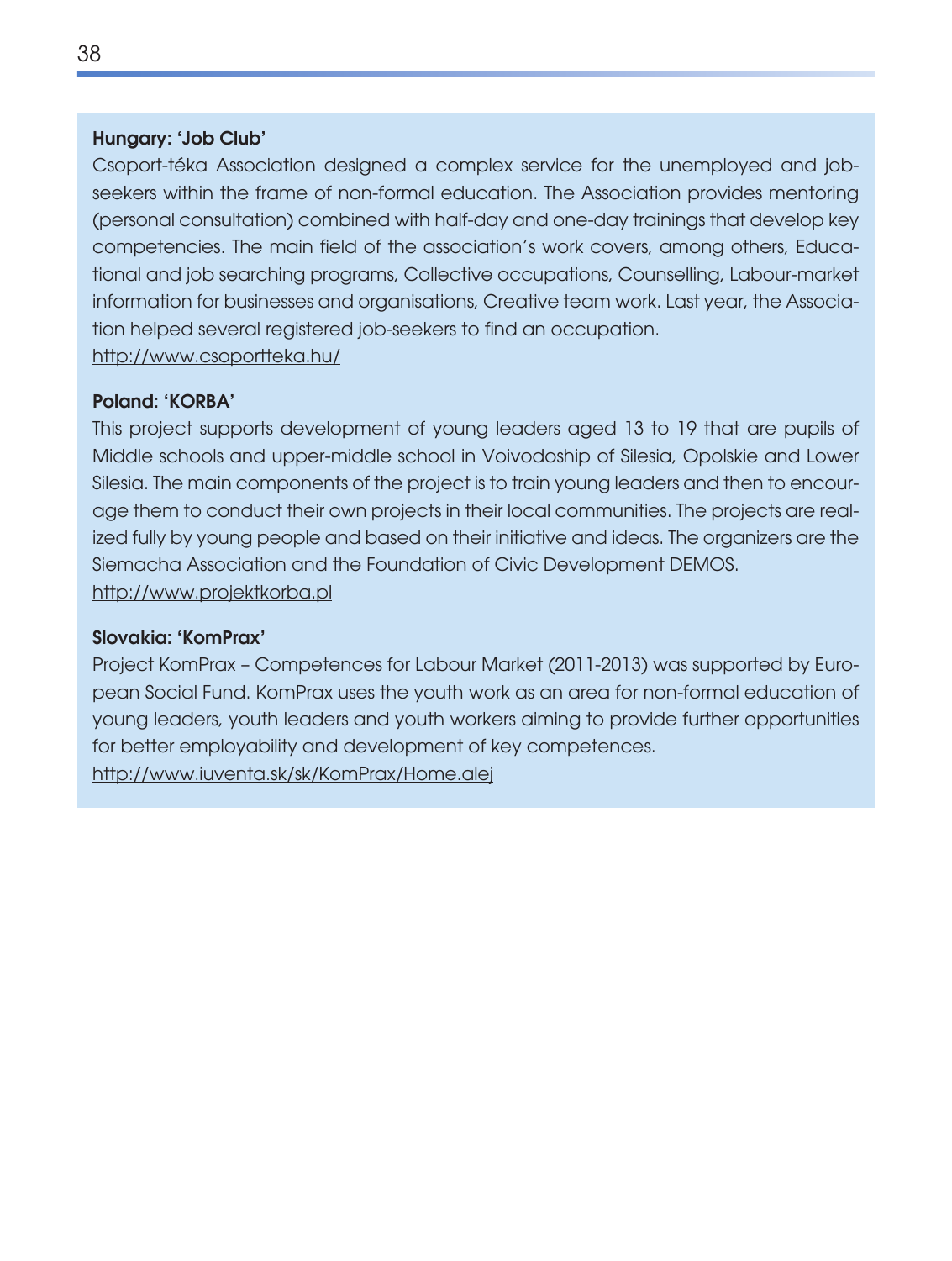## Conclusions and recommendations

The comparative analysis of the situation of young people in the Visegrad countries indicates common issues to be tackled by the countries, but also the need to take into account in each case specific situation of a given country. Unemployment of youth appears today as the most critical issue to tackle by the Visegrad countries, similarly to many other EU member states. On the other hand, the participation of young people has to be assured also in other diverse spheres of the social life – in education, civil society, decision-making and political sphere, as well as in the development of youth policy.

As the report has shown, the employment of young people, but particularly quality employment, remains the first sphere of needed actions from the countries concerned. While a lot of initiatives are being carried out by the V4 countries, there is still a need for more support for employment of young people. The **internships** (or job) remain the most valuable experience for the graduates when looking for work. Still, their quality and professional relevance has to be assured. Similarly, while subsidised traineeships reveal a good tool for inserting young people into the labour market, they might be exploited by employers avoiding employment costs. Therefore, the incentives scheme could be designed for the traineeship providers, so these would lead to further employment. In order to support young people in job search, individualized counselling is needed for allowing them better reflection on the past learning experiences, as well as prospective opportunities. The public employment services should invest in the provision of personalised services, similarly to university career offices. As positive attitudes towards entrepreneurial activity are very common in Poland and Slovakia, the programmes encouraging and supporting the start-up initiatives should be made more available. In Hungary and in the Czech Republic more initiatives towards stirring up entrepreneurial spirit, also within the formal education, should be considered. Possibly, the good practices encouraging the start-up activities within the educational establishments should be considered there. The childcare provision needs to be assured in all V4 countries in order to improve **participation of young women** in the labour market. The enrolment rate in preschool education in all countries is quite low. The policies should be based on the vision of partnership in family, where the child care is provided by both mother and father, otherwise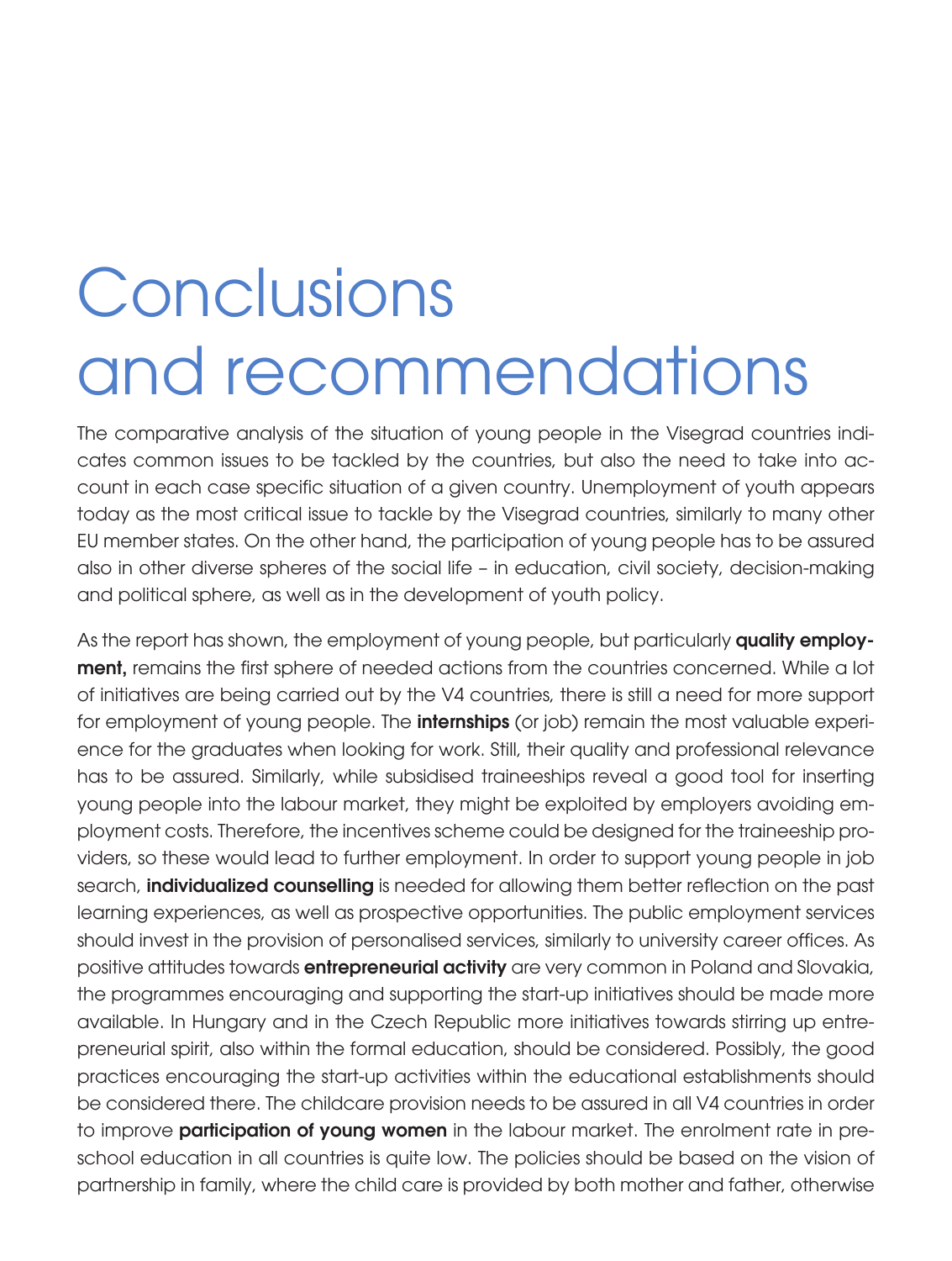the traditional division of parental roles as the basis for policy might cause discrimination of women at the level of recruitment, promotion, and remuneration.

As the analysis has shown, however many barriers to **voluntary engagement** appear, young generation has nevertheless a great potential to become further engaged in diverse forms of social participation. The activities being run by the Ministries aim at promoting voluntary engagement of different nature – short-term/long-term, local/international, spontaneous/ organised, as well as cross-border. Voluntary service of students shown as a good practice in parallel developing skills of engaged volunteers, also contributes to social inclusion of children and young people from small towns.

There are fears expressed by one of the National Ministries, which are also noticed by many researchers and young people themselves, that participation of young people in decision making is in many cases only 'decorative' gesture of authorities which allow young people to present their ideas or needs. Paternalistic approach of local and regional authorities to 'take care' of young generation is still present and accepted. This is possibly why young people choose now alternative ways of influencing the political decisions, and turn to the protests more often than previously. Internet appears also as the space of young people activity and a good share of them engages into discussing of civic or social matters in the virtual space. The question still remains if these new forms of participation, being often creative and really directed by young people, will have a power to impact the policy-making and influence relevant decisions? Within the good practices presented, the projects directed at strengthening the capacities and competences of young people for the **active participa**tion in decision-making*,* as well as building structures e.g. in forms of city youth councils are the valuable contribution to ensure that young people's voice will be heard. On the other hand, there are presented good practices which aim at finding new ways of 'gathering voices' from young people e.g. through face-to-face workshops or online chatting. The remarkable numbers of young people take part in these initiatives, which now need to assure that the voice of young people is not only **heard**, but also seriously considered and possibly impacting the policy making.

Finally, the recognition of non-formal learning is a topic being considered within national youth policy lines. Many young people of the V4 countries participate in organised activities of clubs or youth groups or organisations, while much less of them are actually the members of them. While the question on the value and meaning of membership remains valid, the efforts towards the stronger engagement of those who participate in organisations' activity should be undertaken. Possibly, the **leadership schemes and trainings** would allow some of the activities' participants to become further engaged in activities' development. Also, more young people should be motivated to participate or organise activities which involve **intercultural and international encounters**. It is actually encouraging that students do value diverse learning activities in the future job search, which matches with the results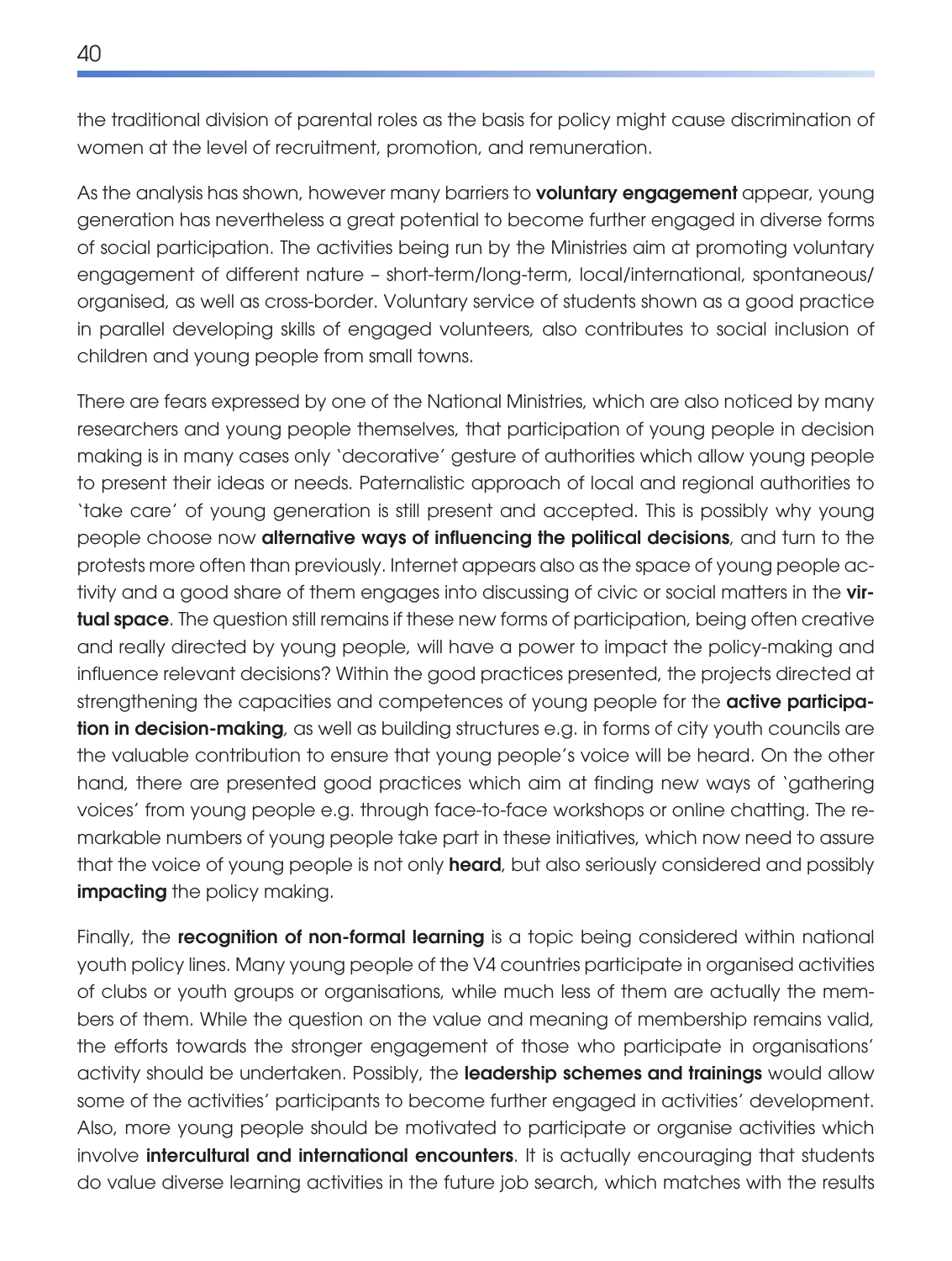of research by the European Youth Forum suggesting the high importance of non-formal learning for employability. The great example of connecting labour market and non-formal education are projects in the V4 directed at recognising the potential of leisure time activities and youth work for skills development. While many young people in the V4 countries are engaged in diverse forms of non-formal learning, the projects aiming at recognising and strengthening the value of youth work start to be of particular importance. The good practices presented not only show how the learning process of youth and their initiatives could be strengthened and supported, but also show the concentrated investments into the youth workers' competences.

To sum up the list of suggested actions, it is worthwhile to underline the importance and added value of close cooperation within the V4 youth sector. Sustainable contacts between ministries for youth and other stakeholders would have a potential to create unique regional cooperation which is in line with the current European trends of mutual learning and exchange of good practices via the open method of coordination.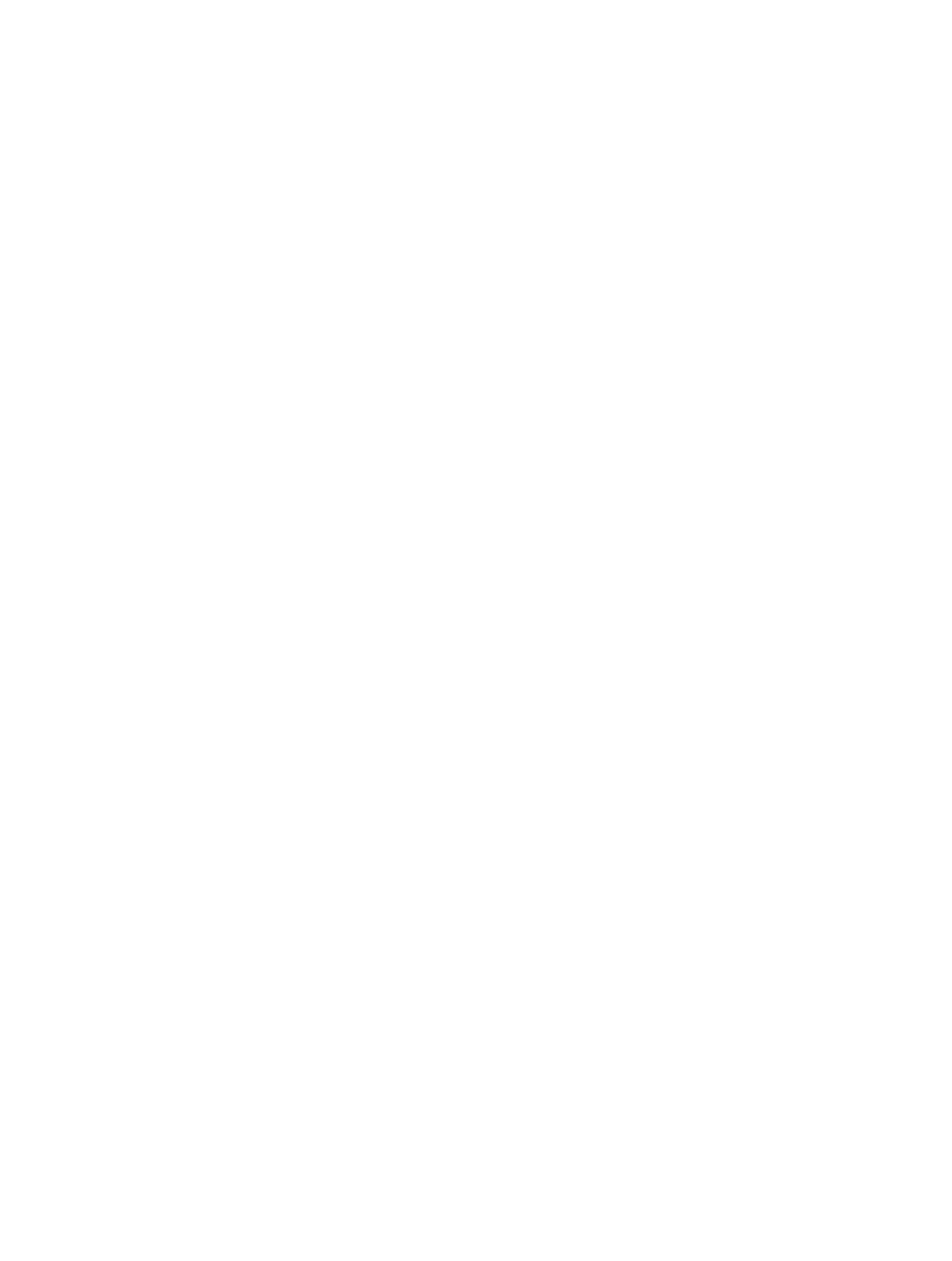## **Bibliography**

- Chrisholm, Lynne 2005. Bridges for Recognition Cheat Sheet: Proceedings of the SALTO Bridges for Recognition: Promoting Recognition of Youth Work across Europe, Leuven-Louvain.
- Deloitte/Touche 2011. First steps into the labour market. International survey of students and graduates. Research conducted in cooperation with the Department of Human Capital Development of Warsaw School of Economics. Warsaw, April 2011. Available at: http://www.deloitte.com/assets/Dcom-Global/Local%20Assets/Documents/Central%20Europe/Firststeps/First\_steps\_rep\_ EN\_2011.pdf
- Eade John 2007. Class and Ethnicity: Polish Migrant Workers in London: Full Research Report.
- EKCYP European Knowledge Center for Youth Policy. Information templates on 'Background information on youth policy', 'Participation' and 'Voluntary activities'. Available at: http://youthpartnership-eu.coe.int/youth-partnership/ekcyp/Countryinformation2.html
- EU Youth Report 2012. Results of the first cycle of the Open Method of Coordination in the youth field (2010-2012). Accompanying the document "Draft 2012 Joint Report of the Council and the Commission on the implementation of the renewed framework for European cooperation in the youth field (EU Youth Strategy 2010-2018)". Available: http://ec.europa.eu/youth/documents/national\_ youth\_reports\_2012/eu\_youth\_report\_swd\_results\_of\_eu\_youth\_strategy\_2010-2012.pdf
- Eurobarometer 2007. Young Europeans. Survey among young people aged 15-30 in the European Union. Analytical Report. Available at: http://ec.europa.eu/public\_opinion/flash/fl\_202\_en.pdf
- Eurobarometer 2011a. Youth on the move. Analytical report. Flash EB No 319a. Available at: http:// ec.europa.eu/public\_opinion/flash/fl\_319a\_en.pdf
- Eurobarometer 2011b. Youth on the move. Analytical report. Flash EB No 319b. Available at: http:// ec.europa.eu/public\_opinion/flash/fl\_319b\_en.pdf
- Eurofund 2012. NEETs Young people not in employment, education or training: Characteristics, costs and policy responses in Europe, Publications Office of the European Union, Luxembourg. Available at: http://www.eurofound.europa.eu/publications/htmlfiles/ef1254.htm
- Europe 2020 2012. Female labour market participation. Thematic summary for Europe 2020. Available at: http://ec.europa.eu/europe2020/pdf/themes/23\_labour\_market\_participation\_of\_women.pdf
- Europe 2020 2012b. Skills mismatches and labour mobility. Thematic summary for Europe 2020. Available at: http://ec.europa.eu/europe2020/pdf/themes/19\_skills\_gaps\_and\_labour\_mobility.pdf
- European Agency for Safety and Health at Work, 2006, https://osha.europa.eu/en/publications/reports/7606507